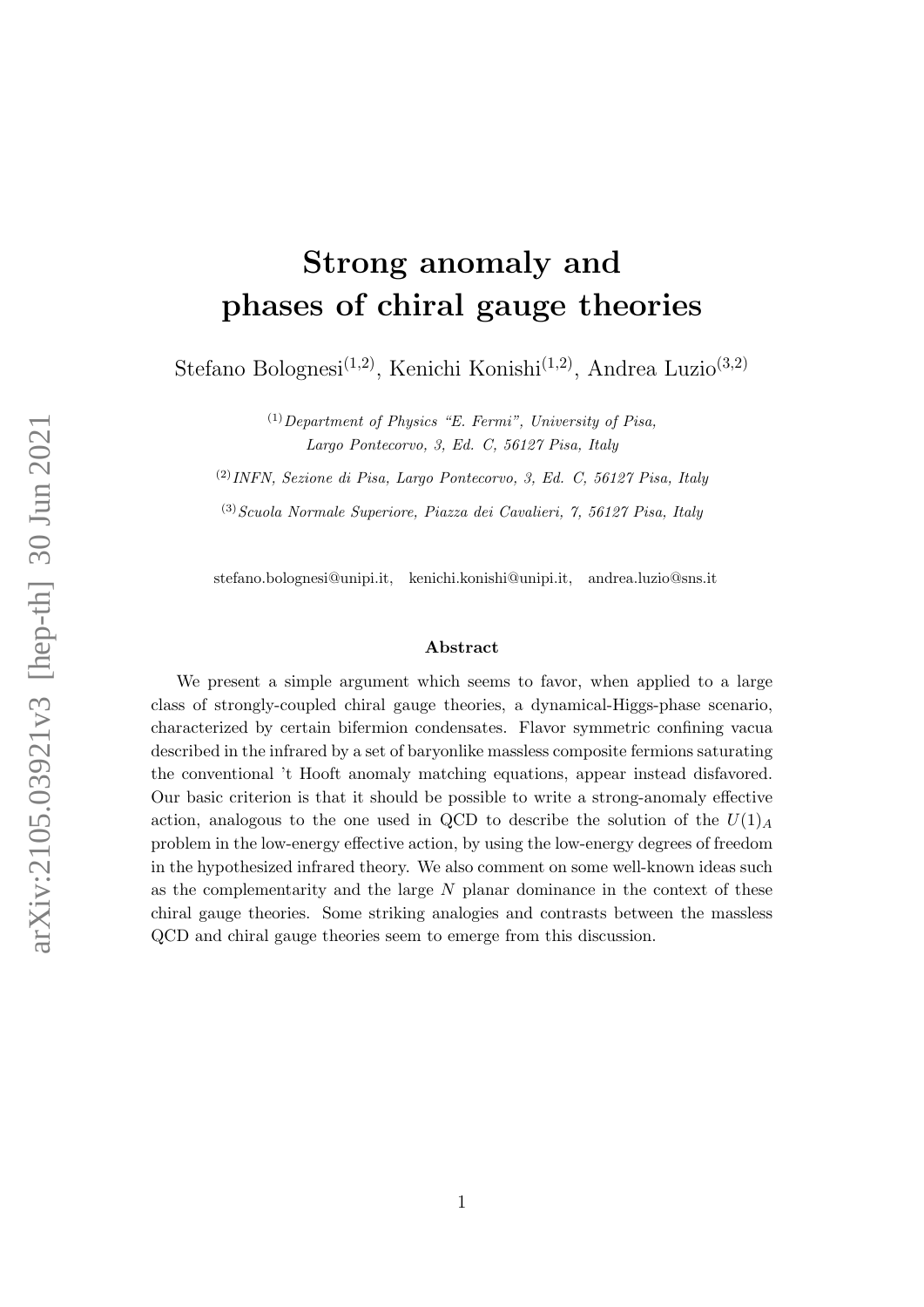# Contents

| 1                | Introduction<br>3                                                                                   |                  |  |  |  |
|------------------|-----------------------------------------------------------------------------------------------------|------------------|--|--|--|
| $\boldsymbol{2}$ | Nambu-Goldstone (NG) bosons and condensates                                                         | $\boldsymbol{6}$ |  |  |  |
|                  | 2.1                                                                                                 | $\overline{7}$   |  |  |  |
|                  | 2.2                                                                                                 | $\overline{7}$   |  |  |  |
|                  |                                                                                                     | 9                |  |  |  |
|                  | $U(1)$ NG boson(s) in the $\psi\eta$ model<br>2.3                                                   | 9                |  |  |  |
|                  | $U(1)$ symmetries in the $\chi \eta$ model<br>2.4                                                   | 12               |  |  |  |
| 3                | Strong anomaly and effective Lagrangian                                                             | 14               |  |  |  |
|                  | Strong anomaly, $U(1)$ problem and the $\theta$ dependence in QCD<br>3.1                            | 14               |  |  |  |
|                  | Veneziano-Yankielowicz and Affleck-Dine-Seiberg superpotentials .<br>3.1.1                          | 16               |  |  |  |
|                  | Strong anomaly and effective action in the $\psi\eta$ model<br>3.2                                  | 16               |  |  |  |
|                  | Strong anomaly effective action in the generalized BY models $\dots \dots$<br>3.3                   | 20               |  |  |  |
|                  | 3.4                                                                                                 | 21               |  |  |  |
|                  | Strong anomaly in the generalized GG models $\ldots \ldots \ldots \ldots \ldots$<br>3.5             | 23               |  |  |  |
|                  | $SU(6)$ model with a single fermion in a self-adjoint representation<br>3.6                         | 24               |  |  |  |
|                  | Adjoint QCD with $N_c = N_f = 2 \dots \dots \dots \dots \dots \dots \dots \dots \dots \dots$<br>3.7 | <b>25</b>        |  |  |  |
| 4                | Complementarity in the $\chi\eta$ model?                                                            | 26               |  |  |  |
| 5                | Large $N$ planar dominance and $U(1)$ NG bosons in chiral gauge theories                            | 27               |  |  |  |
| 6                | Multifield versus bi-fermion condensates                                                            | 29               |  |  |  |
| 7                | <b>Summary and Discussion</b>                                                                       | 32               |  |  |  |
|                  | A Chirally symmetric phase in the $\psi\eta$ model                                                  | 37               |  |  |  |
|                  | B Color-flavor locked Higgs phase in the $\psi\eta$ model                                           | 38               |  |  |  |
| $\mathbf C$      | Chirally symmetric phase in the $\chi\eta$ model                                                    | 38               |  |  |  |
| D                | Color-flavor locked Higgs vacuum in the $\chi\eta$ model                                            | 39               |  |  |  |
| $\bf E$          | Confining phase with unbroken global symmetries of the BY models                                    | 40               |  |  |  |
| $\mathbf{F}$     | Dynamical Higgs phase in the BY models                                                              | 42               |  |  |  |
|                  | G Confining phase with unbroken global symmetries of the GG models                                  | 44               |  |  |  |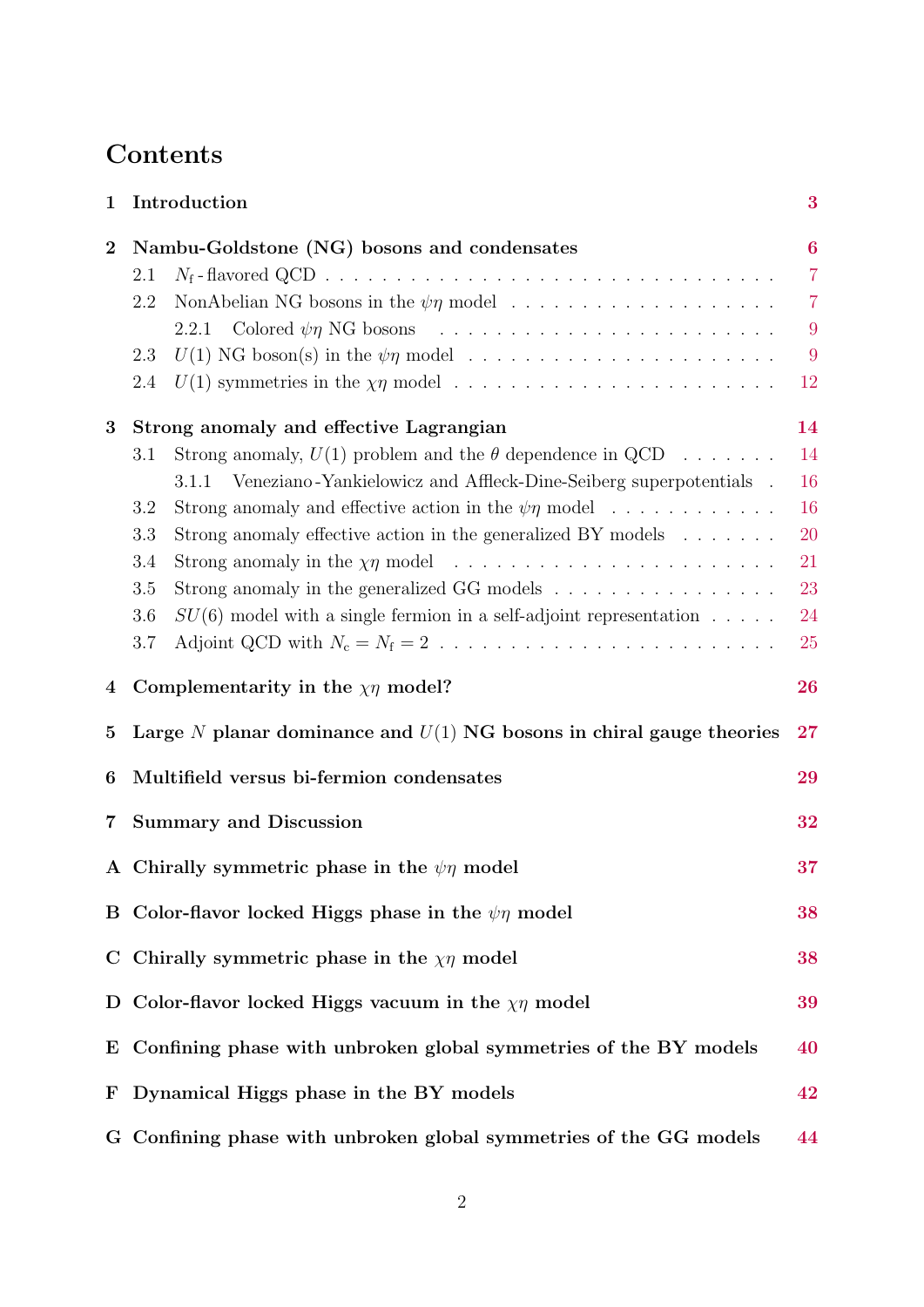#### H Dynamical Higgs phase in the generalized GG models [45](#page-44-0)

#### <span id="page-2-0"></span>1 Introduction

Our comprehension of the dynamics of strongly-coupled chiral gauge theories is still largely unsatisfactory, in spite of their potential role in describing the physics of fundamental interactions beyond the standard model. The results of many years of study of these theories, by using mixture of wisdom and certain consistency conditions, the most significant among them being 't Hooft's anomaly matching constraints [\[1\]](#page-33-0), do restrict possible lists of dynamical scenarios and symmetry realization patterns [\[2\]](#page-34-0)-[\[17\]](#page-35-0), but they are usually far from being capable to determine the infrared physics of these systems uniquely.

It is customary in these discussions of the dynamics and symmetry realization in chiral gauge theories, to take into account the nonanomalous symmetries only. For instance, the 't Hooft anomaly matching requirements are normally applied exclusively on nonanomalous global symmetries.

From the point of view of renormalization group, assuming that the color interactions become strongly coupled towards the infrared, and that the low-energy effective degrees of freedom are not the original gluons and quarks (and similar color gauge bosons and matter fermions in general chiral theories), the anomalies present in the underlying theory must be reproduced for consistency either by composite massless fermions ('t Hooft) if the symmetry remains unbroken, or, if spontaneously broken, by massless Nambu-Goldstone (NG) bosons. In the latter case, the condition of "anomaly matching" is nothing but the well-known procedure for calculating the amplitudes (such as  $\pi \to \gamma \gamma$ , or much more generally, all anomalous amplitudes included in Wess-Zumino-Witten effective action) containing the NG bosons.

A third type of the application of renormalization-group invariance of anomaly concerns certain  $U(1)$  symmetry(ies), which is (are) affected by the topologically nontrivial gauge field configurations. This phenomenon goes under the name of strong anomaly, and the " $U(1)_A$  problem" and its solution in QCD [\[18,](#page-35-1) [19\]](#page-35-2) is a renowned example in which the strong anomaly plays the central role. Probably because this appeared in the context of some characteristic aspects of QCD which is a vectorlike gauge theory, such as the chiral symmetry breaking and the low-energy sigma models, a similar question has not been discussed much in the context of strongly-coupled chiral gauge theories, to the best of our knowledge, with an exception being [\[5\]](#page-34-1).

The aim of the present note is to discuss the implication of strong anomaly in stronglycoupled chiral gauge theories. Rather surprisingly, the requirement that the assumed set of infrared effective degrees of freedom (massless NG bosons and/or massless composite fermions à la 't Hooft) should be able to describe the strong-anomaly effective action in a way analogous to the famous strong-anomaly QCD effective action [\[20\]](#page-35-3)-[\[24\]](#page-35-4) containing certain logarithmic function, yields a rather solid indication about which type of the infrared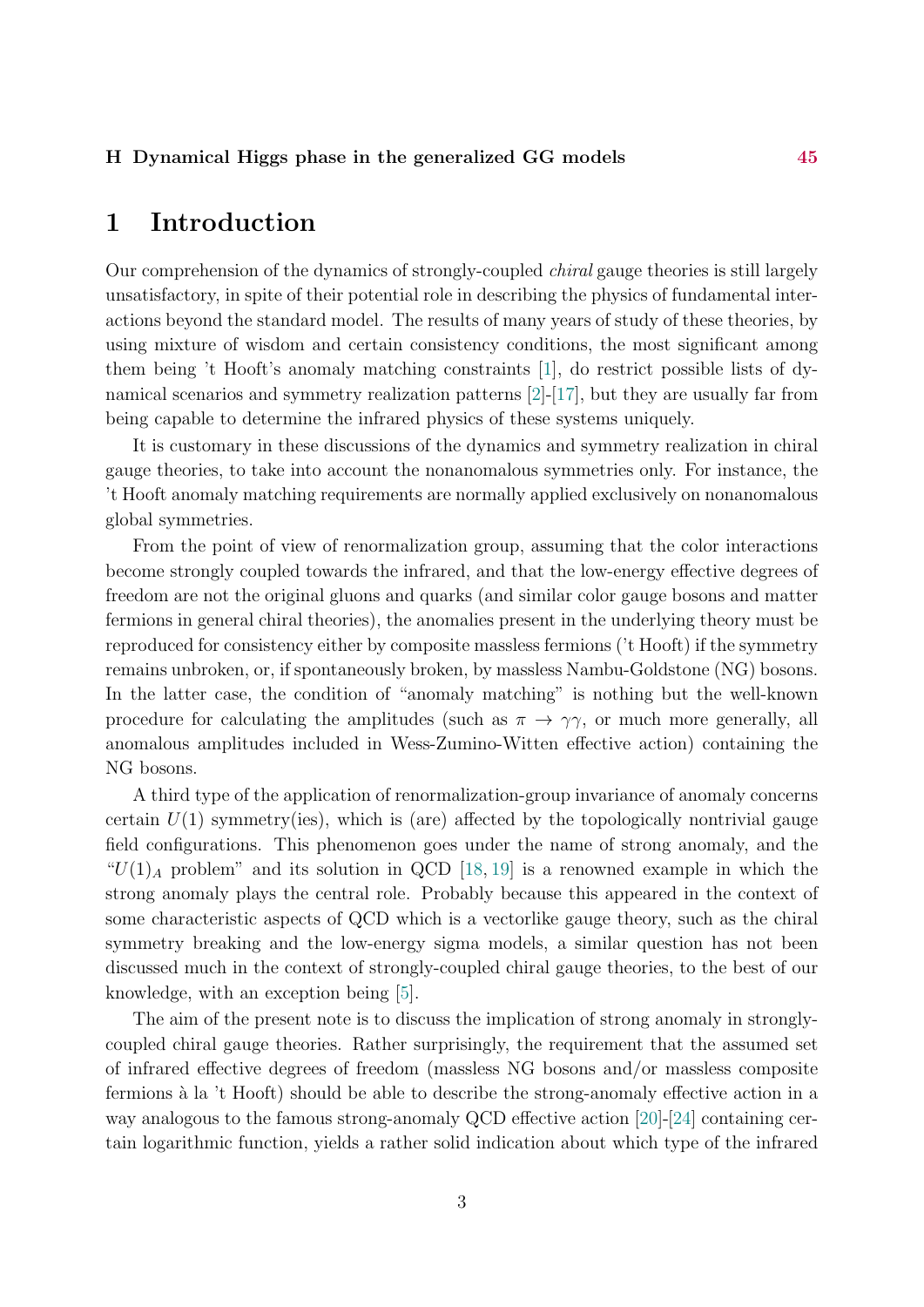phase is more plausible than others.

The models we will discuss in some details are the so-called Bars-Yankielowicz (BY) and generalized Georgi-Glasow (GG) models. In particular, our discussions will be set up first by using two simplest classes of models. One is an  $SU(N)$  gauge theory with left-handed fermions in the reducible, complex representation,

$$
\Box \quad \oplus (N+4) \stackrel{\frown}{\Box} \tag{1.1}
$$

that is,

 $\psi^{\{ij\}}, \quad \eta_i^B, \qquad i, j = 1, 2, \dots, N \;, \quad B = 1, 2, \dots, N + 4 \;,$ (1.2)

which is the simplest of the so-called Bars-Yankielowicz models [\[4\]](#page-34-2). This model will be called " $\psi \eta$ " model below, for short.<sup>[1](#page-0-0)</sup> The global symmetry group (actually the local property of the symmetry group) is

$$
G_{\rm f} = SU(N+4) \times U(1)_{\psi\eta} , \qquad (1.3)
$$

where  $U(1)_{\psi\eta}$  indicates the anomaly-free combination of  $U(1)_{\psi}$  and  $U(1)_{\eta}$ , associated with the two types of matter Weyl fermions of the theory. Another model we consider is an  $SU(N)$  gauge theory with fermions

$$
\Box \bigoplus (N-4) \Box \tag{1.4}
$$

that is,

$$
\chi^{[ij]}
$$
,  $\eta_i^B$ ,  $i, j = 1, 2, ..., N$ ,  $B = 1, 2, ..., N - 4$ , (1.5)

(the simplest Georgi-Glashow model). We will refer to it as " $\chi \eta$ " model below. The global symmetry group of the  $\chi\eta$  model is

$$
G_{\rm f} = SU(N-4) \times U(1)_{\chi\eta} \,. \tag{1.6}
$$

Our interest is to understand how these symmetries are realized in the infrared.

More general Bars-Yankielowicz and Georgi-Glasow models, which are similar to the above two models but with  $p$  additional pairs of fermions in the fundamental and antifundamental representations, will also be considered.

In all these models the conventional 't Hooft anomaly matching discussion apparently allows a confining phase, with no condensates and with full unbroken global symmetry, with some simple set of massless composite fermions saturating the anomaly matching equations.

<sup>&</sup>lt;sup>1</sup>In some earlier literature these fields were denoted by S (the symmetric tensor  $\psi$ ), A (the antisymmetric tensor  $\chi$ ), and  $\overline{F}$  (the antifundamental,  $\eta$ ).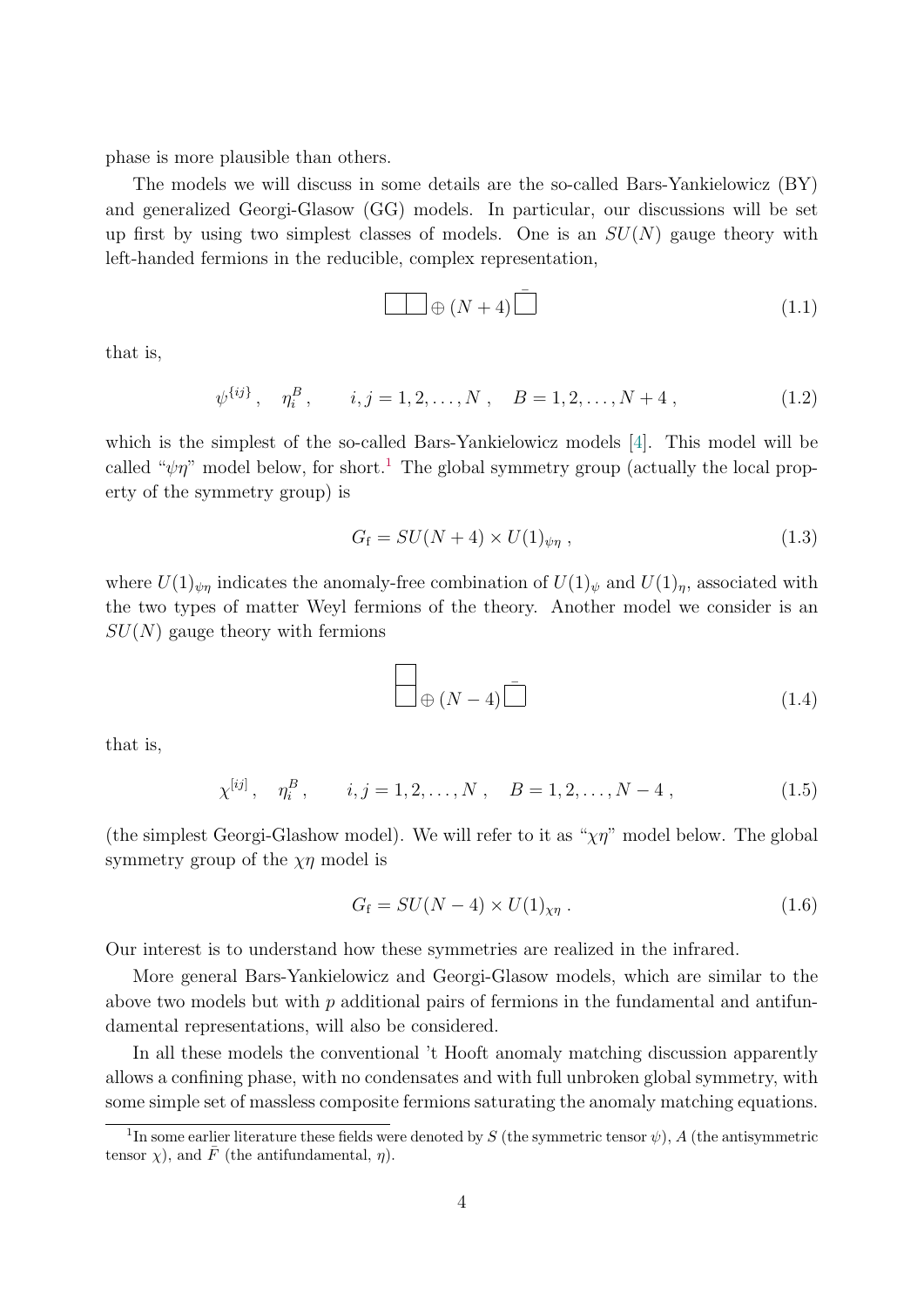See [A](#page-36-0)ppendix A for the  $\psi\eta$  model, Appendix [C](#page-37-1) for the  $\chi\eta$  model and Appendices [E](#page-39-0) and [G](#page-43-0) for more general classes of BY and GG chiral gauge theories.

At the same time, the anomaly constraints are also consistent with a dynamical Higgs phase, in which the color and (part of) the flavor symmetry are dynamically broken by certain bifermion condensates, see Appendices [B,](#page-37-0) [D,](#page-38-0) [F](#page-41-0) and [H](#page-44-0) (taken from [\[25\]](#page-35-5)). These results are mostly known from the earlier work [\[4\]](#page-34-2)-[\[17\]](#page-35-0) and partly completed by ourselves, but are recorded here to make our discussion self-contained.

There is an aspect of the conventional 't Hooft anomaly matching procedure in the dynamical Higgs phase, which is perhaps not widely appreciated. The Higgs phase of these chiral theories are, in general, described by massless NG bosons as well as some massless fermions. These fermions saturate the conventional 't Hooft anomaly triangles with respect to the unbroken flavor symmetries. The way they do is, however, quite remarkable, and in our view, truly significant. As can be seen from Table [2,](#page-38-1) Table [4,](#page-39-1) and in similar Tables [8,](#page-42-0) [9,](#page-42-1) [12](#page-45-0) and [13](#page-45-1) for the generalized BY and GG models (see Appendices [B,](#page-37-0) [D,](#page-38-0) [F,](#page-41-0) [H\)](#page-44-0), the set of fermions remaining massless in UV and those in the IR are identical as regards their quantum numbers, charges, and multiplicities. Therefore, the matching of anomalies (in the unbroken global symmetries) is completely automatic, and is natural. No arithmetic equations need to be solved to justify a solution which might look sometimes miraculous. The significance of such a solution of 't Hooft's equations (the dynamical Higgs phase) is its stablity [2](#page-0-0) .

As we will find out below, the consideration of the strong anomaly appears to give us a rather clear indication that this second type of vacua - those in dynamical Higgs phase, characterized by certain bifermion condensates breaking color and part of the flavor symmetry - describe correctly the infrared dynamics of these chiral gauge theories.

This paper is organized as follows. In order to present the discussion systematically, we first review (for QCD) and work out for the  $\psi\eta$  and  $\chi\eta$  theories, the chiral Ward-Takahashi identities and identify the interpolating fields for all NG bosons, assuming the dynamical Higgs phase for these models (Appendices [B](#page-37-0) and [D\)](#page-38-0). This is done in Sec. [2](#page-5-0)

After this preparation, in Sec. [3](#page-13-0) we write the strong-anomaly low-energy effective action for the chiral gauge theories,  $\psi \eta$ ,  $\chi \eta$ , as well as all other BY and GG models, following the procedure used for QCD. This discussion confirms the consistency of the dynamical Higgs phase of these models, in agreement with the recent mixed-anomaly study in these chiral gauge theories  $[25, 26]$  $[25, 26]$  $[25, 26]$ , but it actually somewhat strengthens the conclusion  $^3$  $^3$ .

The basic observation is that there is no way of writing the strong-anomaly effective action if confining flavor symmetric vacua are assumed, i.e., by using only the massless

<sup>&</sup>lt;sup>2</sup>As noted in [\[25,](#page-35-5) [26\]](#page-35-6), in the study making use of generalized anomalies one might try to make further gauging and study associated anomalies in the low-energy effective theory. From the identities of the sets of massless fermions in the UV and IR, it is seen that such an extra gauging would not produce any new unmatched anomalies.

<sup>&</sup>lt;sup>3</sup>For instance the argument based on strong anomaly does not depend on whether  $N$  is even or odd, whereas the mixed-anomaly calculation of  $[25, 26]$  $[25, 26]$  $[25, 26]$  were done for models with even N.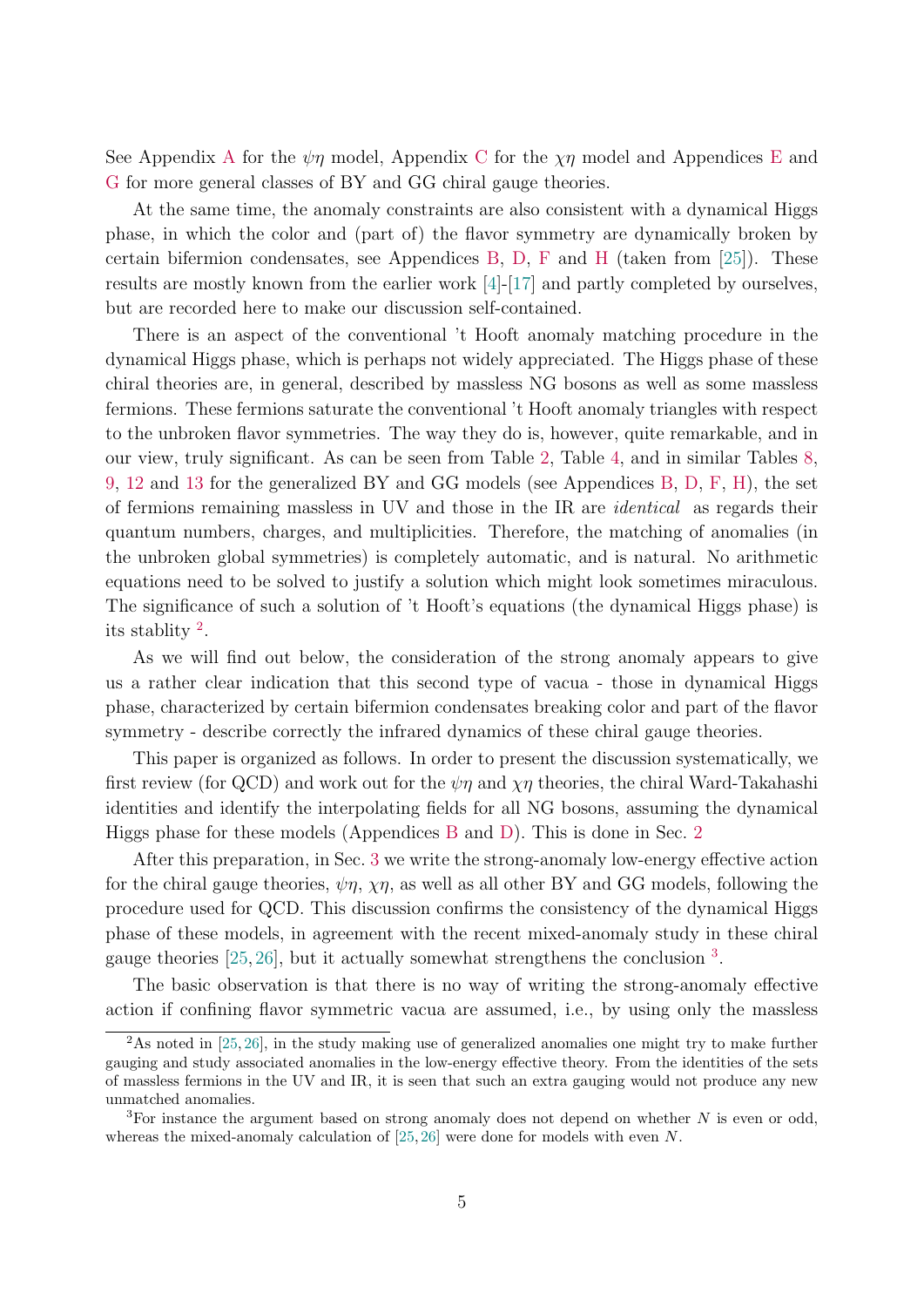baryons (Appendices [A,](#page-36-0) [C,](#page-37-1) [E,](#page-39-0) and [G\)](#page-43-0). The fermion-zero-mode (in the instanton background) counting would not work, in any of the chiral theories considered.

We shall comment briefly on some other types of theories (other than BY and GG models) as well, and discuss the implication of the strong anomaly on their phases.

Related questions regarding apparent complementarity in (only) one of the models (the  $\chi\eta$  model) and a large N argument concerning  $U(1)$  NG bosons in some chiral gauge theories, will be briefly commented upon in Sec. [4](#page-25-0) and in Sec. [5,](#page-26-0) respectively.

In Sec. [7,](#page-31-0) our results are summarized. From the analyses of Sec. [2](#page-5-0)  $\sim$  Sec. [5](#page-26-0) some striking analogies and at the same time contrasts, between vectorlike theories and chiral gauge theories seem to emerge. Better stated, one perhaps learns from these discussions a more precise meaning of what is similar or what is dissimilar between the strong interaction dynamics of vectorlike and chiral gauge theories beyond certain loose use of terminologies; as a result one gets a somewhat clearer understanding of the dynamics of strongly-coupled chiral gauge theories than before.

### <span id="page-5-0"></span>2 Nambu-Goldstone (NG) bosons and condensates

Consider any global continuous symmetry  $G_f$  and the associated conserved current  $J_\mu$  and charge Q, the field  $\phi$  (elementary or composite) which condenses and breaks  $G_f$ , and the field  $\phi$  which is transformed into  $\phi$  by the  $G_f$  transformation:

$$
Q \equiv \int d^3x J_0 , \qquad [Q, \tilde{\phi}] = \phi , \qquad \langle \phi \rangle \neq 0 . \tag{2.1}
$$

Thus

$$
\lim_{q_{\mu}\to 0} iq^{\mu} \int d^{4}x \, e^{-iq \cdot x} \langle 0|T\{J_{\mu}(x) \tilde{\phi}(0)\}|0\rangle = \lim_{q_{\mu}\to 0} \int d^{4}x \, e^{-iq \cdot x} \partial_{\mu} \langle 0|T\{J_{\mu}(x) \tilde{\phi}(0)\}|0\rangle =
$$
\n
$$
= \int d^{3}x \langle 0|[J_{0}(x), \tilde{\phi}(0)]|0\rangle = \langle 0|[Q, \tilde{\phi}(0)]|0\rangle = \langle 0|\phi(0)|0\rangle \neq 0.
$$
\n(2.2)

This Ward-Takahashi like identity implies that the two-point function

<span id="page-5-1"></span>
$$
\int d^4x \, e^{-iq \cdot x} \langle 0|T\{J_\mu(x) \tilde{\phi}(0)\}|0\rangle \tag{2.3}
$$

is singular at  $q^{\mu} \to 0$ . If the  $G_f$  symmetry is broken spontaneously such a singularity is due to a massless scalar particle in the spectrum -Nambu-Goldstone (NG) boson-, a "pion" below, symbolically, such that

$$
\langle 0|J_{\mu}(q)|\pi\rangle = iq_{\mu}F_{\pi} , \qquad \langle \pi|\tilde{\phi}|0\rangle \neq 0 . \qquad (2.4)
$$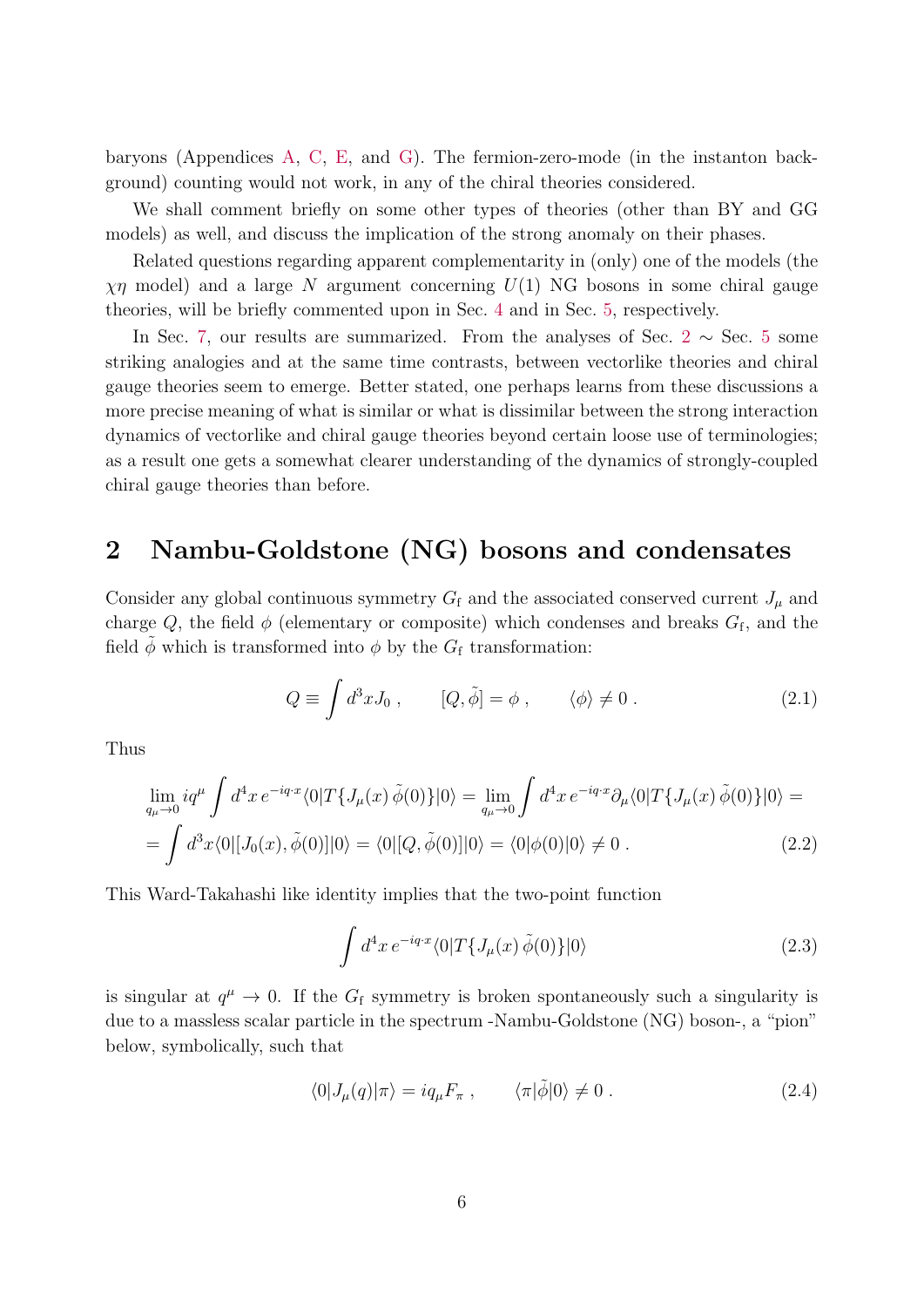Two point function  $(2.3)$  (times  $q^{\mu}$ ) behaves as

$$
\lim_{q^{\mu}\to 0} q^{\mu} \cdot q_{\mu} \frac{F_{\pi} \langle \pi | \tilde{\phi} | 0 \rangle}{q^2} \sim \text{const} . \tag{2.5}
$$

The constant  $F_{\pi}$  represents the amplitude for the broken current to produce the pion from the vacuum (the pion decay constant).

#### <span id="page-6-0"></span>2.1  $N_f$ -flavored QCD

In the standard QCD with  $N_f$  light flavors, the quarks are

$$
\psi_L^i, \psi_R^i, \qquad i = 1, 2, \dots, N_f. \tag{2.6}
$$

We take

$$
\phi = \bar{\psi}_R \psi_L + \text{h.c.} \,, \qquad \tilde{\phi} = \bar{\psi}_R t^b \psi_L - \text{h.c.} \,; \qquad J_{\mu}^{5,a} = i \bar{\psi}_L \bar{\sigma}_{\mu} t^a \psi_L - (L \leftrightarrow R) \,, \qquad (2.7)
$$

where  $t^a$  is the  $SU(N_f)$  generators,  $a = 1, 2, \ldots N_f^2 - 1$ . It is believed, and confirmed by lattice simulations, that for sufficiently small  $N_f$ , the field  $\phi$  condenses,

$$
\langle \phi \rangle = \langle \bar{\psi}_R \psi_L + \text{h.c.} \rangle \sim -\Lambda^3 \,, \tag{2.8}
$$

leaving  $SU(N_f)_V \times U(1)_V$  unbroken. The axial  $SU(N_f)_A$  is spontaneously broken:

<span id="page-6-3"></span>
$$
\langle [Q_5^a, \tilde{\phi}^b] \rangle = -\delta^{ab} \langle \bar{\psi}_R \psi_L + \bar{\psi}_L \psi_R \rangle = c \,\delta^{ab} \,\Lambda^3 \neq 0 \,, \tag{2.9}
$$

where c is a constant of the order of unity. The axial  $U(1)_A$  is also spontaneously broken, but due to the strong anomaly the associated NG boson gets mass (the  $U(1)_A$  problem: see Sec. [3.1\)](#page-13-1).

#### <span id="page-6-1"></span>2.2 NonAbelian NG bosons in the  $\psi$ <sub>n</sub> model

In the dynamical Higgs phase of the  $\psi\eta$  model (Appendix [B\)](#page-37-0) the nonanomalous symmetry is broken as

<span id="page-6-2"></span>
$$
SU(N) \times SU(N+4) \times U(1)_{\psi\eta} \xrightarrow{\langle \psi\eta \rangle} SU(N)_{\text{cf}} \times SU(4) \times U(1)' \,. \tag{2.10}
$$

Let us first concentrate our attention to 8N NG bosons associated with the  $SU(N + 4)$ breaking, leaving the discussion of the  $U(1)$  NG boson and an unbroken  $U(1)$ ' symmetry to the next subsection. An  $SU(N+4)$  current is  $(T^a)$  is an  $SU(N+4)$  generator)

$$
J_{\mu}^{a} = i \,\bar{\eta}^{j,m} \bar{\sigma}_{\mu}(T^{a})_{mn} \eta_{j}^{n} , \qquad m, n = 1, 2, \dots N + 4
$$
 (2.11)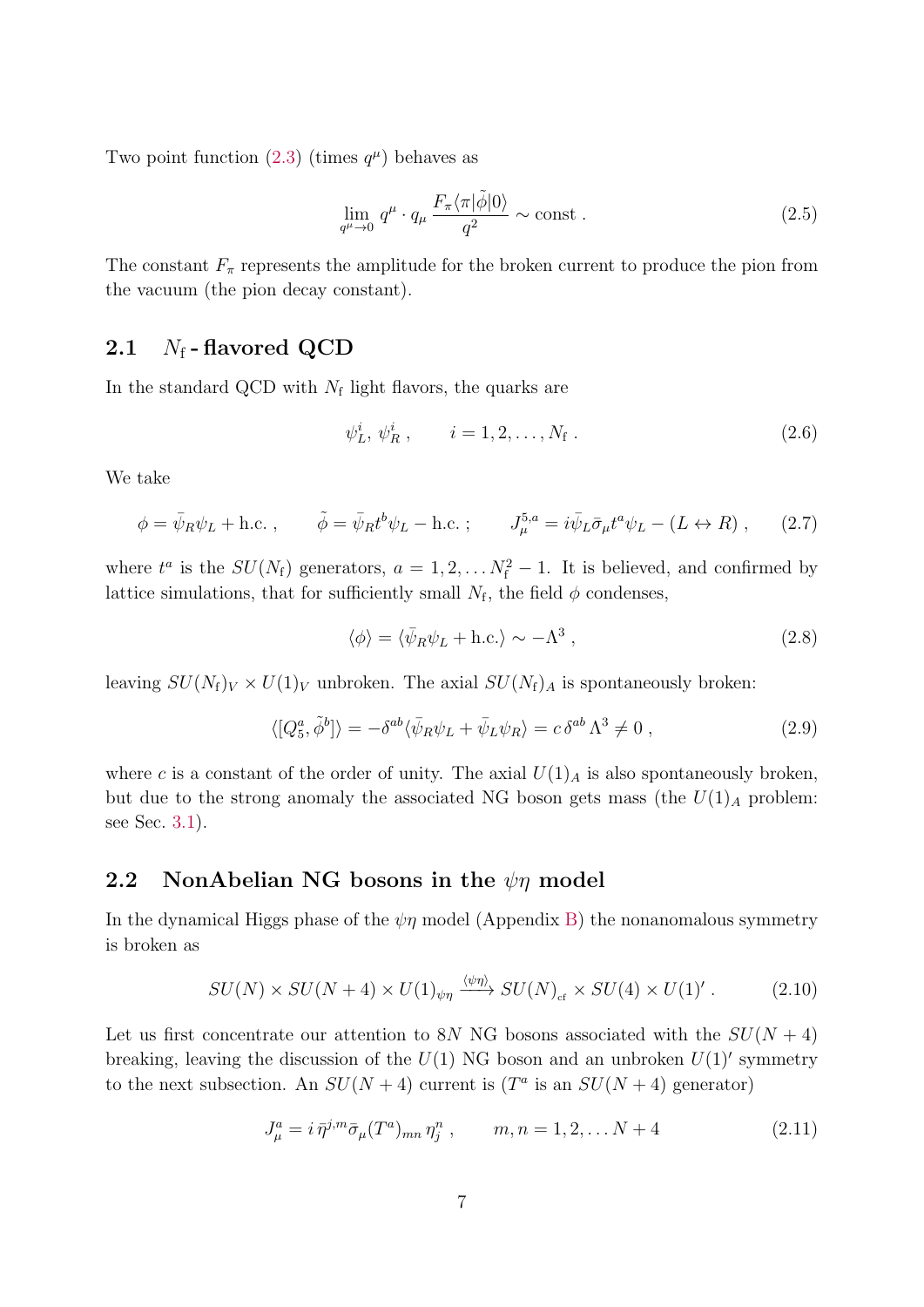and the charges are

$$
Q^a = \int d^3x J_0^a \,. \tag{2.12}
$$

In particular, consider the broken symmetry currents  $(8N$  components):

$$
J^a_\mu = i \,\bar{\eta}^{j,m} \bar{\sigma}_\mu(T^a)_{mn} \eta^n_j \,,\tag{2.13}
$$

with

$$
m = 1, 2, ..., N
$$
,  $n = N + 1, ... N + 4$ , or vice versa, (2.14)

with charges

<span id="page-7-0"></span>
$$
Q^{a} = \int d^{3}x J_{0}^{a} = \int d^{3}x \,\bar{\eta}^{j,m} (T^{a})_{mn} \eta_{j}^{n} \,. \tag{2.15}
$$

The associated symmetry is broken by the condensates

<span id="page-7-3"></span>
$$
\langle \psi^{\{ij\}} \eta_j^m \rangle = c_{\psi \eta} \Lambda^3 \delta^{im} , \qquad i, m = 1, 2, \dots N , \qquad (2.16)
$$

and there will be 8N NG bosons associated with the currents,  $J^a_\mu$ . A natural choice for the pion interpolating field is a gauge-invariant composite,

<span id="page-7-1"></span>
$$
\phi^{\tilde{a}} = \left(\psi^{ik}\eta_k^n\right)^*(T^{\tilde{a}})_{nm}\left(\psi^{ij}\eta_j^m\right) \tag{2.17}
$$

The relevant commutators are:

<span id="page-7-2"></span>
$$
\langle [Q^a, \phi^{\tilde{a}}] \rangle = -[T^a, T^{\tilde{a}}]_{mn} \langle (\psi^{ik} \eta_k^m)^* (\psi^{ij} \eta_j^n) \rangle . \tag{2.18}
$$

Let us consider various  $SU(2)$  subalgebras ( $\sigma^{i}$ 's are the Pauli matrices)

<span id="page-7-4"></span>
$$
T^{a} = \frac{\sigma^{1}}{2} \qquad T^{\tilde{a}} = \frac{\sigma^{2}}{2} , \qquad T^{0} = \frac{\sigma^{3}}{2}
$$
 (2.19)

living in the  $2 \times 2$  subspace  $(m, n)$ ,

$$
m \in \{1, 2, \dots N\} , \quad n \in \{N+1, \dots N+4\} , \tag{2.20}
$$

for the broken charge  $Q^a$  [\(2.15\)](#page-7-0) and the pion field  $\phi^{\tilde{a}}$  [\(2.17\)](#page-7-1), respectively. The commutator [\(2.18\)](#page-7-2) now gives

$$
\langle [Q^a, \phi^{\tilde{a}}] \rangle = -\frac{1}{2} \langle (\psi^{ik} \eta_k^m)^* (\psi^{ij} \eta_j^m) \rangle + \frac{1}{2} \langle (\psi^{ik} \eta_k^n)^* (\psi^{ij} \eta_j^n) \rangle \tag{2.21}
$$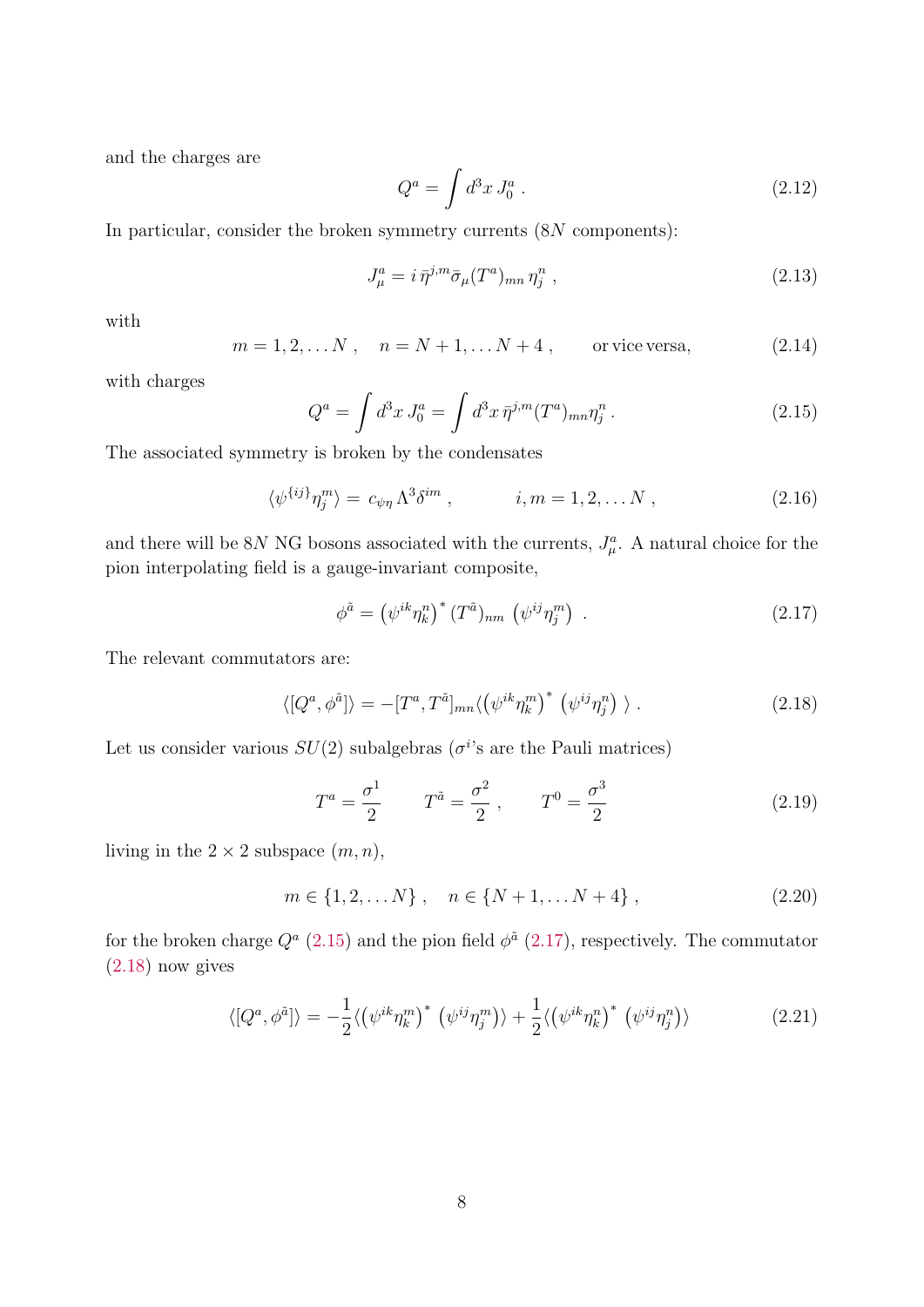(no summation over m or n here and below, in  $(2.24)$ <sup>[4](#page-0-0)</sup>. Upon condensation of color-flavor diagonal form [\(2.16\)](#page-7-3), the above becomes

$$
\langle [Q^a, \phi^{\tilde{a}}] \rangle = -\frac{1}{2} (c_{\psi \eta} \Lambda^3)^2 \neq 0 , \qquad (2.22)
$$

implying that  $Q<sup>a</sup>$  generates a massless NG bosons from the vacuum, whose "wave function" is roughly

$$
\langle 0|\phi^{\tilde{a}}(x)|\pi^{a}(p)\rangle = f_{p}(x) . \qquad (2.23)
$$

Note that, by inserting [\(2.16\)](#page-7-3), the pion interpolating field [\(2.17\)](#page-7-1) can also be written in a simpler, gauge dependent form:

<span id="page-8-2"></span>
$$
\phi^{\tilde{a}} \sim \left(\psi^{mk}\eta_k^n\right)^* (T^{\tilde{a}})_{nm} + (T^{\tilde{a}})_{mn} \left(\psi^{mj}\eta_j^n\right) = 2 \Re \left\{ (T^{\tilde{a}})_{mn} \left(\psi^{mj}\eta_j^n\right)\right\}.
$$
 (2.24)

Clearly, the pairing between the charge and the pion field can be interchanged:

<span id="page-8-3"></span>
$$
T^{a} = \frac{\sigma^{2}}{2} \qquad T^{\tilde{a}} = \frac{\sigma^{1}}{2} , \qquad T^{0} = \frac{\sigma^{3}}{2}
$$
 (2.25)

(instead of [\(2.19\)](#page-7-4)); therefore one finds  $4N \times 2 = 8N$  NG bosons.

A simpler way to state the result is, as can be seen by inspection of [\(2.19\)](#page-7-4), [\(2.25\)](#page-8-3), and  $(2.24)$ , that the 8N NG bosons of non diagonal  $\frac{SU(N+4)}{SU(N)\times SU(4)}$  generators are just the real and imaginary parts of  $\psi^{mj}\eta_j^n$   $(m \le N, n \ge N+1)$ .

#### <span id="page-8-0"></span>2.2.1 Colored  $\not\psi$  NG bosons

The  $N^2-1$  colored NG bosons

$$
\tilde{\phi}^{b} \sim (\psi^{mk} \eta_{k}^{n})^{*} (T^{b})_{nm} + (T^{b})_{nm} (\psi^{nj} \eta_{j}^{m}) ,\n= (\psi^{nk} \eta_{k}^{m})^{*} (T^{b})_{mn} + (T^{b})_{nm} (\psi^{nj} \eta_{j}^{m}) ,\n\sim \Re \{(T^{b})_{nm} (\psi^{nj} \eta_{j}^{m}) \}, \qquad n \le N , \quad m \le N , \quad T^{b} \in su(N) , \qquad (2.26)
$$

generated by the condensates [\(2.16\)](#page-7-3) are absorbed by the  $SU(N)$  gauge bosons by the Englert-Brout-Higgs mechanism, so do not appear as physical massless particles.

#### <span id="page-8-1"></span>2.3  $U(1)$  NG boson(s) in the  $\psi\eta$  model

Assuming again that we are in the dynamical Higgs phase of the  $\psi\eta$  model, let us examine the fate of the two nonanomalous  $U(1)$  symmetries,  $U(1)_{\psi\eta}$  and a  $U(1)_{f} \subset SU(N+4)$ . One combination is broken spontaneously, giving rise to a physical NG boson, and the other combination,  $U(1)$ , remains unbroken, as a manifest symmetry of the low-energy theory.

<sup>&</sup>lt;sup>4</sup>The summation over the repeated color indices, j, k are done, as usual.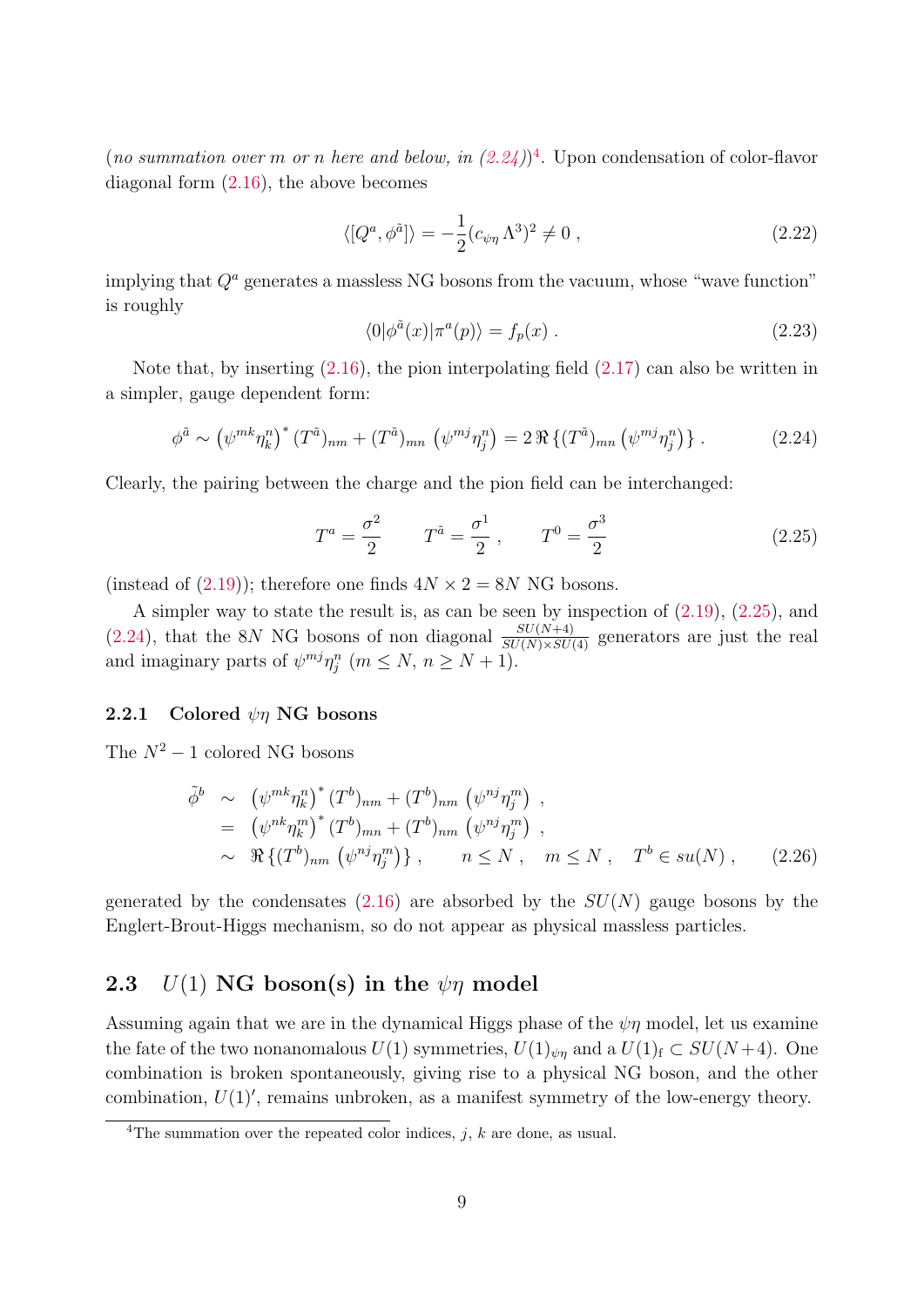For the  $U(1)_{\psi\eta}$  symmetry, writing the matter fermions together as

$$
\left(\begin{array}{c}\n\psi \\
\eta\n\end{array}\right) = \left(\begin{array}{c}\n\eta_i^1 \\
\eta_i^1 \\
\vdots \\
\eta_i^{N+4}\n\end{array}\right),
$$
\n(2.27)

the  $U(1)_{\psi\eta}$  current is

$$
J^{\mu} = i(\bar{\psi} \ \bar{\eta}) T_{\psi\eta} \bar{\sigma}^{\mu} \left( \begin{array}{c} \psi \\ \eta \end{array} \right) , \qquad Q = \int d^{3}x J^{0} , \qquad (2.28)
$$

where

$$
T_{\psi\eta} = \begin{pmatrix} (N+4) \mathbf{1}_{\frac{N(N+1)}{2}} & - (N+2) \mathbf{1}_{(N+4)\cdot N} \end{pmatrix}
$$
 (2.29)

and the  $U(1)_{\psi\eta}$  charge operator is

$$
Q_{\psi\eta} = \int d^3x \left[ (N+4)\bar{\psi}_{ij}\psi^{ij} - (N+2)\sum_m \bar{\eta}_m^i \eta_i^m \right],\tag{2.30}
$$

so

<span id="page-9-1"></span>
$$
[Q_{\psi\eta}, \psi^{k\ell}\eta_{\ell}^{n}] = (-(N+4) + N + 2) \psi^{k\ell}\eta_{\ell}^{n} = -2\psi^{k\ell}\eta_{\ell}^{n} ,[Q_{\psi\eta}, \bar{\psi}_{k\ell}\bar{\eta}_{n}^{\ell}] = (N+4 - (N+2)) \bar{\psi}_{k\ell}\bar{\eta}_{n}^{\ell} = 2\bar{\psi}_{k\ell}\bar{\eta}_{n}^{\ell} .
$$
 (2.31)

The condensate is [\(2.16\)](#page-7-3):

<span id="page-9-0"></span>
$$
\langle \psi^{ij} \eta_j^m \rangle = c_{\psi \eta} \, \delta^{im} \, \Lambda^3 \;, \qquad i, m \le N \;, \tag{2.32}
$$

so

$$
\langle [Q_{\psi\eta}, \psi^{k\ell}\eta_\ell^n] \rangle \neq 0 , \qquad k = n = 1, 2, \dots, N . \tag{2.33}
$$

On the other hand, a diagonal  $SU(N + 4)$  generator (it acts only on  $\eta$ ) which mixes with  $U(1)_{\psi\eta}$  is

$$
T_{\rm f} = \left( \begin{array}{cc} \mathbf{0}_{\frac{N(N+1)}{2}} & & \\ & 4\,\mathbf{1}_{N\cdot N} & \\ & & -N\,\mathbf{1}_{4\cdot N} \end{array} \right) \,,\tag{2.34}
$$

with charge operator

$$
Q_{\rm f} = \int d^3x \left[ 4 \sum_{m=1}^{N} \bar{\eta}_m^i \eta_i^m - N \sum_{m=N+1}^{N+4} \bar{\eta}_m^i \eta_i^m \right], \qquad (2.35)
$$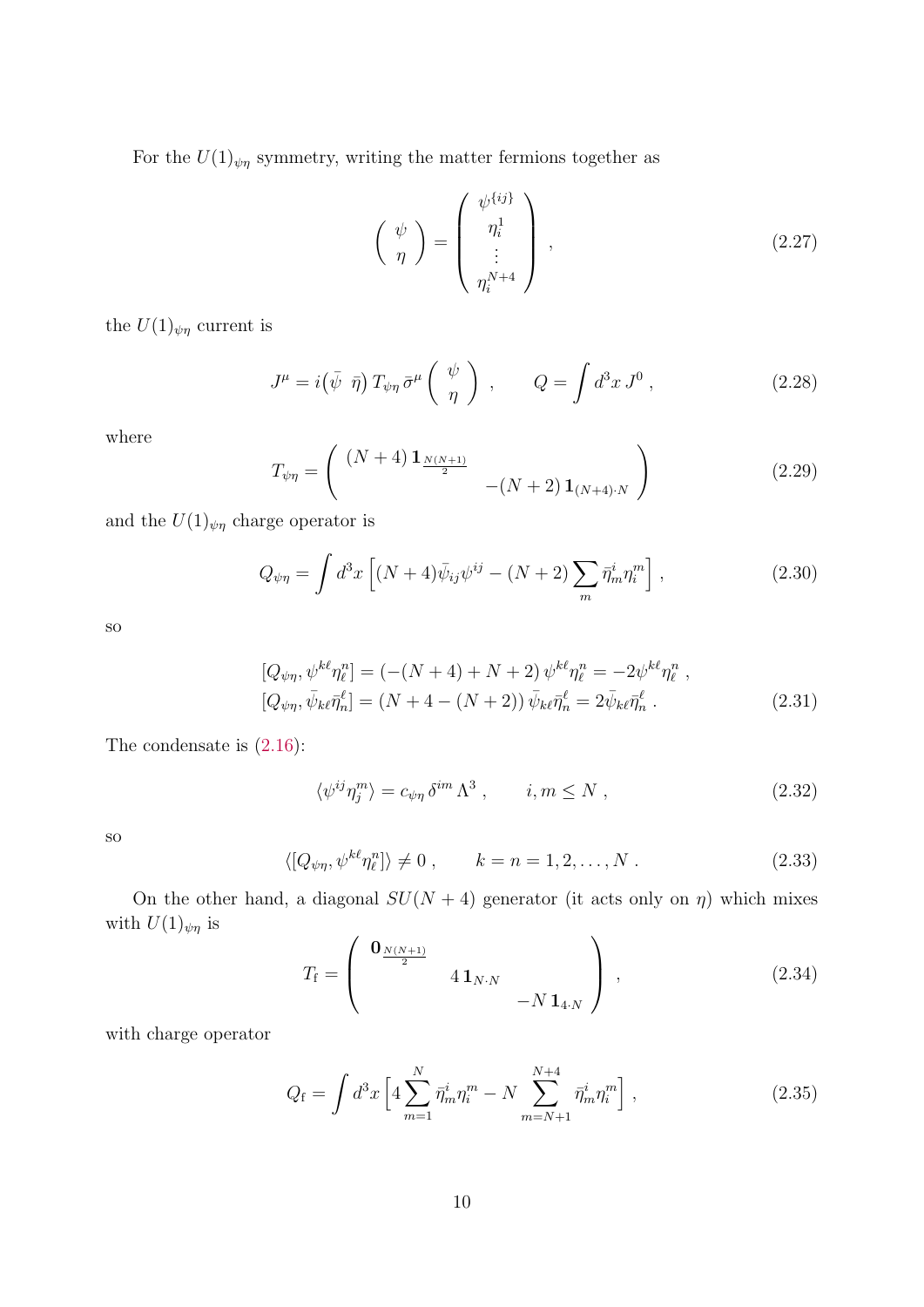<span id="page-10-0"></span>
$$
[Q_{\mathbf{f}}, \psi^{k\ell} \eta_{\ell}^{n}] = \begin{cases} 4 \psi^{k\ell} \eta_{\ell}^{n} & \text{for} \qquad n \leq N ;\\ -N \psi^{k\ell} \eta_{\ell}^{n} & \text{for} \qquad n > N . \end{cases}
$$
 (2.36)

The same condensate  $(2.32)$  breaks also  $Q_{\rm f}$ , as

$$
\langle [Q_{\rm f}, \psi^{k\ell} \eta_{\ell}^n] \rangle \neq 0 , \qquad k = n = 1, 2, \dots, N . \qquad (2.37)
$$

But the combination  $U(1)'$  generated by

$$
Q' = 2Q_{\psi\eta} + Q_f \tag{2.38}
$$

remains unbroken:

$$
\langle [2Q_{\psi\eta} + Q_{\text{f}}, \psi^{k\ell} \eta_{\ell}^n] \rangle = 0 \qquad (\forall k, \forall n). \qquad (2.39)
$$

Any other combination of  $Q_f$  and  $Q_{\psi\eta}$  is spontaneously broken, see Eqs. [\(2.31\)](#page-9-1), [\(2.36\)](#page-10-0), so there is one physical  $U(1)$  NG boson in this model. A natural choice for the interpolating field for this physical  $U(1)$  NG boson would be

<span id="page-10-1"></span>
$$
\sum_{n,j}^{N} \psi^{nj} \eta_j^n = \text{Tr}(\psi \eta) \propto \mathbf{1} + \frac{i}{F_{\pi}^{(0)}} \phi_0 + \dots \,, \tag{2.40}
$$

where the field are appropriately normalized and  $F_{\pi}^{(0)}$  is a constant with a mass dimension. This is an analogue of  $\bar{\psi}_R \psi_L = \bar{u}_R u_L + \bar{d}_R d_L + \dots$  in QCD, and also analogous to the nonAbelian NG bosons, [\(2.24\)](#page-8-2).

Unlike  $\bar{\psi}_R \psi_L$  in QCD, [\(2.40\)](#page-10-1) is not gauge-invariant. However, it is not difficult to find a natural gauge-invariant form for the interpolating field for the same NG boson: it could be written as

<span id="page-10-2"></span>
$$
\det U, \qquad U^{k\ell} = \psi^{kj} \eta_j^{\ell} \,, \tag{2.41}
$$

by using the first N flavors,  $\eta_j^a$ ,  $a = 1, 2, ..., N$ . Note that this composite field is a singlet of the surviving symmetry of the  $\psi\eta$  system, [\(2.10\)](#page-6-2). This will play an important role in the discussion of the strong anomaly below.

Expanding around the VEV,  $(2.32)$ ,  $(2.40)$  and  $(2.41)$  give the same physical field,

$$
\sim \text{const} + \sum_{k,j}^{N} \left( \psi^{kj} \eta_j^k \right)^{\{q\}}, \tag{2.42}
$$

where  $(\psi^{kj}\eta_j^k)^{\{q\}}$  indicates the fluctuation part of the composite field,  $\psi^{kj}\eta_j^k$ .

So far, we considered two nonanomalous  $U(1)$  symmetries,  $U(1)_{\psi\eta}$  and a  $U_f(1) \subset$  $SU(N + 4)$ , and found that one combination remains a manifest symmetry, call it  $U(1)$ ', while the other (let us indicate as  $U(1)_{\text{NG}}$ ) gets broken and generates an associated, physical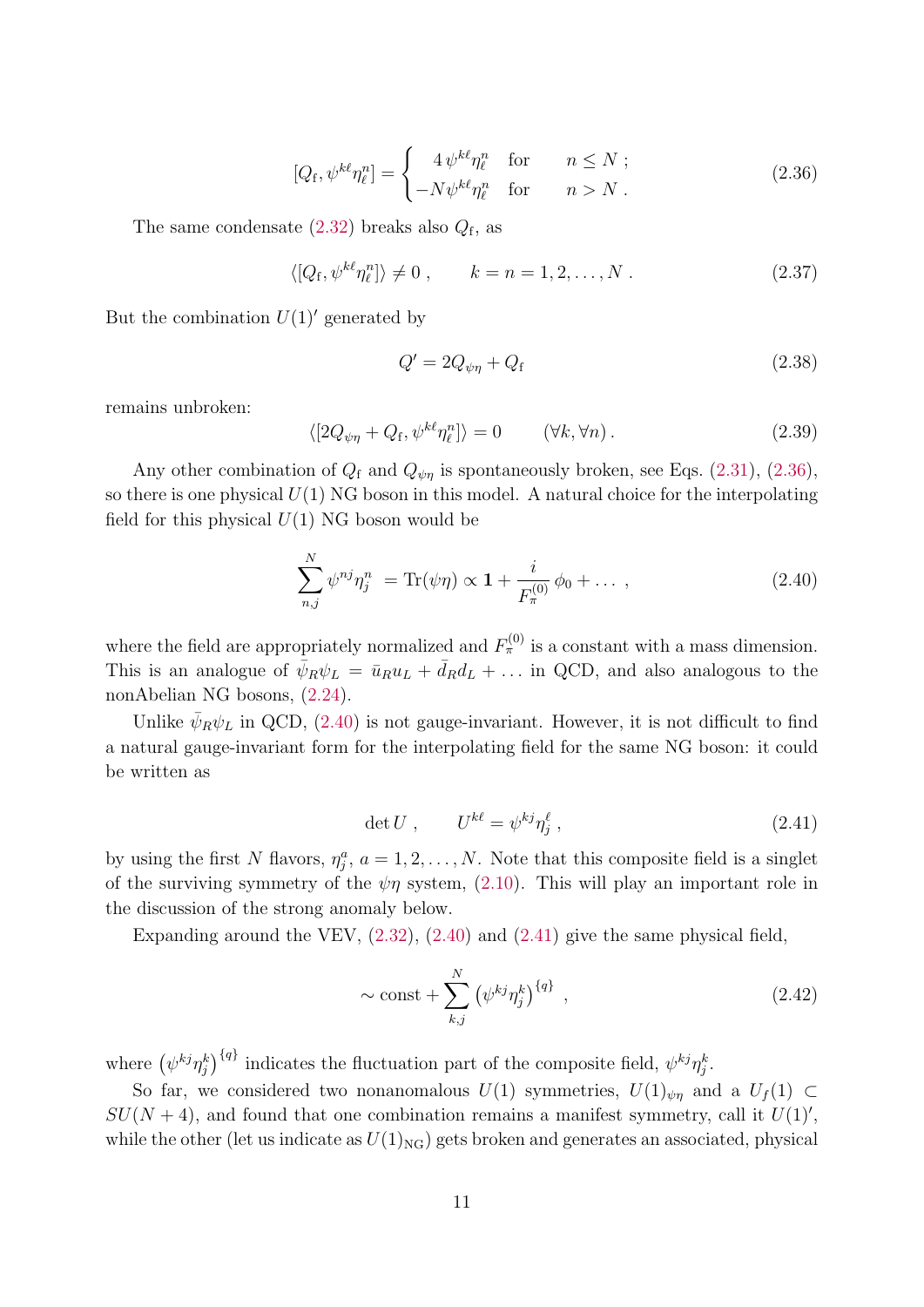massless NG boson.

Actually, the system possesses one more, independent,  $U(1)$  symmetry, though anomalous. Any combination of  $U(1)_{\psi}$  and  $U(1)_{\eta}$  other than  $U(1)_{\psi\eta}$  is anomalous (let us call it  $U(1)_{\text{an}}$  hence cannot be expressed as a linear combination of  $U(1)'$  and  $U(1)_{\text{NG}}$ .

It is perhaps useful to compare the situation here with the massless QCD vacuum, with quark condensate, [\(2.9\)](#page-6-3). In the latter, there is one manifest symmetry,  $U(1)<sub>V</sub>$ , and an axial symmetry  $U(1)_A$  which is anomalous, and is also spontaneously broken (associated with a would-be NG boson which becomes massive by the strong anomaly, as reviewed below, Sec. [3.1\)](#page-13-1). In the  $\psi\eta$  model under consideration, there is one manifest symmetry,  $U(1)$ ', one spontaneously broken, nonanomalous,  $U(1)_{NG}$ , with an associated physical massless NG boson, and an anomalous  $U(1)_{\text{an}}$  symmetry, independent of  $U(1)'$  and  $U(1)_{\text{NG}}$ . There is thus one more (counting also anomalous and/or spontaneously broken)  $U(1)$  symmetry in our model, as compared to the massless QCD.

It is tempting to regard the  $U(1)_{\text{an}}$  symmetry as an analogue of the  $U(1)_A$  symmetry in QCD. However, as it turns out, the nature of  $U(1)_{an}$  (whether or not it is spontaneously broken), and related to that question, the true form of the interpolating field for the physical massless NG boson ([\(2.40\)](#page-10-1), [\(2.41\)](#page-10-2), or something else), can only be found after an appropriate study of the strong anomaly effective action for the  $\psi \eta$  system. This will be done in Sec. [3.2.](#page-15-1) Somewhat surprisingly, it will be found that the dynamical Higgs phase of the  $\psi\eta$  model is not exhaustively characterized by the condensate of det U. The proper form of the strong-anomaly effective action leads to a second, bi-baryon type condensate besides  $\langle \det U \rangle$ , see [\(3.26\)](#page-17-0). This turns out to be the missing piece of the puzzle. The true interpolating function for the physical massless  $U(1)_{\text{NG}}$  boson will be found, not to be given by  $\phi_0$  of [\(2.40\)](#page-10-1), but by  $\phi$  in [\(3.33\)](#page-18-0).

#### <span id="page-11-0"></span>2.4  $U(1)$  symmetries in the  $\chi\eta$  model

In the dynamical Higgs phase of the  $\chi\eta$  model the symmetry breaking proceeds as

<span id="page-11-2"></span>
$$
SU(N) \times SU(N-4) \times U(1)_{\chi\eta} \xrightarrow{\langle \chi\eta \rangle} SU(N-4)_{\text{cf}} \times SU(4)_{\text{c}} \times U(1)'
$$
  

$$
\longrightarrow SU(N-4)_{\text{cf}} \times U(1)', \qquad (2.43)
$$

where the residual color  $SU(4)_{c}$ , unbroken by the condensates

<span id="page-11-1"></span>
$$
\langle \chi^{ij} \eta_j^m \rangle = c_{\chi\eta} \, \delta^{im} \, \Lambda^3 \;, \qquad i, m = 1, 2, \dots, N - 4 \;, \tag{2.44}
$$

evolves further towards infrared, confines, develops another condensate,

$$
\langle \chi \chi \rangle \neq 0 \tag{2.45}
$$

and gives rise to a hidden (dark matter?) sector invisible to the massless sector.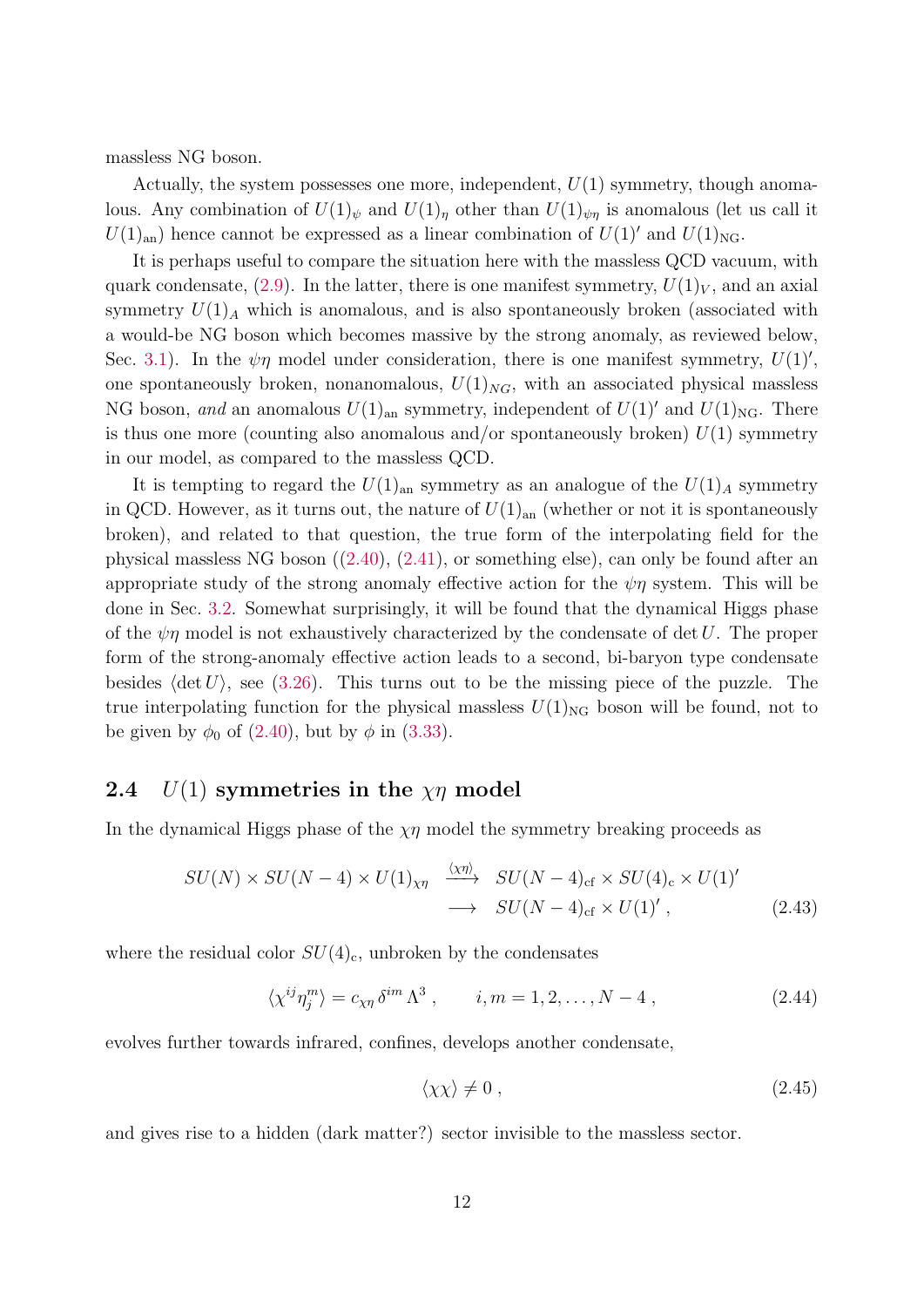For the  $U(1)_{\chi\eta}$  symmetry, writing the matter fermions together as

$$
\left(\begin{array}{c}\n\chi \\
\eta\n\end{array}\right) = \left(\begin{array}{c}\n\chi^{[ij]} \\
\eta_i^1 \\
\vdots \\
\eta_i^{N-4}\n\end{array}\right),
$$
\n(2.46)

the  $U(1)_{\chi\eta}$  current is

$$
J^{\mu} = i(\bar{\chi} \ \bar{\eta}) T_{\chi\eta} \bar{\sigma}^{\mu} \left( \begin{array}{c} \chi \\ \eta \end{array} \right) , \qquad Q = \int d^{3}x J^{0} , \qquad (2.47)
$$

where

$$
T_{\chi\eta} = \begin{pmatrix} (N-4) \mathbf{1}_{\frac{N(N-1)}{2}} & - (N-2) \mathbf{1}_{(N-4)\cdot N} \end{pmatrix}
$$
 (2.48)

and the charge operator is

$$
Q_{\chi\eta} = \int d^3x \left[ (N-4)\bar{\chi}_{ij}\chi^{ij} - (N-2)\sum_m \bar{\eta}_m^i \eta_i^m \right],\tag{2.49}
$$

so

$$
[Q_{\chi\eta}, \chi^{k\ell}\eta_{\ell}^{n}] = (-(N-4) + N - 2) \psi^{k\ell}\eta_{\ell}^{n} = 2 \chi^{k\ell}\eta_{\ell}^{n} ,[Q_{\chi\eta}, \bar{\chi}_{k\ell}\bar{\eta}_{n}^{\ell}] = (N - 4 - (N - 2)) \bar{\chi}_{k\ell}\bar{\eta}_{n}^{\ell} = -2 \bar{\chi}_{k\ell}\bar{\eta}_{n}^{\ell} .
$$
 (2.50)

The condensate [\(2.44\)](#page-11-1) leads to

$$
\langle [Q_{\chi\eta}, \chi^{k\ell} \eta_{\ell}^{m}] \rangle \neq 0
$$
,  $k = m = 1, 2, ..., N - 4$ . (2.51)

On the other hand, a diagonal color  $U(1)_c \subset SU(N)$  generator (which mixes with  $U(1)_{\psi\eta}$ ) is

$$
T_{\rm c} = \begin{pmatrix} 4\,\mathbf{1}_{N-4} & & \\ & -(N-4)\mathbf{1}_4 \end{pmatrix} , \qquad (2.52)
$$

with charge operator  $Q_{\rm c}$ 

$$
[Q_c, \chi^{k\ell} \eta_\ell^n] = \begin{cases} 4 \chi^{k\ell} \eta_\ell^n & \text{for} \qquad k \le N - 4; \\ -(N - 4) \chi^{k\ell} \eta_\ell^n & \text{for} \qquad k > N - 4. \end{cases}
$$
 (2.53)

The same condensate [\(2.44\)](#page-11-1) breaks both  $U(1)$ <sub>c</sub> and  $U(1)_{\chi\eta}$ , but the combination  $U(1)'$ generated by

$$
2Q_{\chi\eta} - Q_c \tag{2.54}
$$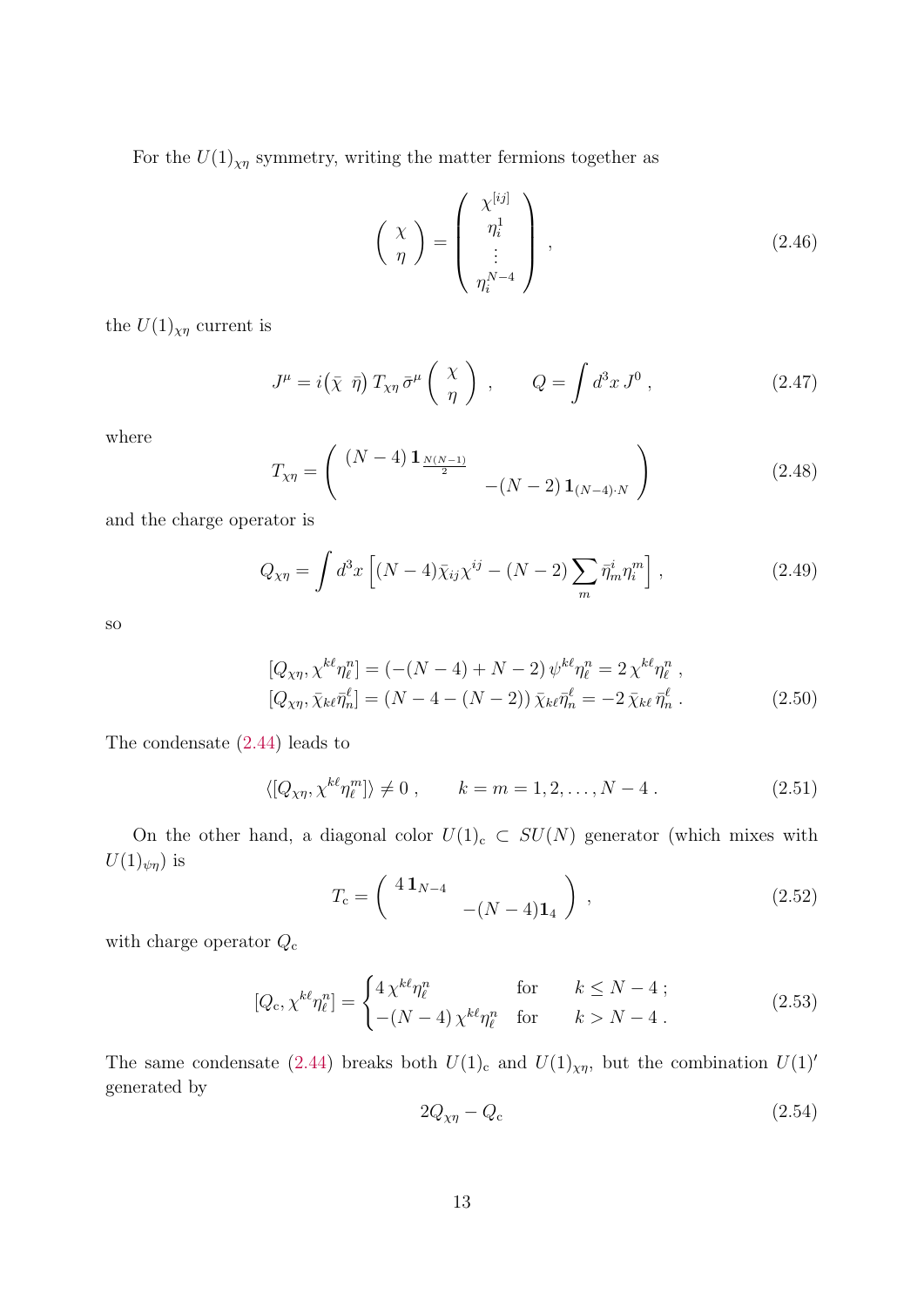remains unbroken:

$$
[2Q_{\chi\eta} - Q_c, \chi^{k\ell} \eta_\ell^n] = 0.
$$
\n(2.55)

Unlike in the  $\psi\eta$  model, therefore, no physical massless NG bosons appear in the  $\chi\eta$  model, as the potential NG boson is eaten up by the  $U(1)_{c} \subset SU(N)$  color gauge boson by the Englert-Brout-Higgs mechanism.

As in the  $\psi\eta$  model, there is actually another  $U(1)$  symmetry (any combination of  $U(1)_\chi$  and  $U(1)_\eta$ , other than  $U(1)_{\chi\eta}$ . This  $U(1)$  is also spontaneously broken by the condensates, [\(2.44\)](#page-11-1), but the associated pseudo-NG boson gets mass by strong anomaly, as in the  $U(1)_A$  NG boson of QCD. The fact that there are no physical, massless NG bosons in the  $\chi\eta$  model does not mean that this anomalous  $U(1)$  symmetry is unimportant for the discussion of the infrared dynamics, see the next section.

A closely related question is what is eventually the gauge-invariant form of the conden-sate, [\(2.44\)](#page-11-1). A natural choice for the  $\chi\eta$  model is  $((\chi\eta)^{im} \equiv \chi^{ij}\eta_j^m)$ 

<span id="page-13-2"></span>
$$
U = \epsilon_{i_1 i_2 \dots i_N} \epsilon_{m_1 m_2 \dots m_{N-4}} (\chi \eta)^{i_1 m_1} (\chi \eta)^{i_2 m_2} \dots (\chi \eta)^{i_{N-4} m_{N-4}} \chi^{i_{N-3} i_{N-2}} \chi^{i_{N-1} i_N}
$$
  
  $\sim \epsilon (\chi \eta)^{N-4} \chi \chi$ . (2.56)

### <span id="page-13-0"></span>3 Strong anomaly and effective Lagrangian

In this section, we first review the well-known strong-anomaly effective action in QCD and then, following the same steps, write down the analogous effective action for chiral gauge theories.

#### <span id="page-13-1"></span>3.1 Strong anomaly,  $U(1)$  problem and the  $\theta$  dependence in QCD

In the discussion of the dynamics of QCD the consideration of the anomalous axial  $U(1)_A$ symmetry has been quite important, in relation to the so-called  $U(1)$  problem and its solution [\[18,](#page-35-1) [19\]](#page-35-2). Even though the NG boson(s) associated with the anomalous  $U(1)<sub>A</sub>$  $(\eta, \eta')$ <sup>[5](#page-0-0)</sup> get mass by the strong interaction dynamics  $(m_{\eta} \gg m_{\pi}, m_{\eta'} \gg m_K)$  the presence of the anomalous  $U(1)$  symmetry has a deep implication on the spontaneous breaking of the nonanomalous chiral symmetries,

$$
SU(N_{\rm f})_L \times SU(N_{\rm f})_R \to SU(N_{\rm f})_V, \tag{3.1}
$$

which generates physical lightest NG bosons, the pions.

Such a logical connection is best seen in the effective Lagrangian approach for QCD in

<sup>&</sup>lt;sup>5</sup>Here  $\eta$ ,  $\eta'$  are the singlet pseudoscalar mesons of the real world, as in the Particle Data Booklet. The attentive reader will not confuse them with the Weyl fermion in the chiral  $\psi\eta$  or  $\chi\eta$  models being studied in the present work.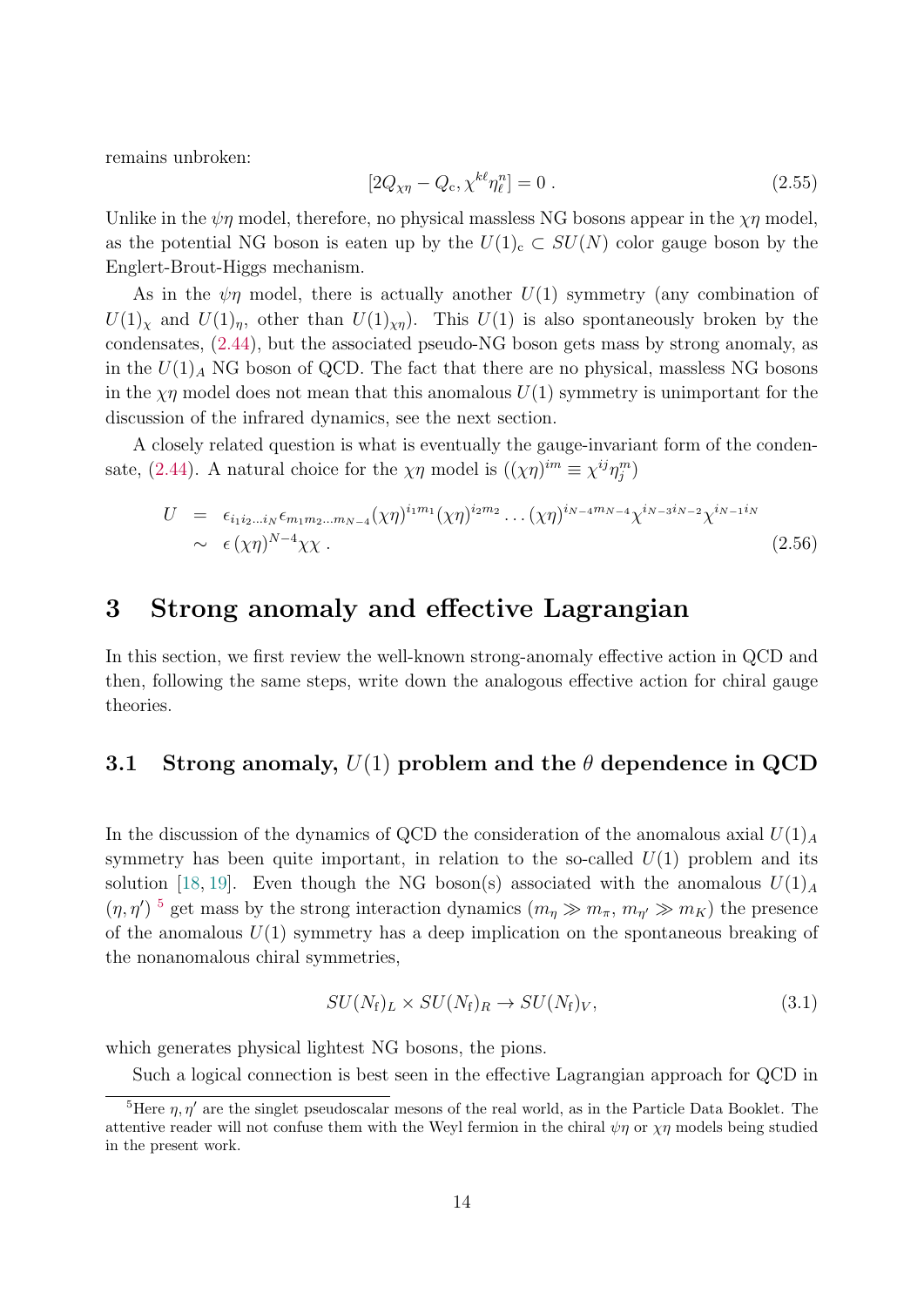the large N limit. Generalizing the standard sigma model Lagrangian to include the effect of strong anomaly, the authors of [\[20\]](#page-35-3)-[\[24\]](#page-35-4) write

$$
L = L_0 + \hat{L} \tag{3.2}
$$

where  $L_0$  is the standard sigma model effective Lagrangian

$$
L_0 = \frac{F_\pi^2}{2} \text{Tr } \partial_\mu U \partial^\mu U^\dagger + \text{Tr } M U + \text{h.c.} + \dots; \qquad U \equiv \bar{\psi}_R \psi_L , \qquad (3.3)
$$

and  $\hat{L}$  represents the strong anomaly

<span id="page-14-0"></span>
$$
\hat{L} = \frac{i}{2}q(x)\,\log\det U/U^{\dagger} + \frac{N}{a_0 F_{\pi}^2}q^2(x) - \theta\,q(x)\,,\tag{3.4}
$$

 $q(x)$  is the topological density

<span id="page-14-1"></span>
$$
q(x) = \frac{g^2}{32\pi^2} F^a_{\mu\nu} \tilde{F}^{a,\mu\nu} \,, \tag{3.5}
$$

 $a_0$  is a constant of the order of unity,  $F_{\pi}$  the pion decay constant, and  $\theta$  is the QCD vacuum parameter. The  $U(1)<sub>A</sub>$  anomaly under

$$
\Delta S = 2N_{\rm f}\alpha \int d^4x \frac{g^2}{32\pi^2} F^a_{\mu\nu} \tilde{F}^{a,\mu\nu} \,, \qquad \psi_L \to e^{i\alpha} \psi_L \,, \quad \psi_R \to e^{-i\alpha} \psi_R \,, \tag{3.6}
$$

is reproduced by the log det  $U/U^{\dagger}$  term of the effective action.

Treating  $q(x)$  as an auxiliary field, and integrating, one gets another form of the anomaly term [\[20\]](#page-35-3)-[\[24\]](#page-35-4)

$$
\hat{L} = -\frac{F_{\pi}^2 a_0}{4N} \left(\theta - \frac{i}{2} \log \det U / U^{\dagger}\right)^2.
$$
\n(3.7)

It has been noted that a multi-valued effective Lagrangian involving  $\log \det U/U^{\dagger}$  is only well defined because

$$
\langle U \rangle \propto \mathbf{1} \neq 0 \tag{3.8}
$$

the effective potential is defined as its expansion around its VEV  $<sup>6</sup>$  $<sup>6</sup>$  $<sup>6</sup>$ ,</sup>

$$
U \propto e^{i\frac{\pi^{a}t^{a}}{F_{\pi}} + i\frac{\eta t^{0}}{F_{\pi}^{(0)}}} = \mathbf{1} + i\frac{\pi^{a}t^{a}}{F_{\pi}} + i\frac{\eta t^{0}}{F_{\pi}^{(0)}} + \dots
$$
 (3.9)

Inverting the logics, one might actually argue that the presence of such an effective action reproducing the strong anomaly implies a nonvanishing condensate,  $\langle U \rangle$  =  $\langle \bar{\psi}_R \psi_L \rangle \neq 0$ , and hence indirectly the spontaneous breaking of nonanomalous chiral sym-

<sup>&</sup>lt;sup>6</sup>We indicated the  $U(1)_A$  NG boson as  $\eta$  here, as the real-world pseudoscalar mesons  $\eta$  or  $\eta'$ . The attentive reader will not confuse it with the  $\eta$  field in the  $\psi\eta$  model under consideration.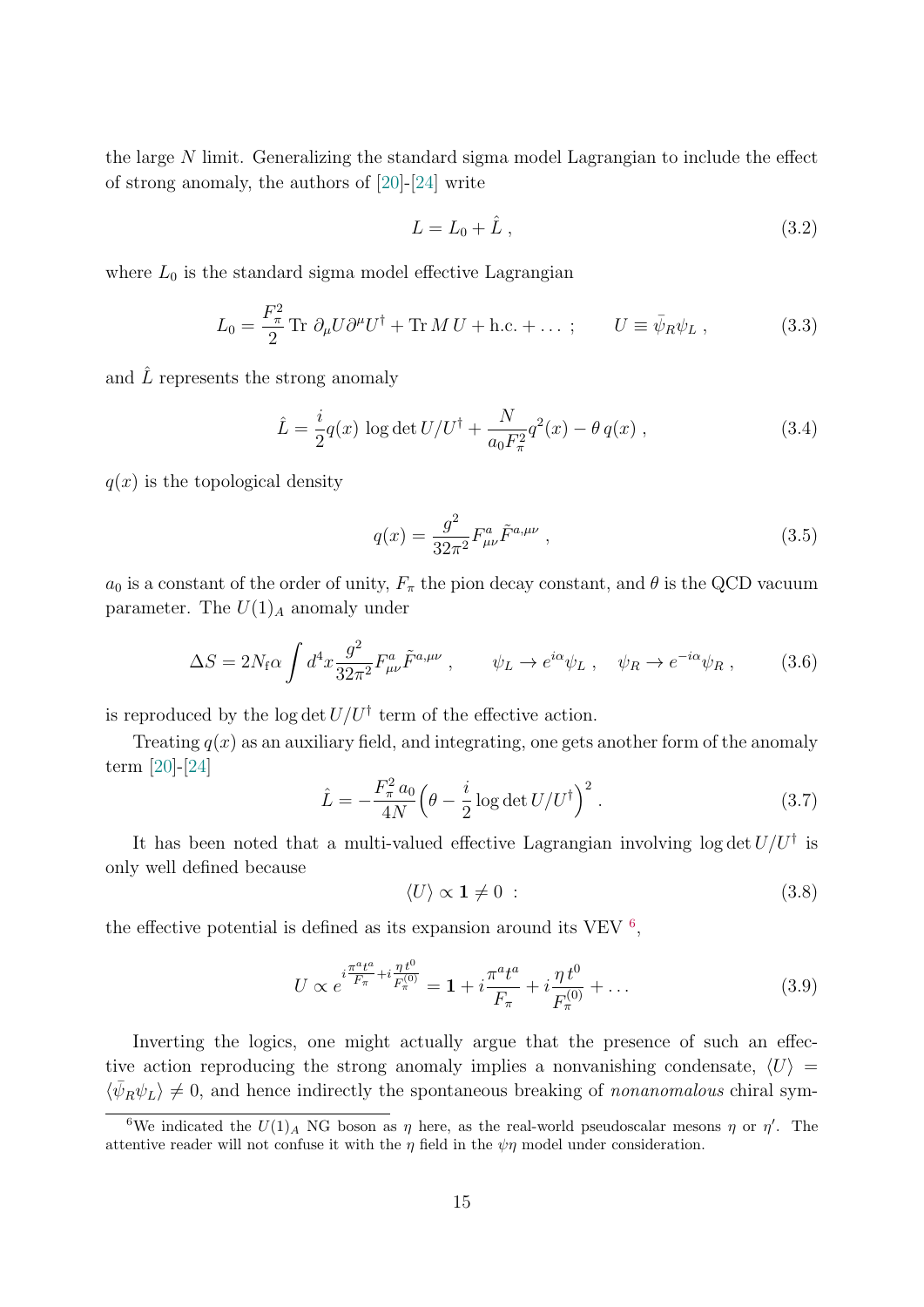metry,  $SU(N_f)_L \times SU(N_f)_R \rightarrow SU(N_f)_V$ , affecting the low-energy physics.

#### <span id="page-15-0"></span>3.1.1 Veneziano -Yankielowicz and Affleck-Dine-Seiberg superpotentials

In the context of  $\mathcal{N} = 1$  supersymmetric gauge theories, the strong-anomaly effective action is expressed by the so-called Veneziano-Yankielowicz (VY) and Affleck-Dine-Seiberg (AffDinSei) superpotentials [\[27\]](#page-35-7)-[\[29\]](#page-35-8). They correctly reproduce in the infrared effective theory the effects of instantons, supersymmetric Ward-Takahashi identities, and the anomaly of [\[30,](#page-35-9)[31\]](#page-35-10). The VY and ADS superpotentials are crucial in determinig the infrared dynamics and phases of the  $\mathcal{N} = 1$  supersymmetric gauge theories (see [\[32\]](#page-35-11) for a review).

#### <span id="page-15-1"></span>3.2 Strong anomaly and effective action in the  $\psi\eta$  model

Unlike  $\bar{\psi}_R \psi_L$  in QCD,  $\tilde{\phi} = \sum_{n,j}^N \psi^{nj} \eta_j^n$  is not gauge invariant. This is not a problem if the system is assumed to be in dynamical Higgs phase of the  $\psi\eta$  model, in which the low-energy symmetry is

<span id="page-15-2"></span>
$$
SU(N)_{\text{cf}} \times SU(4) \times U(1)^\prime ,\qquad (3.10)
$$

(Appendix [B\)](#page-37-0). A gauge invariant form of the condensate, consistent with such a symmetry is:

$$
\det U, \qquad U^{k\ell} \equiv \psi^{kj} \eta_j^{\ell}. \tag{3.11}
$$

In terms of this composite field, one may write the low-energy effective Lagrangian describing the strong anomaly,

<span id="page-15-3"></span>
$$
\hat{L} = \frac{i}{2}q(x)\log \det U/U^{\dagger} , \qquad q(x) = \frac{g^2}{32\pi^2}F^{a}_{\mu\nu}\tilde{F}^{a,\mu\nu} , \qquad (3.12)
$$

which looks very much in analogy with the strong-anomaly effective action of QCD,  $(3.4)$ .<sup>[7](#page-0-0)</sup> The multivalued, logarithmic potential is well defined, as we are in the dynamical Higgs phase,  $\langle U \rangle \propto 1$ . As in QCD, one may actually reverse the logics and argue that the strong anomaly effective action, which should be present in the low-energy effective theory for faithfully representing all the symmetries of the UV theory, implies the nonvanishing condensates,  $\langle \det U \rangle \neq 0$ , which means the global symmetry breaking as in [\(3.10\)](#page-15-2), i.e., the system is in Higgs phase.

Though [\(3.12\)](#page-15-3) appears to be a natural choice in the broken phase, it has a defect of not being invariant under the full symmetry of the underlying theory,

<span id="page-15-4"></span>
$$
SU(N) \times SU(N+4) \times U(1)_{\psi\eta} . \tag{3.13}
$$

A correct low-energy effective action should be invariant under the full symmetry, and must describe (at least, be consistent with) the breaking from [\(3.13\)](#page-15-4) to [\(3.10\)](#page-15-2). This observation

 $7\theta$  parameter is absent in chiral gauge theories.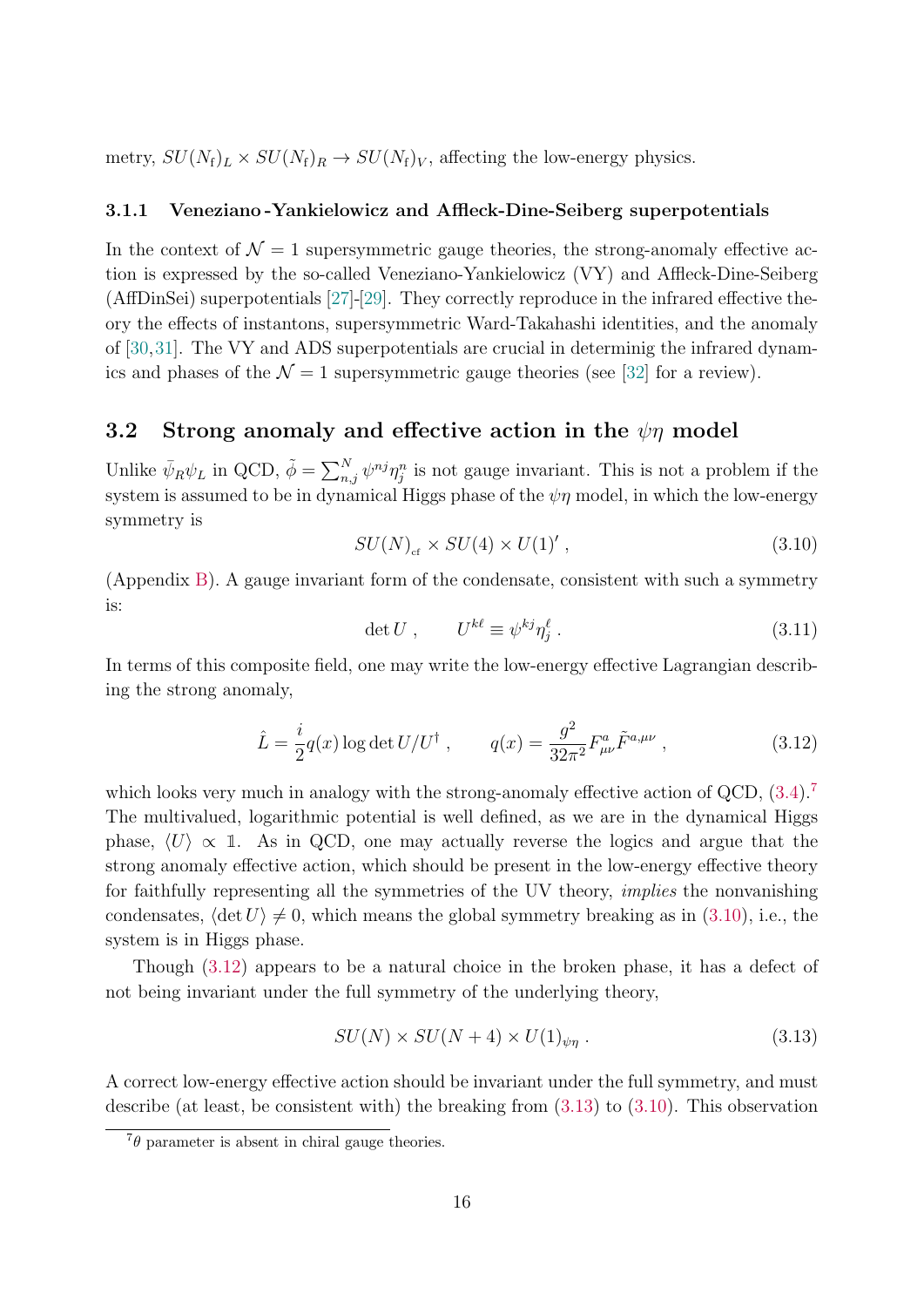brings us back to the questions on the nature of  $U(1)$  NG bosons, raised at the end of Sec. [2.3.](#page-8-1)

In order to get to the right form of the strong-anomaly effective action, we start from the beginning,

$$
\mathcal{L} = -\frac{1}{4} F_{\mu\nu} F^{\mu\nu} + \mathcal{L}^{\text{fermions}} \tag{3.14}
$$

$$
\mathcal{L}^{\text{fermions}} = -i\overline{\psi}\overline{\sigma}^{\mu} (\partial + \mathcal{R}_{\text{S}}(a))_{\mu} \psi - i\overline{\eta}\overline{\sigma}^{\mu} (\partial + \mathcal{R}_{\text{F}^*}(a)))_{\mu} \eta \qquad (3.15)
$$

(a is the  $SU(N)$  gage field, and the matrix representations appropriate for  $\psi$  and  $\eta$  fields are indicated in an obvious notation). Change the variables by

$$
\mathcal{L} = -\frac{1}{4}F_{\mu\nu}F^{\mu\nu} + \mathcal{L}^{\text{fermions}} + \text{Tr}[(\psi\eta)^*U] + \text{h.c.} + B(\psi\eta\eta)^* + \text{h.c.} ,\qquad(3.16)
$$

where U is the composite scalars of  $N \times (N + 4)$  color-flavor mixed matrix form,

$$
\text{Tr}[(\psi \eta)^* U] \equiv (\psi^{ij} \eta_j^m)^* U^{im} \tag{3.17}
$$

and B are the baryons  $B \sim \psi \eta \eta$ ,

$$
B^{mn} = \psi^{ij} \eta_i^m \eta_j^n \tag{3.18}
$$

antisymmetric in  $m \leftrightarrow n$ . Here we have anticipated the fact that these baryonlike composite fields, present in the Higgs phase together with the composite scalars  $\psi \eta$  (see Appendix [B\)](#page-37-0), are also needed to write down the strong-anomaly effective action, see below.

Integrating over  $\psi$  and  $\eta$  one gets

<span id="page-16-2"></span>
$$
\mathcal{L}^{\text{eff}} = -\frac{1}{4} F_{\mu\nu} F^{\mu\nu} + \text{Tr} (\mathcal{D} U)^{\dagger} \mathcal{D} U - i \overline{B} \,\overline{\sigma}^{\mu} \partial_{\mu} B - V \,. \tag{3.19}
$$

The potential V is assumed to be such that its minimum is of the form,  $(2.16)$ :

<span id="page-16-0"></span>
$$
\langle U^{im} \rangle = c_{\psi\eta} \Lambda^3 \delta^{im} , \qquad i, m = 1, 2, \dots N , \qquad (3.20)
$$

and among other terms, it contains the strong anomaly term,  $\hat{L}$ ,

$$
V = V^{(0)} + \hat{L} \t{,} \t(3.21)
$$

which we choose as

<span id="page-16-1"></span>
$$
\hat{L} = \text{const} \left[ \log \left( \epsilon B B \det U \right) - \log \left( \epsilon B B \det U \right)^{\dagger} \right]^2 \,. \tag{3.22}
$$

The argument of the logarithm

<span id="page-16-3"></span>
$$
\epsilon BB \det U \equiv \epsilon^{m_1, m_2, \dots, m_{N+4}} \epsilon^{i_1, i_2, \dots, i_N} B_{m_{N+1}, m_{N+2}} B_{m_{N+3}, m_{N+4}} U_{i_1 m_1} U_{i_2 m_2} \dots U_{i_N m_N}
$$
 (3.23)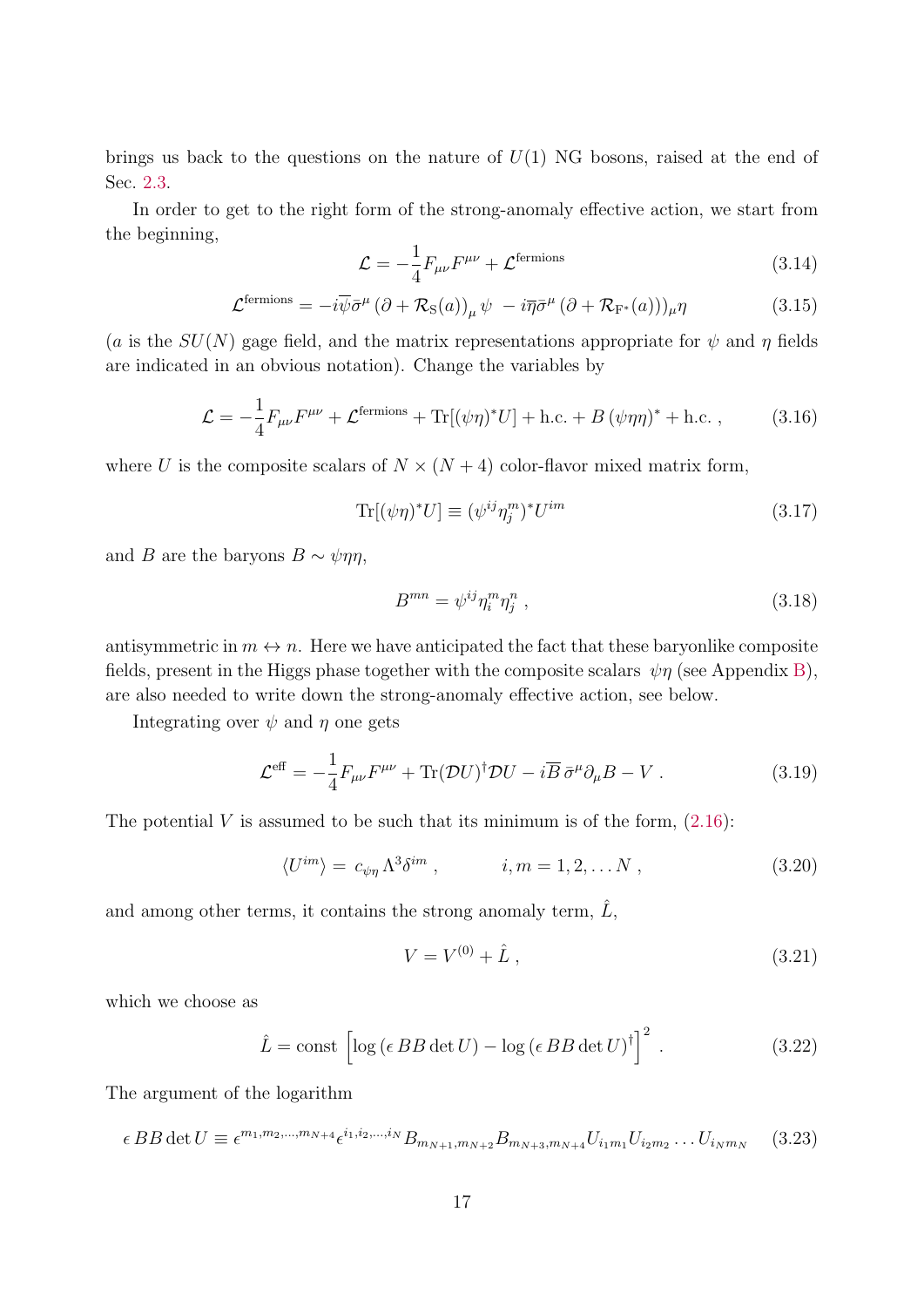is invariant under the full (nonanomalous) symmetries,

$$
SU(N)_{c} \times SU(N+4) \times U(1)_{\psi\eta} . \tag{3.24}
$$

It contains  $N + 2 \psi$ 's and  $N + 4 \eta$ 's, the correct numbers of the fermion zeromodes in the instanton background: in other words, it corresponds to a 't Hooft's instanton n-point function, e.g.,

$$
\langle \psi \eta \eta(x_1) \psi \eta \eta(x_2) \psi \eta(x_3) \dots \psi \eta(x_{N+2}) \rangle . \tag{3.25}
$$

Up to now, we have assumed that the  $\psi\eta$  system is in dynamical Higgs phase, characterized by the bifermion  $\psi\eta$  condensate, [\(3.20\)](#page-16-0). In fact, a crucial observation is that there is no way of saturating the fermion zero modes,  $N_{\psi} = N + 2$ ;  $N_{\eta} = N + 4$ , by using the baryon fields ( $B \sim \psi \eta \eta$ ) only. This is a strong hint that such a confining phase in which the only infrared degrees of freedom are the baryons (Appendix [A\)](#page-36-0) cannot be the correct vacuum of the system.

The problem of multi-valuedness of the effective action is solved by assuming that

<span id="page-17-0"></span>
$$
\langle \epsilon^{(4)}BB \rangle \neq 0 , \qquad \langle \det U \rangle \neq 0 , \qquad (3.26)
$$

where

<span id="page-17-1"></span>
$$
\epsilon^{(4)}BB = \epsilon_{\ell_1\ell_2\ell_3\ell_4} B^{\ell_1\ell_2} B^{\ell_1\ell_2} , \qquad \ell_i = N+1, \dots, N+4 \ . \tag{3.27}
$$

As

$$
\langle \det U \rangle \propto \mathbf{1}_{N \times N} \tag{3.28}
$$

takes up all flavors up to N (by using the full  $SU(N+4)$  symmetry to orient the symmetry breaking direction),  $BB$  must be made of the four remaining flavors, as in  $(3.27)$ . These baryons were not considered in earlier studies [\[10,](#page-34-3) [25\]](#page-35-5), but are assumed to be massless here, and indicated as  $B^{[A_2B_2]}$  $B^{[A_2B_2]}$  $B^{[A_2B_2]}$  in Table 2 (Appendix [B\)](#page-37-0). Note that this appears to present us with another puzzle. If these extra baryons were massive, how could such composites appear in the low-energy effective action? Actually, there is an elegant answer. The point is that these extra baryons do not have conventional triangle anomalies with respect to the unbroken flavor symmetry,

$$
G'_{\rm f} = SU(N)_{\rm cf} \times SU(4) \times U(1)'
$$
\n(3.29)

(in particular, they have a vanishing  $U(1)$ ' charge), as can be seen in Table [2](#page-38-1) (Appendix [B\)](#page-37-0). We assume therefore that the baryons, indicated as  $B^{[A,B]}$  in Table [2,](#page-38-1) are all massless, including those carrying the flavor indices  $(A, B = N + 1, \ldots, N + 4)$ . The conventional 't Hooft criterion with respect to  $SU(N)_{c} \times SU(4) \times U(1)'$  did not require them but does not exclude them either.

We are now ready to answer the questions raised at the end of Sec. [2.3.](#page-8-1) We expand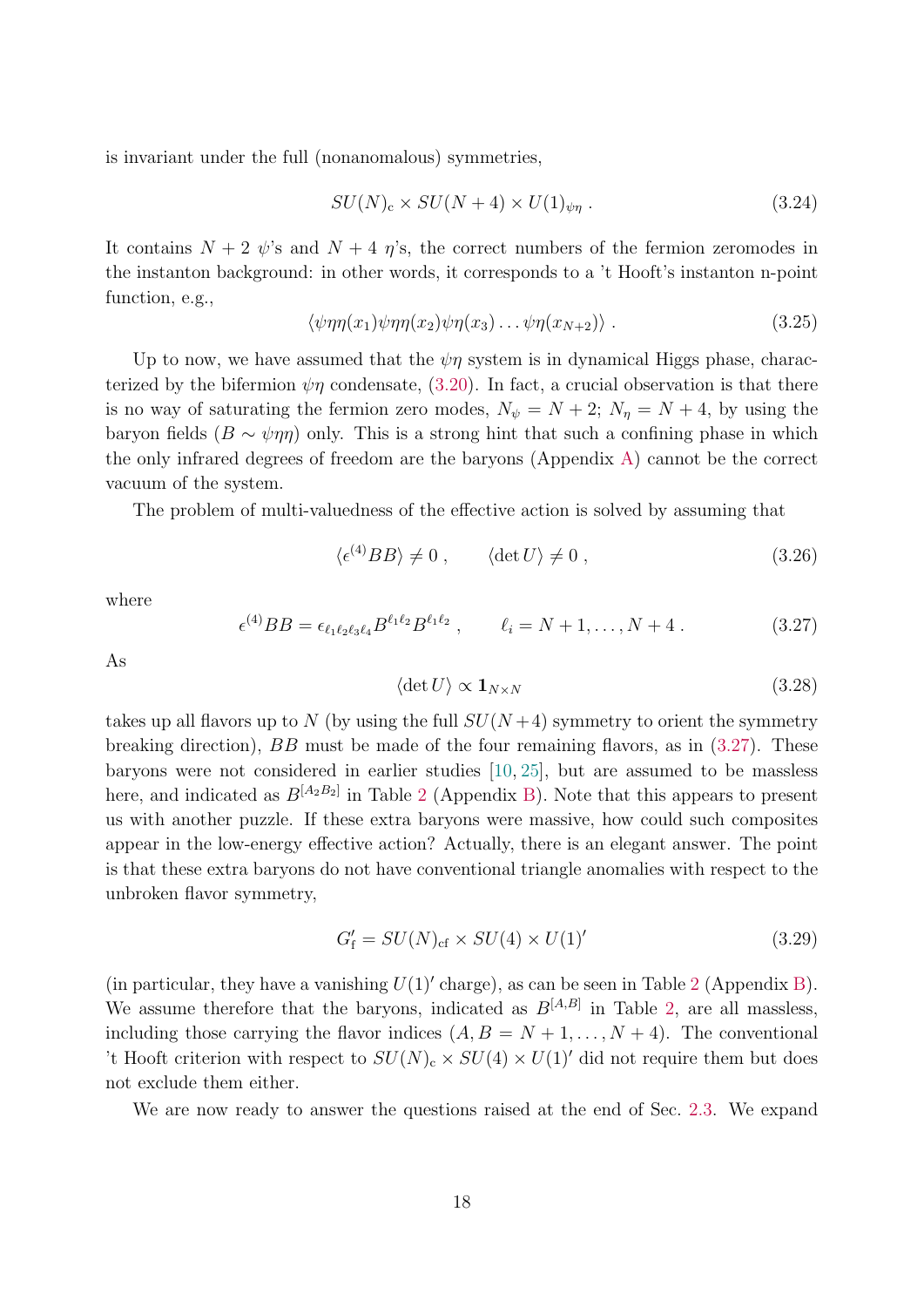around the VEV,

$$
\det U = \langle \det U \rangle + \dots \propto \mathbf{1} + \frac{i}{F_{\pi}^{(0)}} \phi_0 + \dots ;
$$
  

$$
\epsilon^{(4)} BB = \langle \epsilon^{(4)} BB \rangle + \dots \propto \mathbf{1} + \frac{i}{F_{\pi}^{(1)}} \phi_1 + \dots , \qquad (3.30)
$$

where we appropriately re-normalized the fields,  $\phi_0$  is the fluctuation of  $\sum_n (\psi \eta)^{nn}$ , [\(2.40\)](#page-10-1), and  $F_{\pi}^{(0)}$  and  $F_{\pi}^{(1)}$  are some constants with dimension of mass.

Note that under the nonanomalous  $U(1)$  symmetries discussed in Sec. [2.3,](#page-8-1)

$$
\langle [Q_{\psi\eta}, \epsilon BB \det U] \rangle = 0 , \quad \langle [Q_f, \epsilon BB \det U] \rangle = 0 , \qquad (3.31)
$$

as expected: the fluctuation of  $\epsilon BB \det U$ ,

$$
\tilde{\phi} \equiv N_{\pi} \left[ \frac{1}{F_{\pi}^{(0)}} \phi_0 + \frac{1}{F_{\pi}^{(1)}} \phi_1 \right] , \qquad N_{\pi} = \frac{F_{\pi}^{(0)} F_{\pi}^{(1)}}{\sqrt{\left(F_{\pi}^{(0)}\right)^2 + \left(F_{\pi}^{(1)}\right)^2}} , \tag{3.32}
$$

therefore does not represent the physical NG boson. Indeed, the strong-anomaly effective action [\(3.22\)](#page-16-1) gives a quadratic mass term for  $\phi$ .

Vice versa, an orthogonal combination

<span id="page-18-0"></span>
$$
\phi \equiv N_{\pi} \left[ \frac{1}{F_{\pi}^{(1)}} \phi_0 - \frac{1}{F_{\pi}^{(0)}} \phi_1 \right] , \qquad (3.33)
$$

does not get mass from [\(3.22\)](#page-16-1). It is this field that represents (i.e., is the interpolating field of) the physical  $U(1)_{NG}$  NG boson of the  $\psi\eta$  model, not the naïve expectation  $\phi_0$ . discussed in Sec. [2.3.](#page-8-1) The presence of two condensates,  $\langle \det U \rangle$  and  $\langle \epsilon^{(4)}BB \rangle$ , is thus the key to answer the questions brought up at the end of Sec. [2.3.](#page-8-1) In particular, any anomalous combination of  $U_{\psi}(1)$  and  $U_{\eta}(1)$  is spontaneously broken also, and  $U(1)_{an}$  can indeed be regarded as a good analogue of the axial  $U(1)_A$  symmetry in QCD.

Let us check that everything fits together. We note that  $\langle \epsilon^{(4)}BB \rangle \neq 0$  but  $\langle B \rangle = 0$ . On the contrary,  $\langle \det U \rangle \neq 0$  implies the condensates  $\langle U \rangle \propto \mathbf{1}_{N \times N}$ , as  $U \sim \psi \eta$  is a scalar composite. Furthermore, the condensate  $\langle \epsilon^{(4)}BB \rangle \neq 0$  is a singlet of the unbroken symmetry  $G_f$ : it does not modify the symmetry breaking pattern in the Higgs phase of the  $\psi\eta$  model, determined by the color-flavor locked bifermion condensate,  $\langle \psi \eta \rangle \propto 1$ , [\(3.10\)](#page-15-2). Also, there are four-baryon couplings from [\(3.22\)](#page-16-1), and due to Nambu-Jona-Lasinio mechanism,  $B \sim B^{[A_2 B_2]}$  acquires mass: they disappear from the massless spectrum, leaving the massless spectrum of the  $\psi\eta$  model considered earlier [\[10,](#page-34-3)[25\]](#page-35-5). It might appear that this effectively brings us back to the simple-minded approach to the strong anomaly sketched at the beginning of this section, but as we saw above, a more careful treatment was really needed.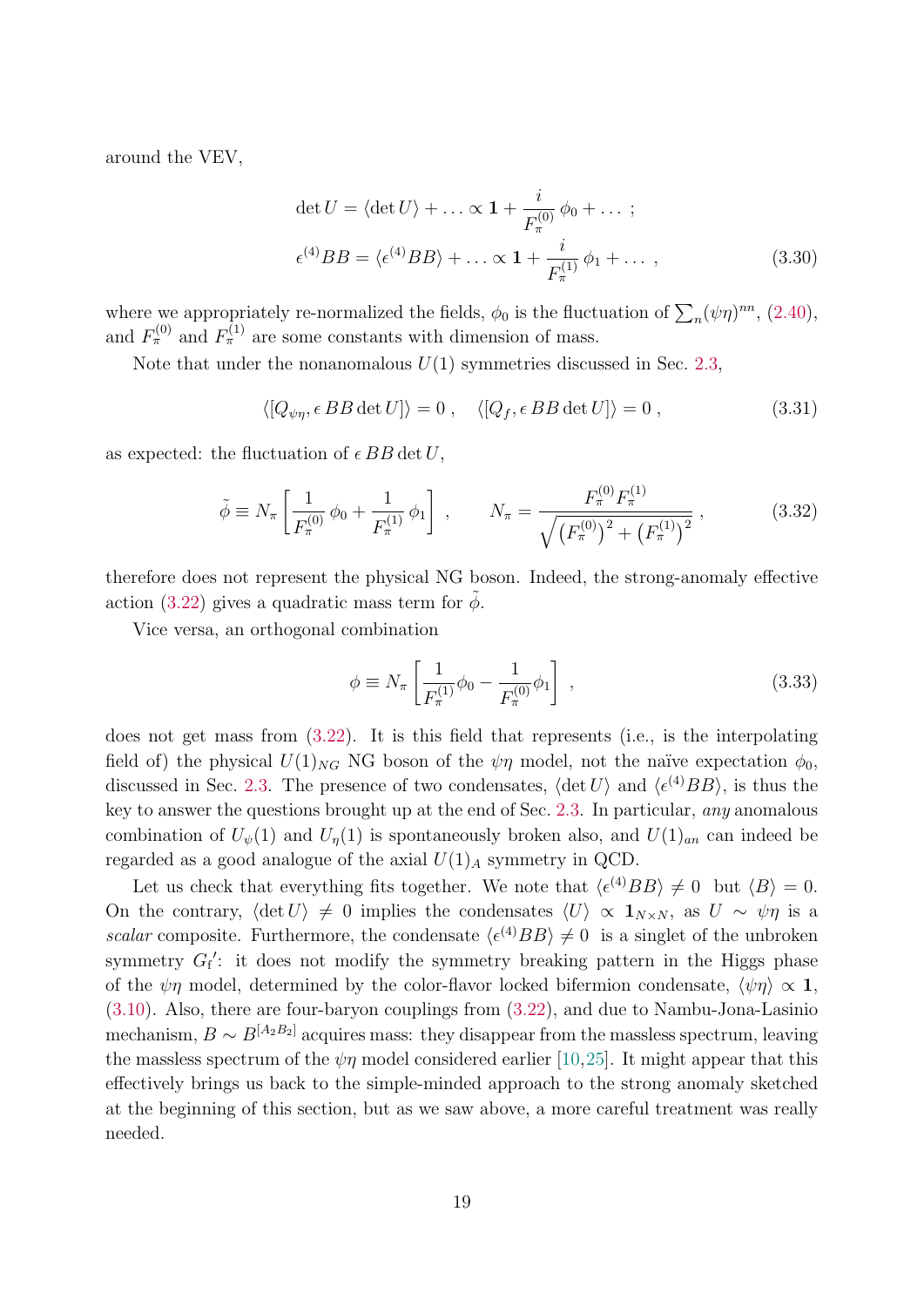The full understanding of the problem would require clarification of the mechanism for the condensation of the baryon pair together with that of det  $U$ , [\(3.26\)](#page-17-0). The absolute values of the condensates BB and  $\det U = \det(\psi \eta)$  are flat directions of the potential [\(3.22\)](#page-16-1). The instanton-induced potential is thus insufficient to determine them in itself. Even though the condensation of det  $U$  is analogous to the quark condensates in QCD, and can be understood as due to the strong interactions among  $\psi$ 's and  $\eta$ 's with the color gauge bosons, the condensation of the color-singlet baryons is less obvious. Being the components of the baryon  $B \sim \psi \eta \eta$  charged under color, it is natural to expect residual dipole-like interactions between the B's. The flat directions of the instanton potential  $(3.22)$ will be lifted, in some way, by quantum corrections. Such an information is implicitly in the (unkown) potential  $V$  in [\(3.19\)](#page-16-2), but certainly a more in-depth study (as in the Coleman-Weinberg effective action) is needed to understand the mechanism for the condensation of  $BB$ , and the relation with the det  $U$  condensate.

#### <span id="page-19-0"></span>3.3 Strong anomaly effective action in the generalized BY models

As the solution given above on the  $\psi\eta$  model is remarkably subtle, one might wonder whether a similar mechanism is at work in the so-called general Bars-Yankielowicz model, an  $SU(N)$  gauge theory with Weyl fermions

$$
\psi^{ij}, \quad \eta_i^A, \quad \xi^{i,a} \tag{3.34}
$$

in the direct-sum representation

$$
\Box \oplus (N+4+p)\bar{\Box} \oplus p\Box. \tag{3.35}
$$

Without repeating the analysis we recall simply [\[25\]](#page-35-5) that a chirally symmetric confining vacuum, with massless baryons

<span id="page-19-1"></span>
$$
(B_1)^{[AB]} = \psi^{ij} \eta_i^A \eta_j^B , \qquad (B_2)^a_A = \bar{\psi}_{ij} \bar{\eta}_A^i \xi^{j,a} , \qquad (B_3)_{\{ab\}} = \psi^{ij} \bar{\xi}_{i,a} \bar{\xi}_{j,b} , \qquad (3.36)
$$

(the first is anti-symmetric in  $A \leftrightarrow B$  and the third is symmetric in  $a \leftrightarrow b$ ), saturating all conventional 't Hooft anomaly triangles (see Appendix [E\)](#page-39-0) cannot be the correct vacuum of the system. A  $(\mathbb{Z}_2)_F - [\mathbb{Z}_2]^2$  mixed anomaly, present in the UV theory, is absent in the IR.

A dynamical Higgs phase (see Appendix [F\)](#page-41-0) with condensate formation,

<span id="page-19-2"></span>
$$
\langle U^{iB} \rangle = \langle \psi^{ij} \eta_i^B \rangle = c_{\psi \eta} \Lambda^3 \delta^{jB} \neq 0 , \qquad j, B = 1, ..., N ,
$$
  

$$
\langle V^{aA} \rangle = \langle \xi^{i,a} \eta_i^A \rangle = c_{\eta \xi} \Lambda^3 \delta^{N+4+a,A} \neq 0 , \quad a = 1, ..., p , \quad A = N+5, ..., N+4+p ,
$$
  
(3.37)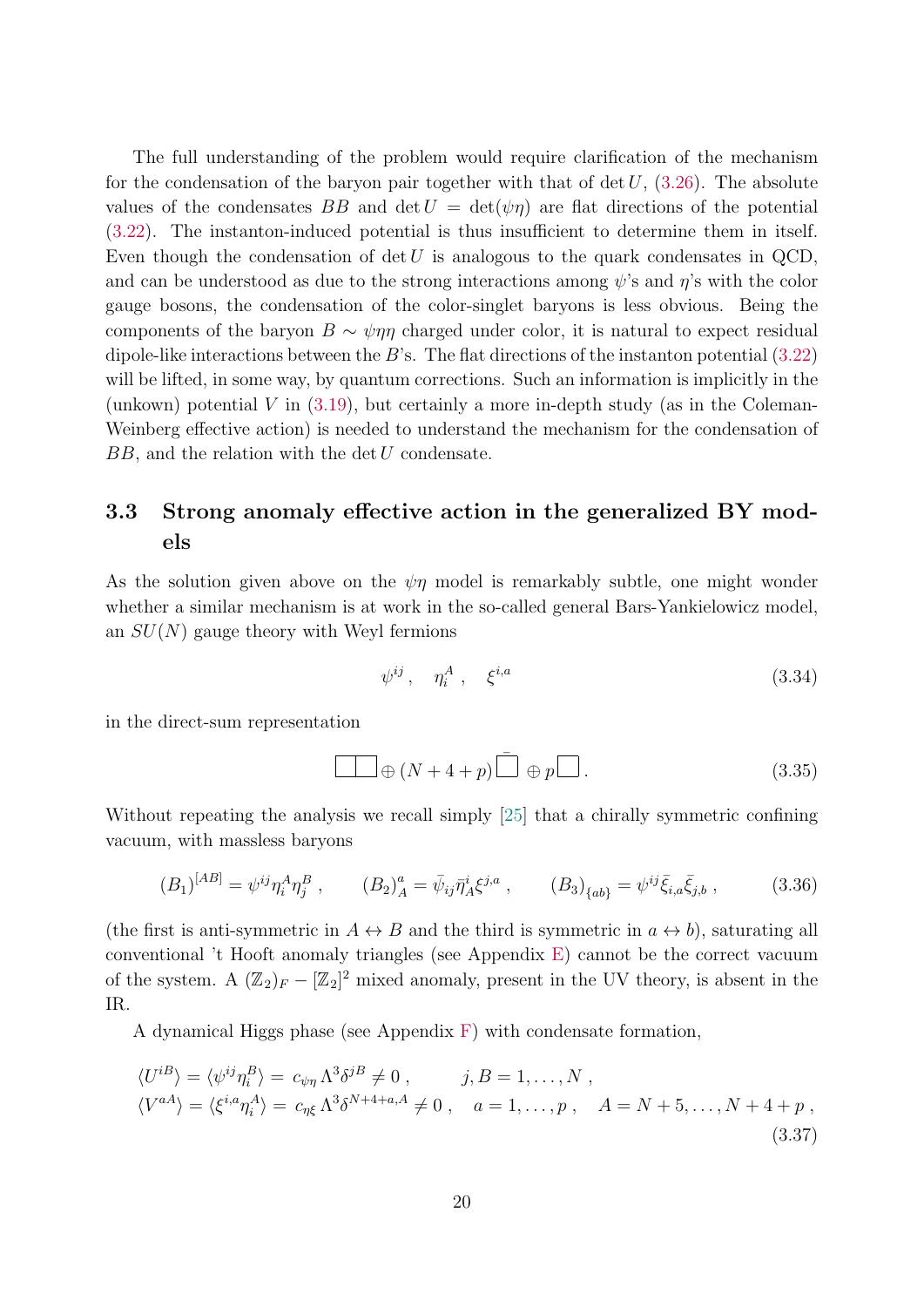and with symmetry breaking

$$
SU(N)_{\rm c} \times SU(N + 4 + p)_{\eta} \times SU(p)_{\xi} \times U(1)_{\psi\eta} \times U(1)_{\psi\xi}
$$
  

$$
\xrightarrow{\langle \xi\eta \rangle, \langle \psi\eta \rangle} SU(N)_{\rm cf_{\eta}} \times SU(4)_{\eta} \times SU(p)_{\eta\xi} \times U(1)'_{\psi\eta} \times U(1)'_{\psi\xi}
$$
 (3.38)

turns out instead to be consistent [\[25\]](#page-35-5).

A strong anomaly effective action for these theories can be constructed in a way analogous to the  $\psi\eta$  model. Instead of [\(3.23\)](#page-16-3), one has now

<span id="page-20-1"></span>
$$
\epsilon B_1 B_1 \det U \det V \equiv \epsilon^{m_1, m_2, \dots, m_{N+4+p}} \epsilon^{i_1, i_2, \dots, i_N} \epsilon^{k_1, k_2, \dots, k_p} \times
$$
  
 
$$
\times B_1^{[m_{N+1}, m_{N+2}]} B_1^{[m_{N+3}, m_{N+4}]} U^{i_1 m_1} U^{i_2 m_2} \dots U^{i_N m_N} V^{m_{N+5} k_1} \dots V^{m_{N+4+p} k_p},
$$
  
(3.39)

where  $B_1$  are the baryons  $\sim \psi \eta \eta$  defined in [\(3.36\)](#page-19-1). The rest of the analysis closely follows that of the  $\psi\eta$  model discussed in Sec. [3.2.](#page-15-1) We shall not pursue further the details of the analysis here, except for noting that the strong anomaly effective action with such a logarithm, is perfectly consistent with (implies?) the condensates,  $(3.37)$ , together with  $\langle B_1 B_1 \rangle \neq 0$ , where  $B_1$  are the baryons defined in [\(3.36\)](#page-19-1), [\(F.6\)](#page-42-2). Writing extensively,

$$
\langle B_1 B_1 \rangle = \langle \epsilon_{C_1 C_2 C_3 C_4} (\psi^{ij} \eta_i^{C_1} \eta_j^{C_2}) (\psi^{k\ell} \eta_k^{C_3} \eta_\ell^{C_4}) \rangle \neq 0 ,
$$
  
\n
$$
C_1 \sim C_4 = N + 1, ..., N + 4 : \tag{3.40}
$$

i.e., the system is in dynamical Higgs phase, described in Appendix [F.](#page-41-0)

On the contrary, it is clearly not possible to write the strong-anomaly effective action with logarithmic argument  $(3.39)$ , in terms of massless composite fermions  $(3.36)$ .

#### <span id="page-20-0"></span>3.4 Strong anomaly in the  $\chi\eta$  model

Any combination of  $U(1)_\chi$  and  $U(1)_\eta$  other than  $U(1)_{\chi\eta}$  (see Table [4\)](#page-39-1) suffers from the strong anomaly. It means that the low-energy effective action should contain a term analogous to [\(3.4\)](#page-14-0) for QCD or [\(3.12\)](#page-15-3) for the  $\psi\eta$  model. The natural choice of a gauge-invariant condensate [\(2.56\)](#page-13-2) suggests an effective action of the form for the  $\chi\eta$  model:

<span id="page-20-2"></span>
$$
\frac{i}{2}q(x)\log(\chi\eta)^{N-4}\chi\chi + \text{h.c.}\,,\tag{3.41}
$$

 $(q(x))$  is the topological density defined in  $(3.5)$ ) where

<span id="page-20-3"></span>
$$
(\chi\eta)^{N-4}\chi\chi \equiv \epsilon_{i_1i_2\ldots i_N}\epsilon_{m_1m_2\ldots m_{N-4}}(\chi\eta)^{i_1m_1}(\chi\eta)^{i_2m_2}\ldots(\chi\eta)^{i_{N-4}m_{N-4}}\chi^{i_{N-3}i_{N-2}}\chi^{i_{N-1}i_N}.
$$
\n(3.42)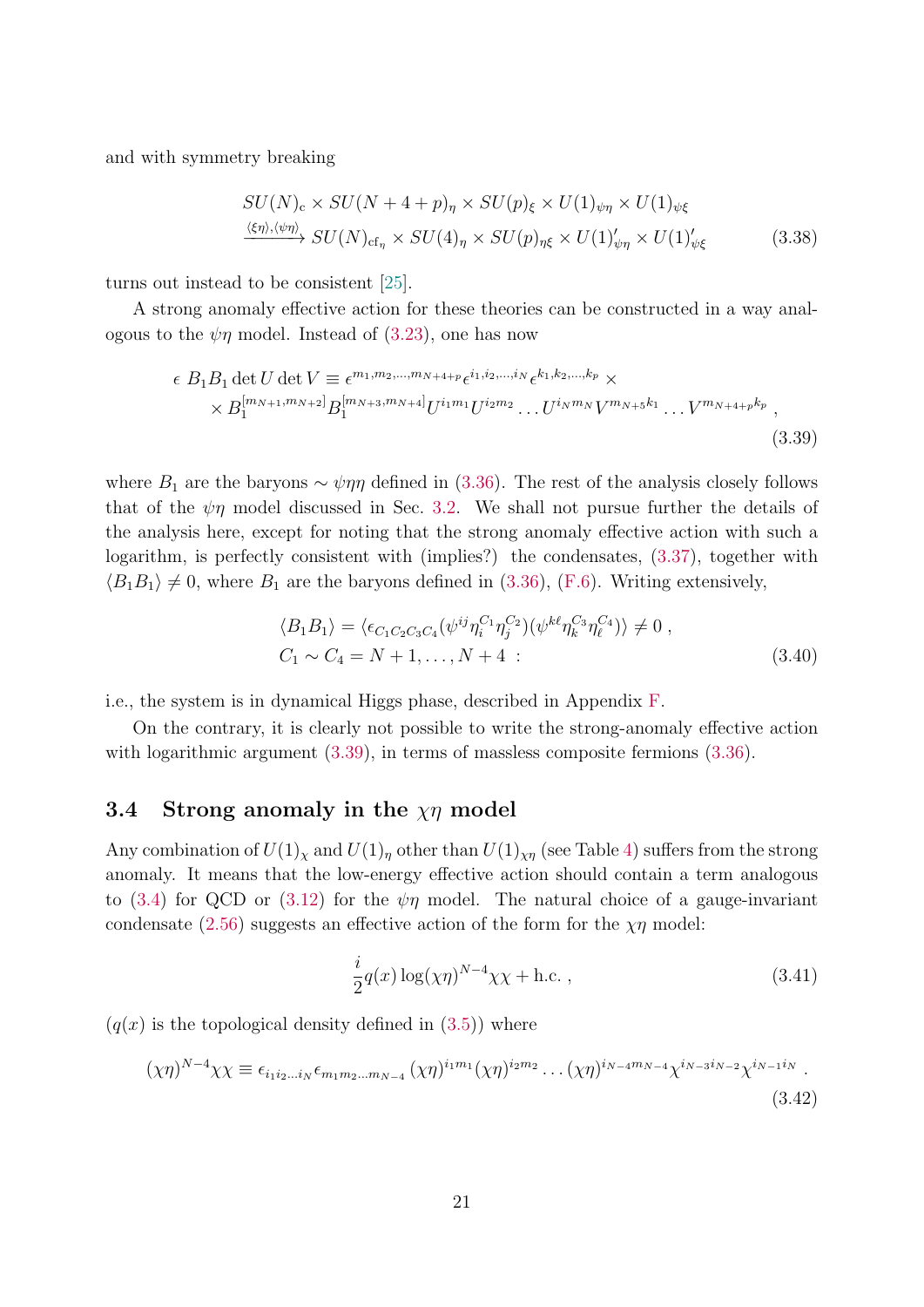The argument of the logarithmic function taken here reflects the correct number of the fermion zeromodes in the instanton background  $(N_{\chi} = N - 2 \text{ and } N_{\eta} = N - 4)$ ; the epsilon tensors take care of the invariance under the full (nonanomalous) symmetry of the  $\chi\eta$ system,

$$
SU(N)_{\rm c} \times SU(N-4) \times U(1)_{\chi\eta} \ . \tag{3.43}
$$

This anomaly effective action agrees with the one proposed by Veneziano [\[5\]](#page-34-1) for the special case of  $SU(5)$   $\chi\eta$  model, and generalizes it to all  $SU(N)$   $\chi\eta$  models.

An important observation we share with [\[5\]](#page-34-1) is that this strong anomaly effective action, which should be present in the low-energy theory to reproduce correctly the (anomalous and nonanomalous) symmetries of the UV theory, implies nonvanishing condensates,

$$
\langle \chi \eta \rangle \neq 0 \;, \qquad \langle \chi \chi \rangle \neq 0 \;, \tag{3.44}
$$

i.e., the dynamical Higgs phase, Appendix [D.](#page-38-0)

Another important observation here is that there is no way of writing the strong anomaly effective action [\(3.41\)](#page-20-2) in terms of the "baryons",  $B \sim \chi \eta \eta$ , of the assumed confining, chirally symmetric phase (Appendix [C\)](#page-37-1). No combination of the baryons can saturate the correct number of the fermion zeromodes,  $cfr(3.42)$  $cfr(3.42)$ .

Even though, contrary to the  $\psi\eta$  model, the  $\chi\eta$  system has no physical  $U(1)$  NG boson (it is eaten by a color  $SU(N)$  gauge boson), the counting of the broken and unbroken  $U(1)$ symmetries is basically similar in the two models. Of the two nonanomalous symmetries  $(U(1)<sub>c</sub>$  and  $U(1)<sub>xn</sub>$ ), a combination remains a manifest symmetry, and the other becomes the longitudinal part of the  $T_c$  gauge boson. Still another, anomalous,  $U(1)$  symmetry exists, any combination of  $U(1)_\chi$  and  $U(1)_\eta$  other than  $U(1)_{\chi\eta}$ . This symmetry is also spontaneously broken hence must be associated with a NG boson, though it will get mass by the strong anomaly.

By expanding the composite  $\chi \eta$  and  $\chi \chi$  fields around their VEV's,

$$
(\det U)' = \langle (\det U)' \rangle + \dots \propto \mathbf{1} + \frac{i}{F_{\pi}^{(0)}} \phi'_0 + \dots ,
$$
  

$$
\chi \chi = \langle \chi \chi \rangle + \dots \propto \mathbf{1} + \frac{i}{F_{\pi}^{(1)}} \phi'_1 + \dots , \tag{3.45}
$$

where  $(\det U)'$  is defined in the  $N-4$  dimensional color-flavor mixed space, and

$$
\chi \chi = \epsilon_{i_1 i_2 i_3 i_4} \chi^{i_1 i_2} \chi^{i_3 i_4} , \qquad N - 3 \le i_j \le N . \tag{3.46}
$$

Now the strong-anomaly effective action [\(3.41\)](#page-20-2) gives mass to

$$
\tilde{\phi}' \equiv N_{\pi} \left[ \frac{1}{F_{\pi}^{(0)}} \phi'_{0} + \frac{1}{F_{\pi}^{(1)}} \phi'_{1} \right], \qquad N_{\pi} = \frac{F_{\pi}^{(0)} F_{\pi}^{(1)}}{\sqrt{\left(F_{\pi}^{(0)}\right)^{2} + \left(F_{\pi}^{(1)}\right)^{2}}}, \qquad (3.47)
$$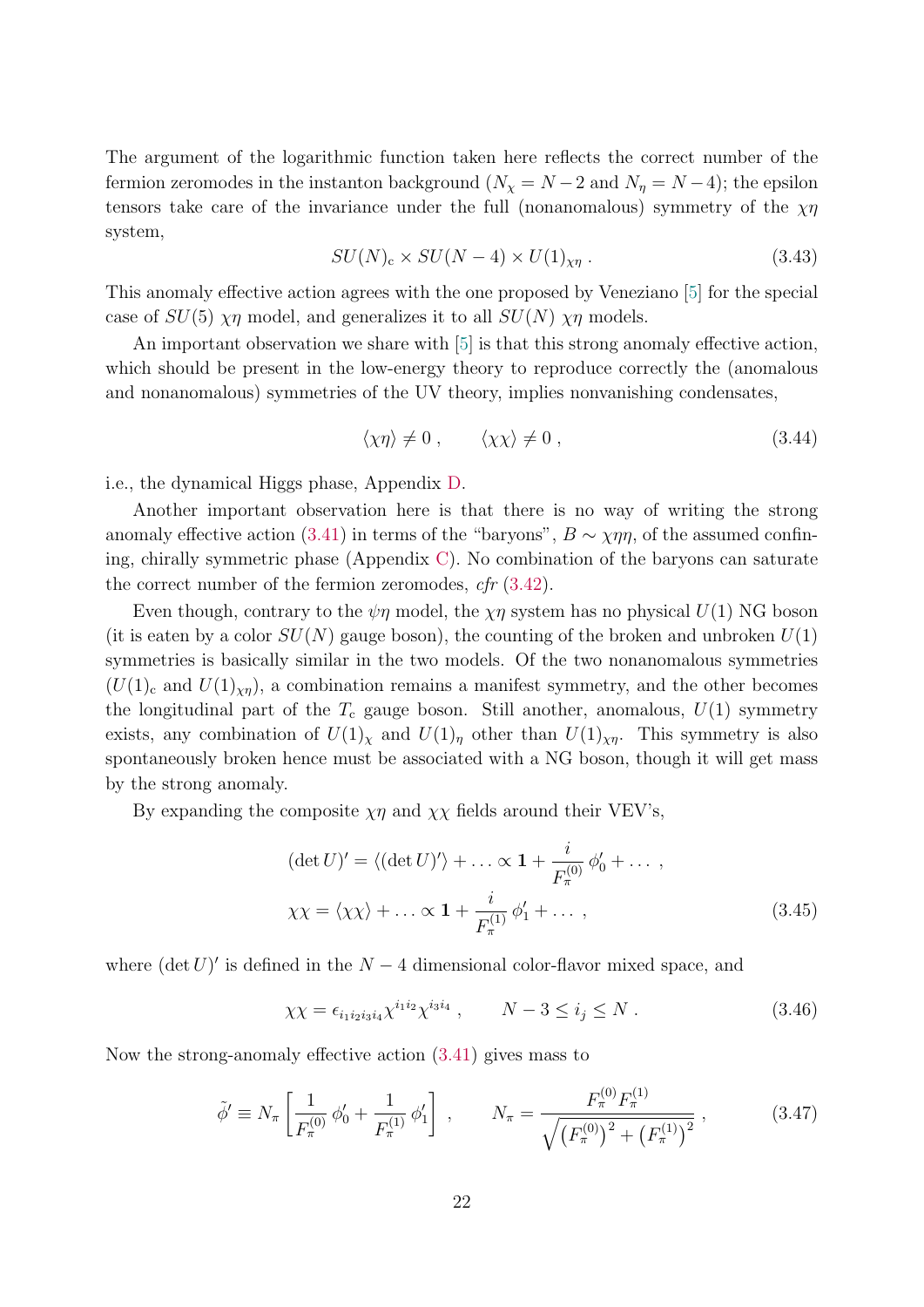whereas an orthogonal combination

$$
\phi' \equiv N_{\pi} \left[ \frac{1}{F_{\pi}^{(1)}} \phi_0' - \frac{1}{F_{\pi}^{(0)}} \phi_1' \right]
$$
\n(3.48)

remains massless: it is this potential NG boson which is absorbed by the color  $T_c$  gauge boson.

#### <span id="page-22-0"></span>3.5 Strong anomaly in the generalized GG models

The structure of the strong anomaly action in the  $\chi\eta$  turned out to be markedly simpler than that in the  $\psi\eta$  model. The argument of the logarithm is made of composite scalar fields only. One might wonder if such a simple description is valid also for more general Georgi Glashow models [\[25\]](#page-35-5), an  $SU(N)$  gauge theory with Weyl fermions

$$
\chi^{[ij]}, \quad \eta_i^A \ , \quad \xi^{i,a} \tag{3.49}
$$

in the direct-sum representation

$$
\Box \oplus (N-4+p) \bar{\Box} \oplus p \Box . \tag{3.50}
$$

It turns out that the construction [\(3.41\)](#page-20-2) straightforwardly generalizes to

<span id="page-22-1"></span>
$$
\frac{i}{2}q(x)\log\epsilon\chi\chi\det\left(\chi\eta\right)\det(\xi\eta) + \text{h.c.}\,,\tag{3.51}
$$

where we used a shorthand notation

<span id="page-22-2"></span>
$$
\epsilon \chi \chi \det (\chi \eta) \det (\xi \eta) = \epsilon_{i_1 i_2 \dots i_N} \epsilon_{k_1 k_2 \dots k_p} \epsilon_{m_1 m_2 \dots m_{N-4+p}} \times (\chi \eta)^{i_1 m_1} (\chi \eta)^{i_2 m_2} \dots (\chi \eta)^{i_{N-4} m_{N-4}} \chi^{i_{N-3} i_{N-2}} \chi^{i_{N-1} i_N} (\xi \eta)^{m_{N-3} k_1} \dots (\xi \eta)^{m_{N-4+p} k_p}.
$$
\n(3.52)

Note that this is a singlet of the full symmetry group of the model. The strong anomaly action [\(3.51\)](#page-22-1) implies the condensates

$$
\langle \chi^{ij} \eta_i^A \rangle = c_{\chi\eta} \Lambda^3 \delta^{jA} \neq 0, \qquad j = 1, ..., N - 4, \quad A = 1, ..., N - 4,
$$
  

$$
\langle \xi^{i,a} \eta_i^B \rangle = c_{\xi\eta} \Lambda^3 \delta^{N-4+a,B} \neq 0, \qquad a = 1, ..., p, \quad B = N - 3, ..., N - 4 + p,
$$
  
(3.53)

and

$$
\langle \chi^{j_1 j_2} \chi^{j_3 j_4} \rangle = c_{\chi \chi} \epsilon^{j_1 j_2 j_3 j_4} \Lambda^3 \neq 0 , \qquad j_1, \dots, j_4 = N - 3, \dots, N . \tag{3.54}
$$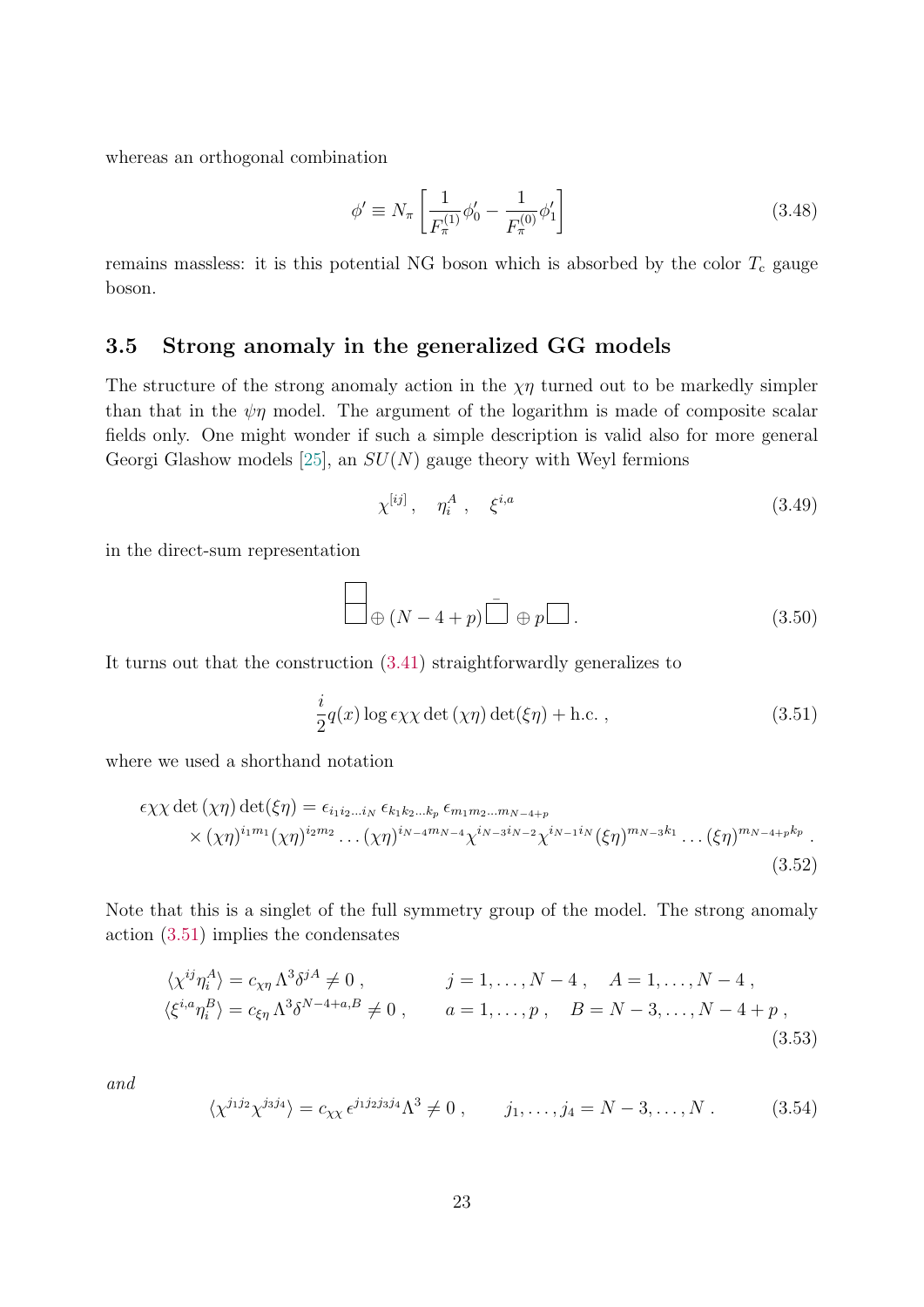These are precisely the set of condensates expected to occur in the Higgs phase of the GG models, Appendix [H](#page-44-0) [\[25\]](#page-35-5).

Vice versa, in the confining vacuum with unbroken global symmetry, Appendix [G,](#page-43-0) there is no way the baryons  $(G.2)$  saturate all the fermion zeromodes, as in  $(3.52)$ .

### <span id="page-23-0"></span>3.6  $SU(6)$  model with a single fermion in a self-adjoint representation

After the studies of BY and GG models above, it may be of some interest to see whether our argument based on the strong anomaly may give some relevant information in other types of models. Let us discuss just a few examples. The first is an  $SU(6)$  model with a single left-handed fermion in the representation,

$$
\underline{20} = \boxed{\phantom{000}} \tag{3.55}
$$

studied in [\[33,](#page-36-1) [34\]](#page-36-2). The gauging of the 1-form  $\mathbb{Z}_3^C$  symmetry gives rise to a new anomaly of the nonanomalous  $\mathbb{Z}_6^{\psi}$  $_6^{\psi}$  symmetry,

<span id="page-23-1"></span>
$$
\mathbb{Z}_6^{\psi} \longrightarrow \mathbb{Z}_2^{\psi} \,, \tag{3.56}
$$

leading to a three-fold vacuum degeneracy [\[33,](#page-36-1) [34\]](#page-36-2). The interpretation and the details of such a breaking depends on which kind of condensates are formed in the infrared. As (in this particular model), a scalar bifermion composite cannot be a gauge singlet, the author of [\[33\]](#page-36-1) suggested a four-fermion condensate

<span id="page-23-2"></span>
$$
\langle \psi \psi \psi \psi \rangle \sim \Lambda^6 \neq 0 \;, \qquad \langle \psi \psi \rangle = 0 \;, \tag{3.57}
$$

whereas the authors of [\[34\]](#page-36-2) proposed the gauge symmetry breaking condensate

<span id="page-23-3"></span>
$$
\langle \psi \psi \rangle \sim \Lambda^3 \neq 0 \,, \tag{3.58}
$$

with  $\psi\psi$  in the adjoint representation of  $SU(6)$ . Both scenarios turn out to be consistent with the discrete symmetry breaking,  $(3.56)$ , and hence agree on a three-fold vacuum degeneracy, but the infrared physics associated with these assumptions are quite different, and one wonders which of the assumptions describes the system in the infrared.

The strong anomaly effective action in this model has the form,

<span id="page-23-4"></span>
$$
\frac{i}{2}q(x)\log\psi\psi\psi\psi\psi + \text{h.c.} \tag{3.59}
$$

Requiring that the argument of the log acquires a nonvanishing VEV, the assumption of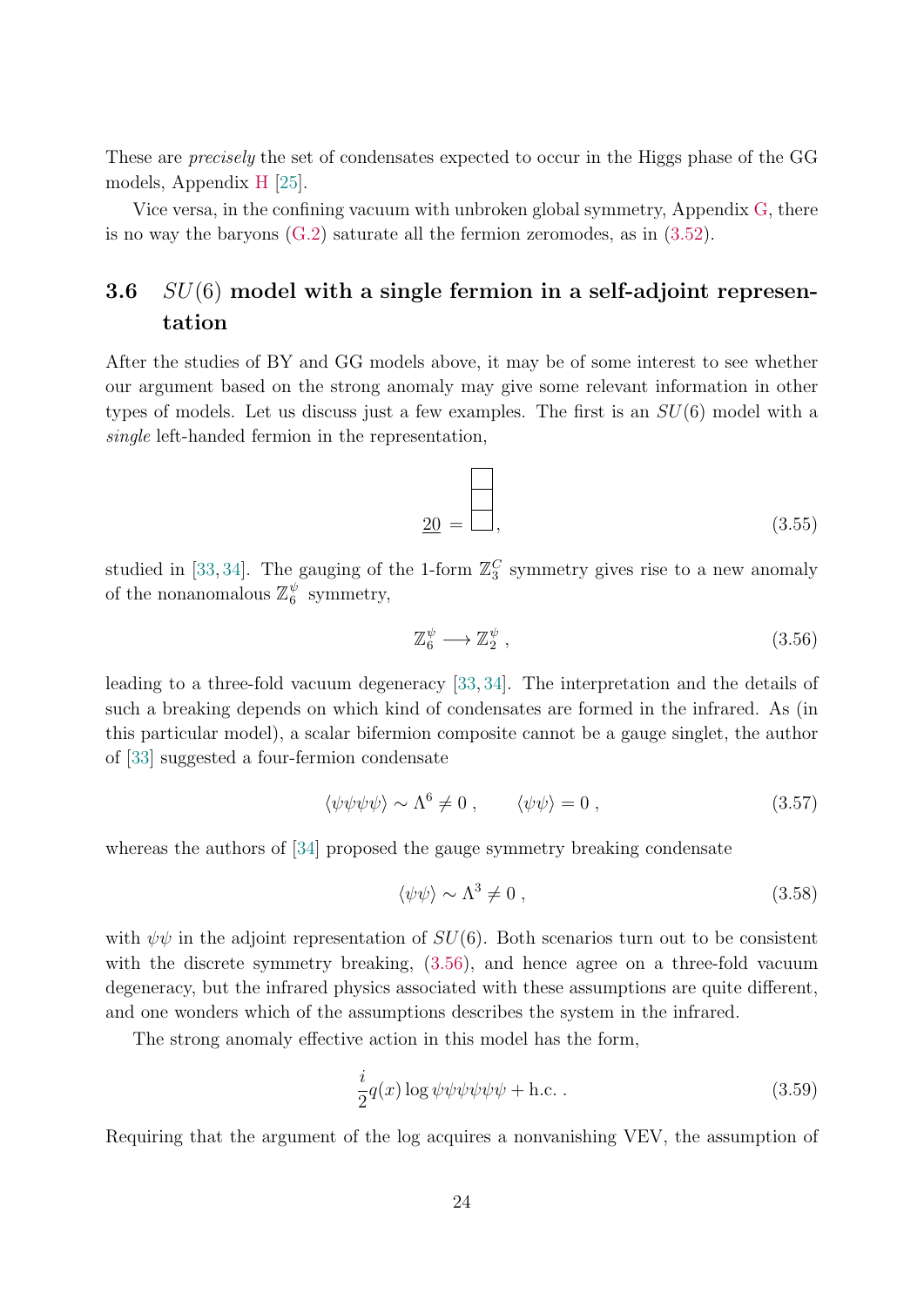four-fermion condensate [\(3.57\)](#page-23-2) appears to be somewhat unnatural, whereas the bifermion condensates [\(3.58\)](#page-23-3) looks perfectly consistent, with

$$
\langle \psi \psi \psi \psi \psi \psi \rangle \sim \langle \psi \psi \rangle_j^i \langle \psi \psi \rangle_k^j \langle \psi \psi \rangle_i^k \neq 0 , \qquad (3.60)
$$

where the color indices are briefly restored.

### <span id="page-24-0"></span>3.7 Adjoint QCD with  $N_c = N_f = 2$

Another interesting model is the adjoint QCD, widely studied in the literature. Let us however consider a particular case,  $N_c = N_f = 2$ . The fermions are two Weyl fermions  $\lambda^i$ ,  $i = 1, 2$ , both in the adjoint of  $SU(2)$ . The conventional thinking assumed that a gauge invariant bifermion condensate

<span id="page-24-1"></span>
$$
\langle \lambda \lambda \rangle \neq 0 \tag{3.61}
$$

forms, breaking the flavor symmetry as  $SU(2)_{\rm f} \rightarrow SO(2)_{\rm f}$ , leading to 2 NG bosons, and reducing the discrete  $\mathbb{Z}_8$  symmetry to  $\mathbb{Z}_2$  resulting four degenerate vacua.

A special interest in this model was raised by the work by Anber and Poppitz [\[35\]](#page-36-3), which postulates that the system develops a condensates,

<span id="page-24-2"></span>
$$
\langle \lambda \lambda \lambda \lambda \rangle \neq 0 \,, \qquad \langle \lambda \lambda \rangle = 0 \,, \tag{3.62}
$$

breaking the discrete symmetry as  $\mathbb{Z}_8$  symmetry to  $\mathbb{Z}_4$ , hence predicting a doubly degenerate vacua. The flavor  $SU(2)$ <sub>f</sub> remains unbroken; massless baryons

$$
\sim \lambda \lambda \lambda \tag{3.63}
$$

(which is necessarily a doublet of  $SU(2)<sub>f</sub>$ ) saturates Witten's  $SU(2)$  anomaly.

The generalized, mixed anomaly study in this model predicts [\[34,](#page-36-2)[35\]](#page-36-3) the discrete symmetry breaking  $\mathbb{Z}_8 \to \mathbb{Z}_4$ : such a result is consistent with both of the dynamical scenarios mentioned above, which are markedly different from physics point of view.

Does our strong-anomaly argument tell anything significant? The analogue of the strong anomaly effective action, such a  $(3.4, (3.41)$  $(3.4, (3.41)$  $(3.4, (3.41)$  and  $(3.59)$ , is in this case,

<span id="page-24-3"></span>
$$
\frac{i}{2}q(x)\log\lambda\lambda\ldots\lambda + \text{h.c.},\qquad(3.64)
$$

with eight  $\lambda$ 's inside the argument of the logarithmic function. In this model, in contrast to what we saw in the preceding model, Sec. [3.6,](#page-23-0) our algorithm seems to be consistent with either of the dynamical possibilities, [\(3.61\)](#page-24-1), or [\(3.62\)](#page-24-2).

It would be interesting if a lattice study could give a definitive answer.

As a side comment, in the case with  $N_f = 1$ , arbitrary  $N_c$ , the adjoint QCD becomes  $\mathcal{N}=1$  supersymmetric Yang-Mills, and [\(3.64\)](#page-24-3) with  $2N_fN_c=2N_c$   $\lambda$ 's, reduces precisely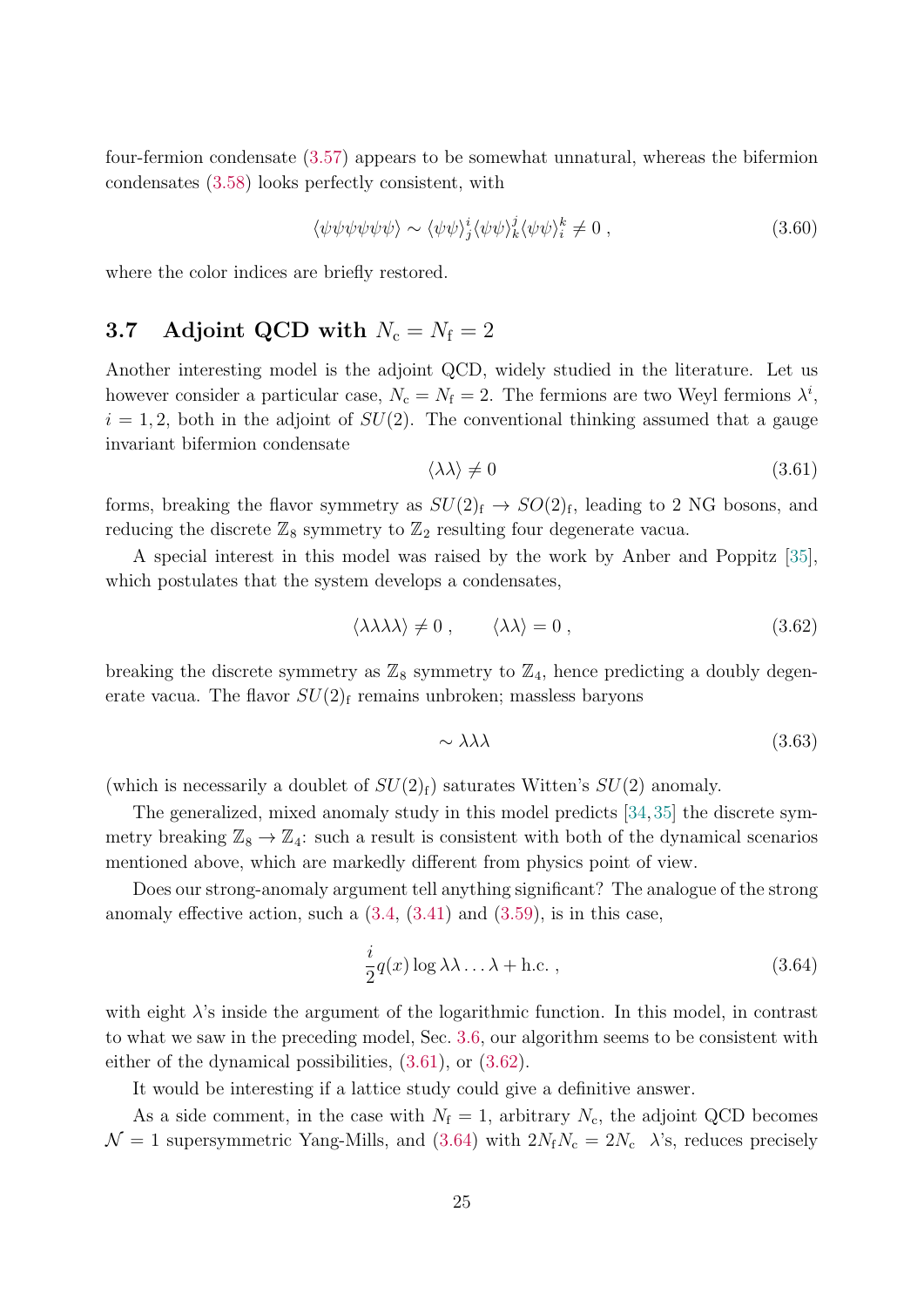to the Veneziano-Yankielowicz [\[27\]](#page-35-7) effective potential. And in that case, the assumption of the bifermion condensate,  $\langle \lambda \lambda \rangle \neq 0$ , the breaking of the discrete symmetry  $\mathbb{Z}_{2N_c} \to \mathbb{Z}_2$ , and the resulting  $N_c$  fold degeneracy of the vacua (equal to Witten's index), are by now generally accepted as the correct answer for these systems  $8$ .

#### <span id="page-25-0"></span>4 Complementarity in the  $\chi\eta$  model?

In the  $\chi\eta$  model the symmetry of the massless sector in the dynamical Higgs phase [\(2.43\)](#page-11-2) (Appendix [D\)](#page-38-0) happens to coincide  $9$  with that of the UV theory hence with that of the symmetric, confining phase (Appendix [C\)](#page-37-1). This fact might lead some, based on the so-called complementarity picture [\[40\]](#page-36-4), to think that in the  $\chi\eta$  model these two phases are actually one and the same.

The following discussion however shows that the coincidence of the global symmetries in the two candidate vacua in the  $\chi\eta$  model is an accidental one. There are, indeed, clear indications that they are physically distinct [\[10\]](#page-34-3). Of course it would be difficult to think that a phase in which

<span id="page-25-1"></span>
$$
\langle \chi \eta \rangle \propto \Lambda^3 \neq 0 \;, \qquad \langle \chi \chi \rangle \propto \Lambda^{\prime 3} \neq 0 \tag{4.1}
$$

(with no adjustable constants in front, and  $\Lambda \sim \Lambda'$  is the dynamical mass scale generated by the strong  $SU(N)$  gauge interactions.), and another, without any condensates, can be the same phase. There are no coupling constants which can be varied continuously so that the two possible "phases" (one with [\(4.1\)](#page-25-1), one with no condensates) are connected without phase transition.

Another relevant issue could be the fact that in the dynamical Higgs phase (Ap-pendix [D\)](#page-38-0) there appear  $(N-4)^2-1$  massive gauge bosons of degenerate mass, by the Higgs mechanism together with the remnant color-flavor diagonal  $SU(N-4)$  global symmetry. This is a clear prediction which can be tested by lattice simulations. Even though it is true that these massive bosons can be re-expressed as gauge-invariant composites, there is no particular reason why precisely these massive bosons and not others should appear at the mass scale  $\sim \Lambda$ , if the system is in confining, symmetric phase of Appendix [C.](#page-37-1)

Also, to understand the infrared dynamics, it is indispensable to take into account of the effects of strong anomaly correctly. Its natural form is [\(3.41\)](#page-20-2), as discussed in the previous section, by taking into account the fermion zeromodes in an instanton background. The solution of the effective equation of motion would then lead to a massive NG boson, but as in QCD and in the  $\psi\eta$  model, the very solution implies nonvanishing vacuum condensate, [\(4.1\)](#page-25-1). It means that the system is in dynamical Higgs phase.

<sup>&</sup>lt;sup>8</sup>Lattice studies [\[36\]](#page-36-5)- [\[38\]](#page-36-6) also seem to confirm this. We thank Stefano Piemonte for bringing these references to our attention.

<sup>&</sup>lt;sup>9</sup>As noted in [\[25\]](#page-35-5) this occurs only for the  $\chi\eta$  model. In all other generalized Bars-Yankielowicz and Georgi-Glasow models, the dynamical Higgs phase has global symmetry distinct from that in the confining, no-condensate phase, in spite of the fact that one of the bifermion condensate is in the fundamental representation of the gauge group. See Appendices [A-](#page-36-0)[H.](#page-44-0)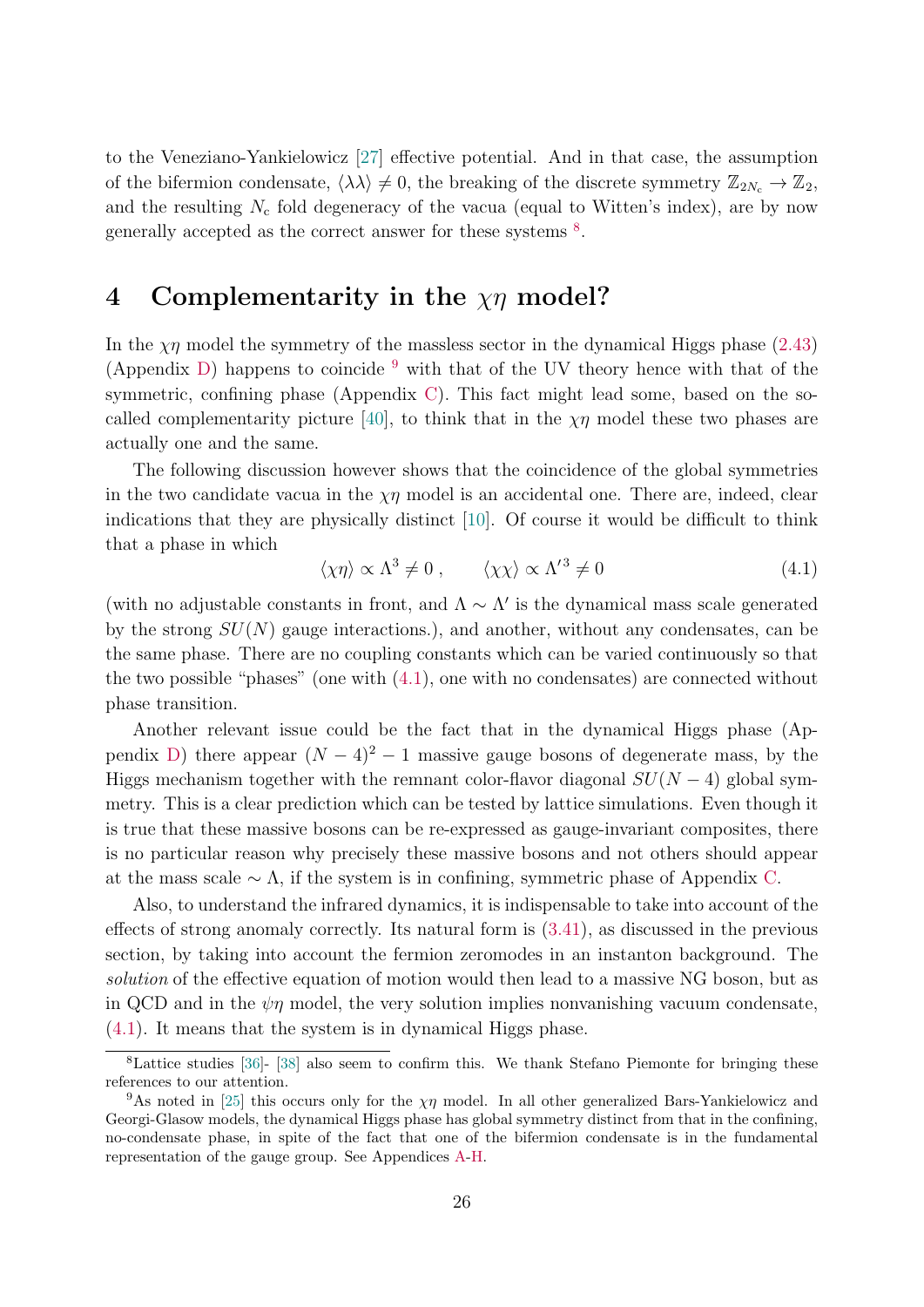Crucially, as already noted at the end of Sec. [3.4,](#page-20-0) there is no way of writing the stronganomaly effective action in terms of the massless composite "baryons" ( $\sim \chi \eta \eta$ ): the zeromode counting  $(N_\chi = N - 2 > N_\eta = N - 4)$  cannot work. This is a clear sign that the "confining phase" (Appndix [C\)](#page-37-1) can neither be equivalent to the Higgs phase (Appendix [D\)](#page-38-0) nor is one of consistent vacuum phases of the  $\chi\eta$  model.

Of course, one of the strongest arguments which discriminates the two candidate vacua comes from the mixed anomalies and the consequent, generalized-anomaly-matching anal-ysis [\[25,](#page-35-5) [26\]](#page-35-6) (see also [\[39\]](#page-36-7)). The presence of a mixed anomaly of the type  $(\mathbb{Z}_2)_F - [\mathbb{Z}_N]^2$ in the UV theory and the absence of this anomaly in the "symmetric confining phase", show that such a phase cannot be the correct vacuum of the theory [\[25,](#page-35-5) [26\]](#page-35-6). As in the  $\psi\eta$ model, in the dynamical Higgs phase characterized by the bifermion condensates [\(4.1\)](#page-25-1), the color-flavor locked  $\mathbb{Z}_N$  symmetry is spontaneousy broken by the condensates, as the  $U(1)_{\chi n}$ symmetry used to form  $\mathbb{Z}_N \subset U(1)_{\chi\eta} \times (\mathbb{Z}_2)_F$  is spontaneously broken.

To summarize: both the mixed-anomaly analysis [\[25,](#page-35-5) [26\]](#page-35-6) and the consideration of the strong-anomaly effective action Sec. [3.4,](#page-20-0) lead to the same conclusion that one of the candidate phase (dynamical Higgs phase) is consistent whereas the other (confining, flavor symmetric phase) is inconsistent, but *not* that these two phases are inequivalent, perhaps separated by a phase transition of some sort.

## <span id="page-26-0"></span>5 Large N planar dominance and  $U(1)$  NG bosons in chiral gauge theories

Large N counting and planar Feynman diagram dominance are perturbative concepts and are not adequate for describing condensates. Nevertheless, an argument was presented some time ago [\[7\]](#page-34-4) which states that in some chiral gauge theories such as  $\psi \eta$  or  $\chi \eta$  models, a  $U(1)$  symmetry cannot be spontaneously broken, if the system is assumed to confine. Such a statement, if taken without due care, might mislead the reader to conclude that, e.g., in the  $\psi\eta$  model, the only possible phase is the chirally symmetric phase, with no condensates and with massless composite fermions (Appendix [A\)](#page-36-0).<sup>[10](#page-0-0)</sup>

To be scrupulous, the authors of [\[7\]](#page-34-4) do not claim that a dynamical Higgs phase (with gauge dependent bifermion condensate) is impossible in the  $\psi\eta$  model, or in general chiral gauge theories. Indeed one of the two main conclusions of [\[7\]](#page-34-4) is that a dynamical Higgs phase is likely to be the correct answer for some chiral gauge theories (e.g., the model in Sec. 5 of [\[7\]](#page-34-4)). Their claim concerning the  $\psi\eta$  model (Sec. 3 of [7]) is that if the  $\psi\eta$  system is in an exact confinement phase, then a two point function of a broken  $U(1)$  current  $\langle 0|T\{J_\mu(x)J_\nu(0)\}|0\rangle$  cannot have, in the leading N approximation, an intermediate state having the quantum numbers of the  $U(1)$  NG boson, therefore a spontaneous  $U(1)$  breaking is not possible.

<sup>&</sup>lt;sup>10</sup>Let us remember that the notation in [\[7\]](#page-34-4) and in the present work are simply related by  $S = \psi$ ;  $\bar{F} = \eta$ .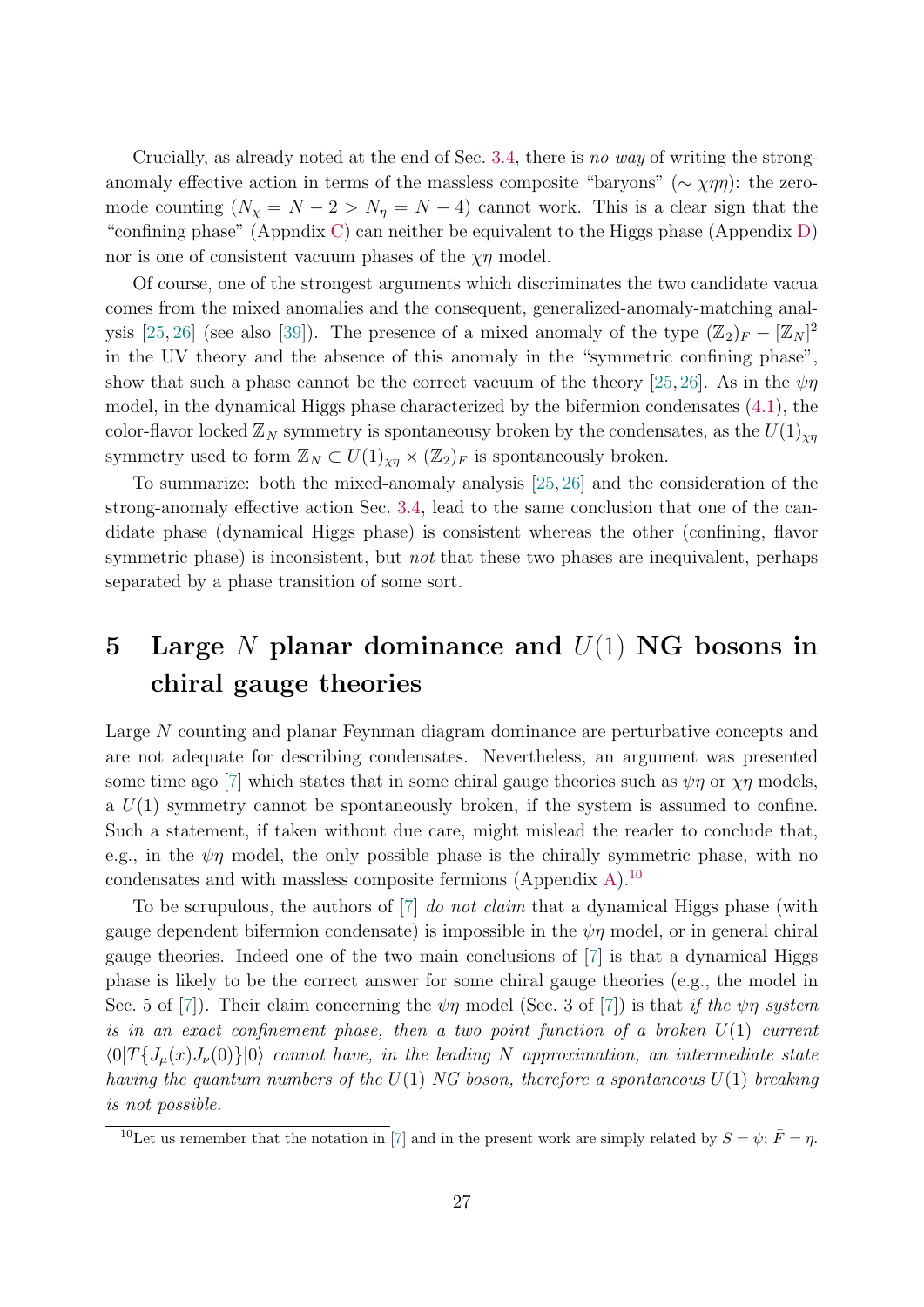Nevertheless, there seem to be a number of issues in this argument. First of all, no definition of "exact confinement" is given in [\[7\]](#page-34-4). We noted already that there is no global center symmetry which can be used with the Polyakov loop, to set a criterion for discriminating confinement/Higgs phases. The authors of [\[7\]](#page-34-4) describe the "confinement phase" as a phase in which all observable states are gauge invariant, but this is also problematic, as in a local gauge theory gauge noninvariant (gauge-dependent) states can always be re-expressed in a (though more complicated) gauge-invariant representation. See [\(2.40\)](#page-10-1) versus [\(2.41\)](#page-10-2), for instance.

If the distinction ("exact confinement" or not) is whether or not a gauge-dependent condensate forms, this cannot be used as a criterion either: as shown in Sec. [2.3,](#page-8-1) the gauge-dependent  $\psi\eta$  condensate can be re-expressed as a gauge invariant multifermion condensate, [\(2.41\)](#page-10-2).

If "exact confinement" means, in the context of the  $\psi\eta$  model, that no condensates  $\langle \psi \eta \rangle \neq 0$  form, then no  $U(1)$  symmetry is broken spontaneously, hence no NG bosons would appear in the system anyway, independently of the  $\frac{1}{N}$  counting. The observation [\[7\]](#page-34-4) that in the large  $N$  limit, assuming the planar diagram dominance, the intermediate states are all made of pairs of outgoing and incoming  $\psi$ 's and  $\eta$ 's, hence are all neutral with respect to the  $U(1)$  charge, is not exactly pertinent in this case.

Vice versa, if the condensate  $\langle \psi \eta \rangle$  does occur, and thus the system is in Higgs phase, then there is a  $U(1)$  symmetry which is spontaneously broken, and a physical NG boson appears (see Sec. [2.3](#page-8-1) above). This NG boson can appear as an intermediate state of the two-point function of the associated currents, in the leading N planar graph.

Indeed, for the large N counting of Feynman diagrams in the  $\psi\eta$  model, it is sufficient to remember [\[7\]](#page-34-4) that neither  $\psi$  nor  $\eta$  loops are suppressed by  $\frac{1}{N}$ : the standard  $\frac{1}{N}$  suppression for the fundamental-fermion (η) loop inside a planar graph is compensated by a factor  $\sim N$ from the flavor multiplicity. This leads to the observation  $[7]$  that the diagrams with  $BB$ ,  $B\bar{B}B\bar{B}$ , etc., intermediate states <sup>[11](#page-0-0)</sup> are not suppressed by a  $\frac{1}{N}$  factor.

For exactly the same reason, neither are the planar graphs with the intermediate states  $\eta \psi \psi^* \eta^*, \eta \psi \eta \psi (\psi \eta)^* (\psi \eta)^*,$  and det  $U(\det U)^*$ <sup>[12](#page-0-0)</sup>. A simplest such graph is shown in Fig. [1.](#page-28-1) Allowing for nonvanishing condensates  $\langle \psi \eta \rangle$  to occur in the diagram, one can see that the  $U(1)$  NG boson does appear as an intermediate state in the current two-point function, Fig. [2.](#page-28-2) There is no difficulty showing the same by using the gauge-invariant condensate and pion field, [\(2.41\)](#page-10-2), even though it becomes more cumbersome to draw a picture.

Recapitulating, a large N counting argument neither discriminates the possible phases nor prohibits a  $U(1)$  symmetry to be broken spontaneously.

<sup>&</sup>lt;sup>11</sup>B are the hypothetical massless composite fermions ("baryons") of [\(A.1\)](#page-36-8),  $B \sim \psi \eta \eta$ .

<sup>&</sup>lt;sup>12</sup>The  $\psi$  and  $\eta$  loops (rings) in the graph must be ordered one inside the other, alternatively, in order to keep the leading  $\frac{1}{N}$  order. Arbitrary gluon exchanges can be added in a planar graph as in Fig. [1.](#page-28-1)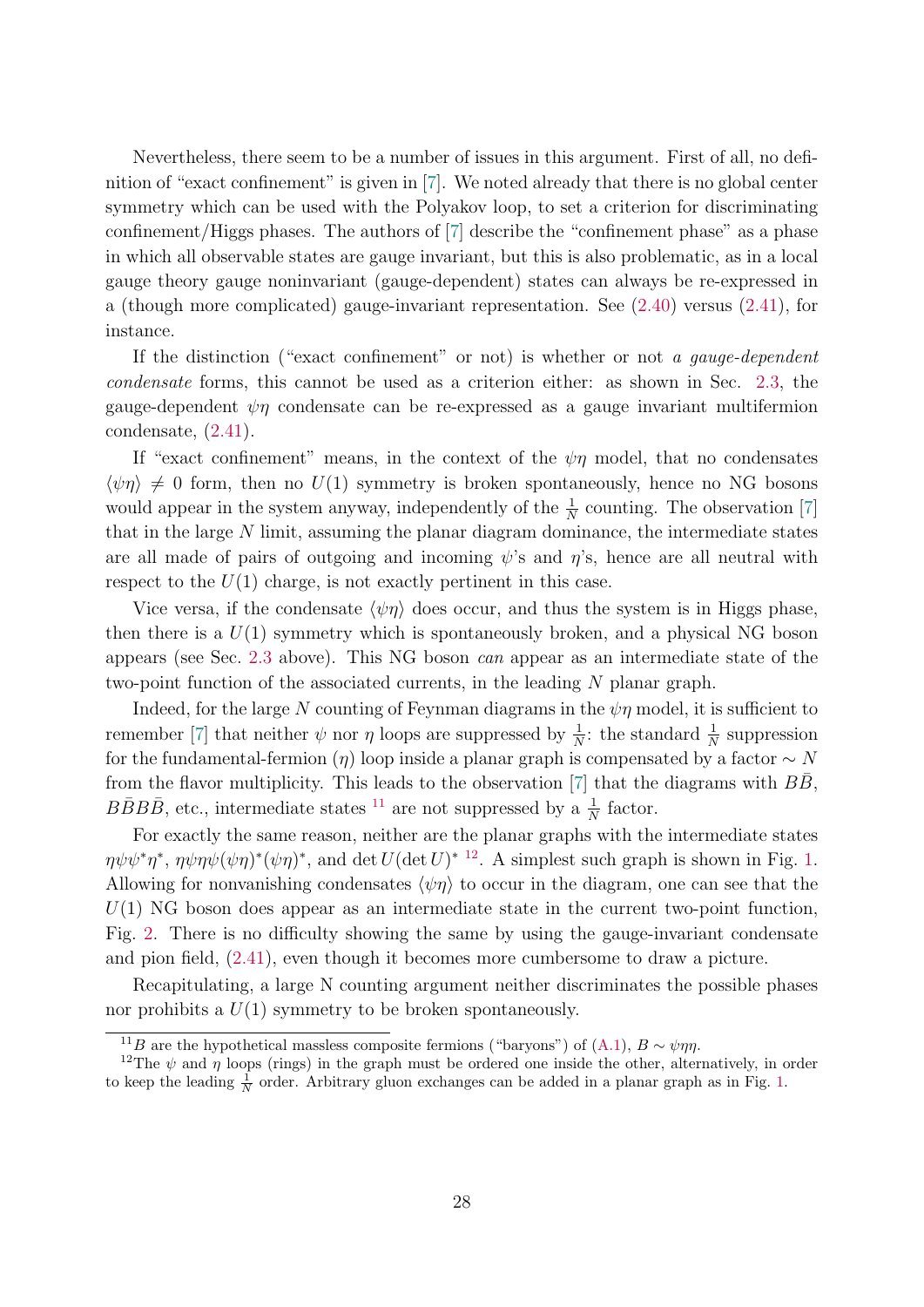<span id="page-28-1"></span>

<span id="page-28-2"></span>Figure 1: A leading N planar graph for the two-point function  $\langle 0|T\{J_\mu(x)J_\nu(0)\}|0\rangle$  with an  $\eta^* \psi^* \psi \eta$  intermediate state (Fig.1a, left). On the right figure (Fig. 1b) the color (full) and flavor (dashed) lines are shown. The wavy lines inside the graph are the gluons.



Figure 2: The same graph as Fig. 1, with insertion of  $\langle \psi \eta \rangle$  condensates (shown with ⊗). The intermediate state now corresponds to the  $U(1)$  NG boson  $\sim \psi \eta$  of Eq. [\(2.40\)](#page-10-1).

### <span id="page-28-0"></span>6 Multifield versus bi-fermion condensates

One of the key elements of our argument based on the strong anomaly is the statement that the multifield condensate such as the one in the  $\chi\eta$  model,

<span id="page-28-4"></span>
$$
\langle (\chi \eta)^{N-4} \chi \chi \rangle \neq 0 \tag{6.1}
$$

(see Eq. [\(3.42\)](#page-20-3) for the exact meaning) implies the condensation of the component bi-fermion scalars,

<span id="page-28-3"></span>
$$
\langle \chi \eta \rangle \neq 0 \;, \qquad \langle \chi \chi \rangle \neq 0 \;, \tag{6.2}
$$

where

$$
\langle \chi \eta \rangle = \langle \chi_{[ij]} \eta^{Bj} \rangle \sim \Lambda^3 \delta_i^B , \qquad i, B = 1, 2, \dots, N - 4 , \qquad (6.3)
$$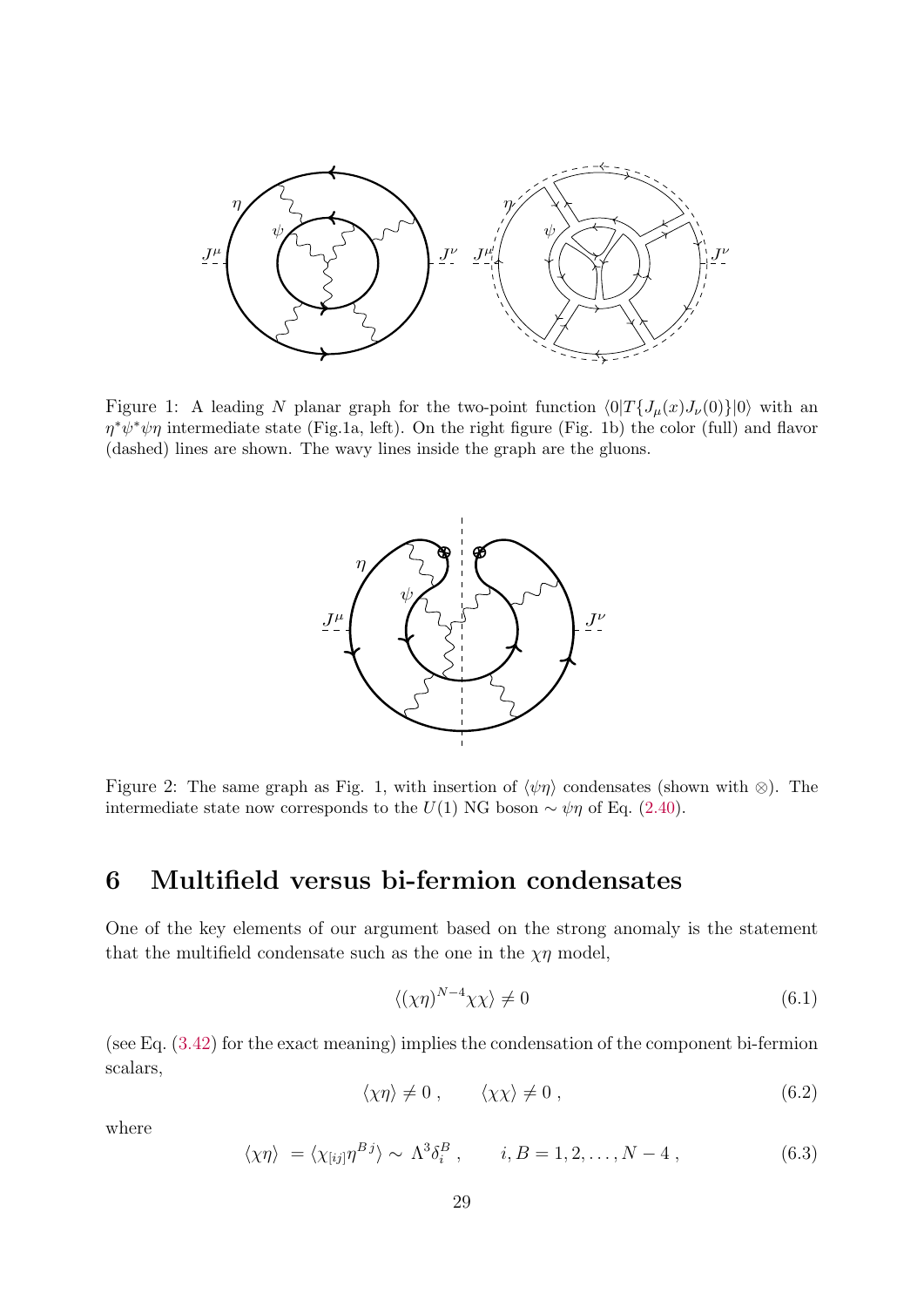$$
\langle \chi \chi \rangle = \langle \epsilon_{i_1 i_2 i_3 i_4} \chi^{i_1 i_2} \chi^{i_3 i_4} \rangle \sim \Lambda^3 , \qquad N - 3 \le i_j \le N , \qquad (6.4)
$$

in an appropriate gauge and with flavor orientation. A similar step is used in all other models considered here. As this point is central in our discussion, let us pose, before summarizing and concluding this paper, to make a few more comments. We will use the  $\chi\eta$  model (the simplest of the GG models) for this purpose, for concreteness and to keep the notations simple.

We have not proven that  $(6.2)$  follows from  $(6.1)$ . We do believe this is correct, but our deduction is based on a collection of plausibility considerations and consistency checks: dealing with a strongly-coupled gauge theories, to mathematically prove this type of derivation is not always an easy task.

Here are a few more considerations, supporting our deduction.

(a) Quark condensates in QCD versus  $\chi\eta$  condensate:

In QCD, the quark condensate

$$
\langle \bar{\psi}_R \psi_L \rangle \sim \Lambda^3 \neq 0 \tag{6.5}
$$

does not imply

$$
\langle \bar{\psi}_R \rangle \neq 0 \;, \qquad \langle \psi_L \rangle \neq 0 \; . \tag{6.6}
$$

However this is not because the quarks are not gauge invariant, but because they are fermions.

But then as we recalled in Sec. 3.1, the multifield condensate

$$
\langle \det U \rangle = \langle \det \bar{\psi}_R \psi_L \rangle \neq 0 \tag{6.7}
$$

following from the strong-anomaly effective action, does seem to imply the bi-fermion scalar condensates,  $\langle \bar{\psi}_R \psi_L \rangle \neq 0$ . We will further argue in Sec. [7](#page-31-0) that the scalar composites  $\bar{\psi}_R \psi_L$  in QCD and  $\chi \eta$  in the GG model (and similarly  $\psi \eta$  in the BY model, etc.) should be regarded as analogous objects.

We may further add that if the  $SU(2)_{WS} \times U(1)_Y$  gauge interactions are taken into account, the quark condensates  $\langle \bar{\psi}_R \psi_L \rangle \neq 0$  are no longer gauge-invariant objects <sup>[13](#page-0-0)</sup>. In this sense, too, there is no qualitative difference between the scalar composites  $\bar{\psi}_R \psi_L$  in QCD and  $\chi \eta$  in the GG model.

(b) The standard-model Higgs doublet:

In the Weinberg-Salam model, the vacuum is at the gauge-invariant minimum of the

 $13\text{As}$  is well known, the quark condensate breaks the Weinberg-Salam gauge symmetry dynamically, even though only by a tiny amount, insufficient to explain in itself the observed electroweak gauge symmetry breaking.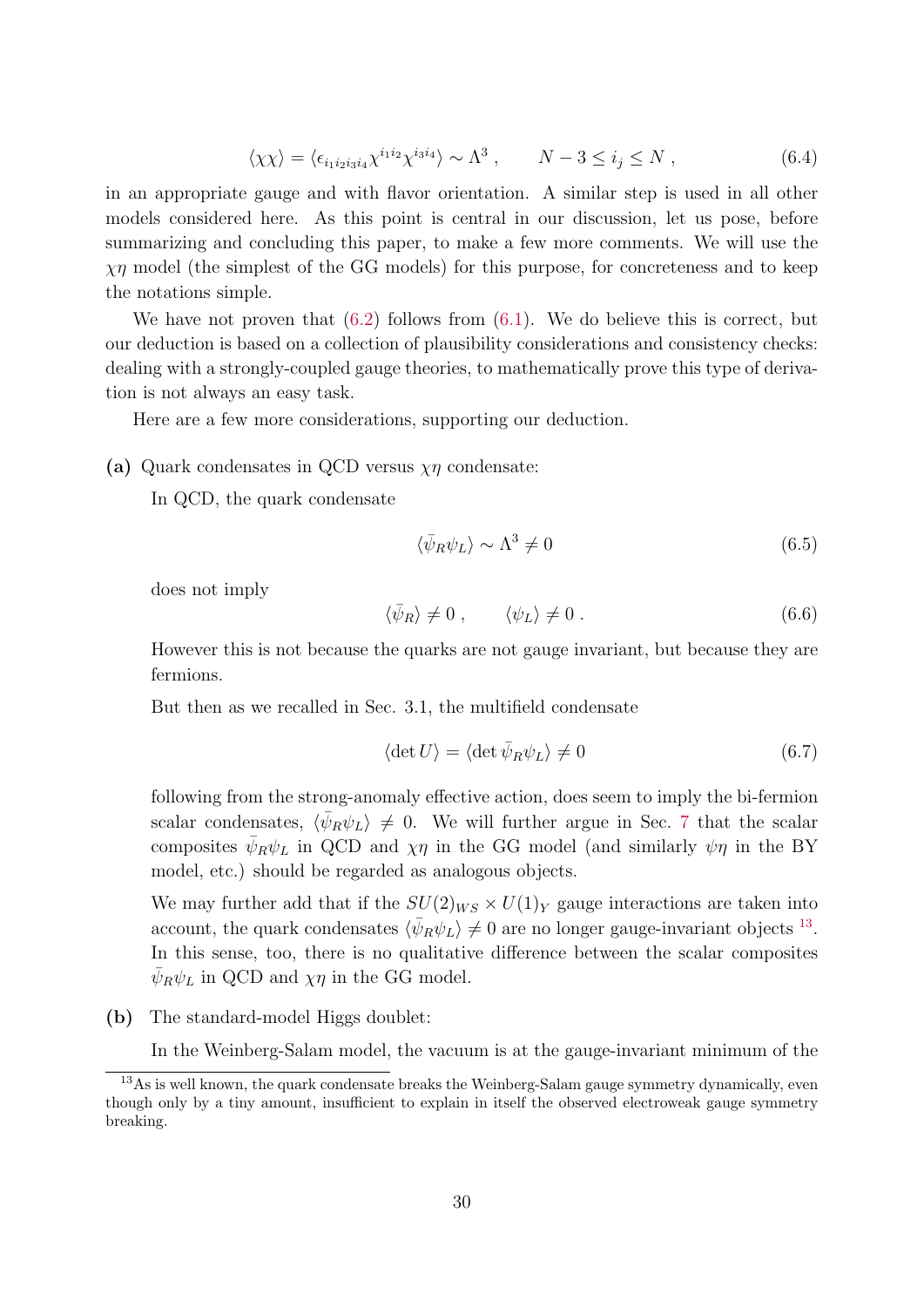potential,

<span id="page-30-0"></span>
$$
\langle \sum_{i=1}^{2} \phi^{i*} \phi^{i} \rangle \neq 0 \tag{6.8}
$$

This is taken to mean a nonvanishing Higgs VEV, in an appropriate gauge,

$$
\langle \phi \rangle = \begin{pmatrix} v \\ 0 \end{pmatrix} , \qquad v \neq 0 . \tag{6.9}
$$

Our deduction  $(6.1) \leftrightarrow (6.2)$  $(6.1) \leftrightarrow (6.2)$  $(6.1) \leftrightarrow (6.2)$  is analogous to this, even though here we have a dynamical, composite "Higgs" scalars. One can argue against the use of this analogy, on the basis that the Weinberg-Salam model is a weakly coupled theory, while here we have a strongly coupled one. We believe that this difference (the former described by a potential, the latter not) is not essential. What excludes the conclusion that the Weinberg-Salam model with [\(6.8\)](#page-30-0) is in confinement phase with

$$
\langle \sum_{1}^{2} \phi^{i*} \phi^{i} \rangle \neq 0 , \qquad \langle \phi \rangle = 0 , \qquad (6.10)
$$

is the mass spectrum  $(W, Z, \gamma, \text{etc})$ . The attempt to rewrite the whole Weinberg-Salam model as a confining theory [\[41\]](#page-36-9) fails to reproduce exactly the mass spectra (though it does almost) of the standard Higgs phase description.

Our observation here is similar: even though the global symmetry may look the same in two "complementary" descriptions of the  $\chi\eta$  model <sup>[14](#page-0-0)</sup>, the exact mass spectra are probably different, as we pointed out in Sec. [4.](#page-25-0)

(c) Consistency:

A more indirect, consistency argument is the following. Let us assume the multifield condensate [\(6.1\)](#page-28-4) forms but with

<span id="page-30-1"></span>
$$
\langle \chi \eta \rangle = \langle \chi \chi \rangle = 0 \,, \tag{6.11}
$$

and with the full (nonanomalous) symmetry of the  $\chi\eta$  system,

$$
SU(N)_{\rm c} \times SU(N-4) \times U(1)_{\chi\eta} \tag{6.12}
$$

intact. The low-energy system is then described, as the conventional 't Hooft anomaly argument suggests, by the set of massless baryons  $(C.1)$ . But as there is no way to describe the mutifermion condensate [\(6.1\)](#page-28-4) in terms of these massless fields, we conclude that the assumption [\(6.11\)](#page-30-1) is inconsistent.

<sup>&</sup>lt;sup>14</sup>Remember that the "complementarity" aspect is specific to the  $\chi\eta$  model, not shared by any other GG or BY models.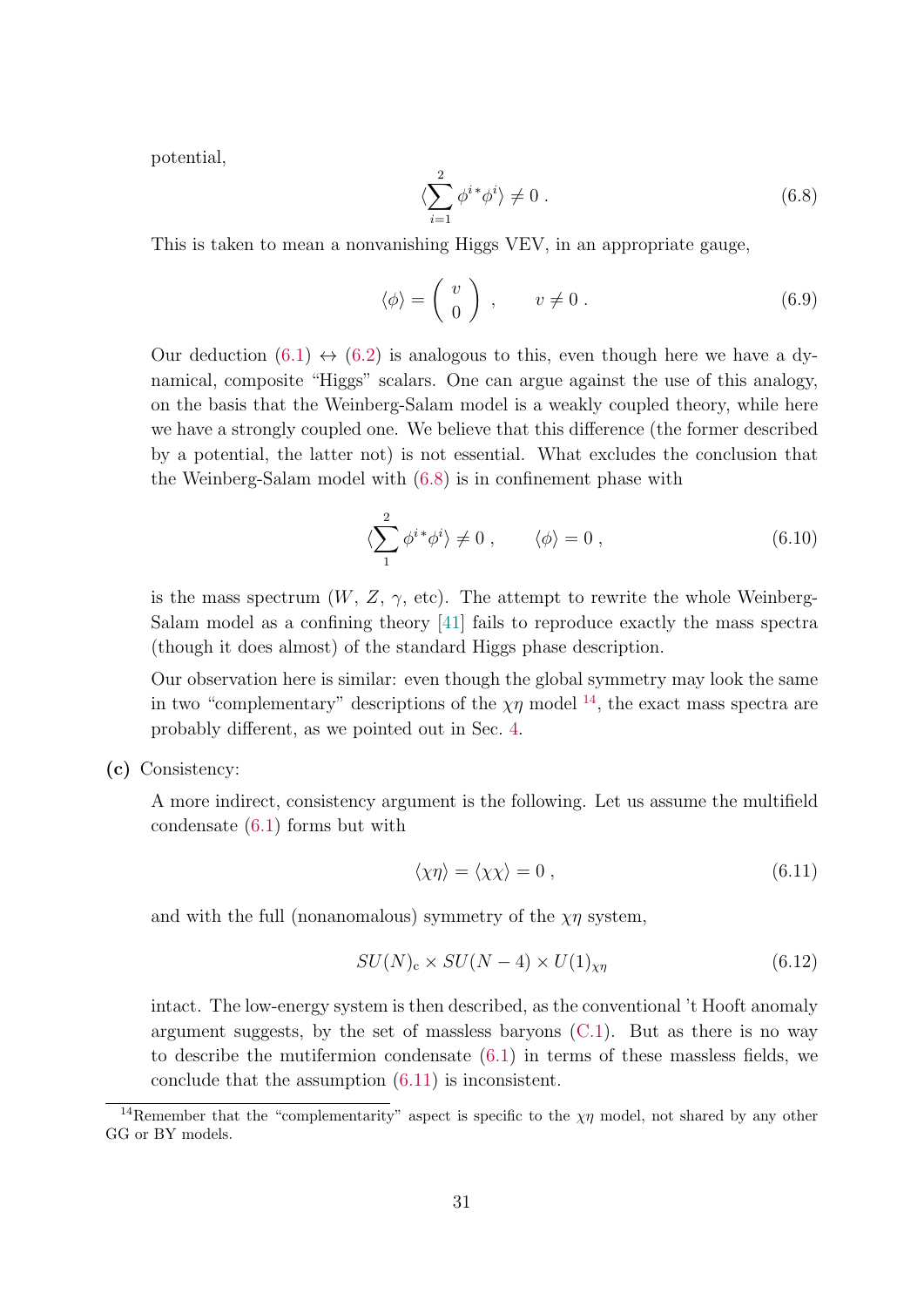One may ask why the confining phase with baryons cannot have some composite scalar  $\sim (\chi \eta)^{N-4} \chi \chi$  entering strong anomaly effective action. To answer this, we recall our criterion: the infrared degrees of freedom of the assumed phase must be able to describe the strong anomaly effectively at low energies. Just as the NG boson fields do in the Higgs phase of the GG models, and as they do in the confining phase in QCD. In the BY models, the massless baryons and NG bosons together saturate the argument of the logarithm, in the dynamical Higgs phase, as we discussed in Sec. [3.](#page-13-0)

If one adopts this criterion, then the confining, symmetric phase is disfavored (inconsistent) in all of the GG and BY models.

### <span id="page-31-0"></span>7 Summary and Discussion

Consideration of the strong-anomalies, not always taken into account in the study of dynamics of chiral gauge theories, turns out to provides us with a powerful new argument supporting the conclusion of [\[25,](#page-35-5) [26\]](#page-35-6): the system is in dynamical Higgs phase in the Bars-Yankielowicz and Georgi-Glashow models. The essential requirement we make is that it should be possible to write a strong-anomaly effective action by utilizing only the massless degrees of freedom, assumed to be present in the infrared. This simple requirement is naturally satisfied in all models considered, if assumed to be in the dynamical Higgs vacuum with bifermion condensates. On the contrary, in the putative, confinement vacua with massless composite fermions (baryons) as the only infrared degrees of freedom, we found no way of writing the correct strong-anomaly effective action. In other words, it seems that in these latter vacua, the anomalous  $U(1)$  symmetry(ies) cannot be properly realized in the infrared.

The fact that the matter fermions in our models have larger multiplicities than the quarks in QCD (for instance  $\eta$  in the  $\psi\eta$  model has the flavor multiplicity,  $N + 4 \sim N$  at large  $N$ ), may mean that the mass of the anomalous  $U(1)$  NG bosons will turn out to be of the oder of Λ. Even though we do write the strong-anomaly effective action in terms of the massless degrees of freedom of the presumed infrared theory, the fact that its solution (the minimum of the effective potential) is at  $\mu \sim \Lambda$ , means that the answer cannot be regarded as reliable quantitatively. We are however interested here only in a qualitative question of the validity of confinement vs dynamical Higgs phase in the infrared, and we do believe that our discussion of Sec. [3](#page-13-0) makes reasonable sense.

The fact that both mixed anomalies [\[25,](#page-35-5) [26\]](#page-35-6) and the strong-anomaly effective action (this paper) imply dynamical Higgs phase in chiral BY and GG models - is actually not a pure coincidence. Both indeed arise by taking properly the strong chiral  $U(1)$  anomalies into account.

Certain analogies and contrasts between the strong-interaction dynamics of vectorlike and chiral gauge theories seem to emerge from these discussions. As the "confining, flavor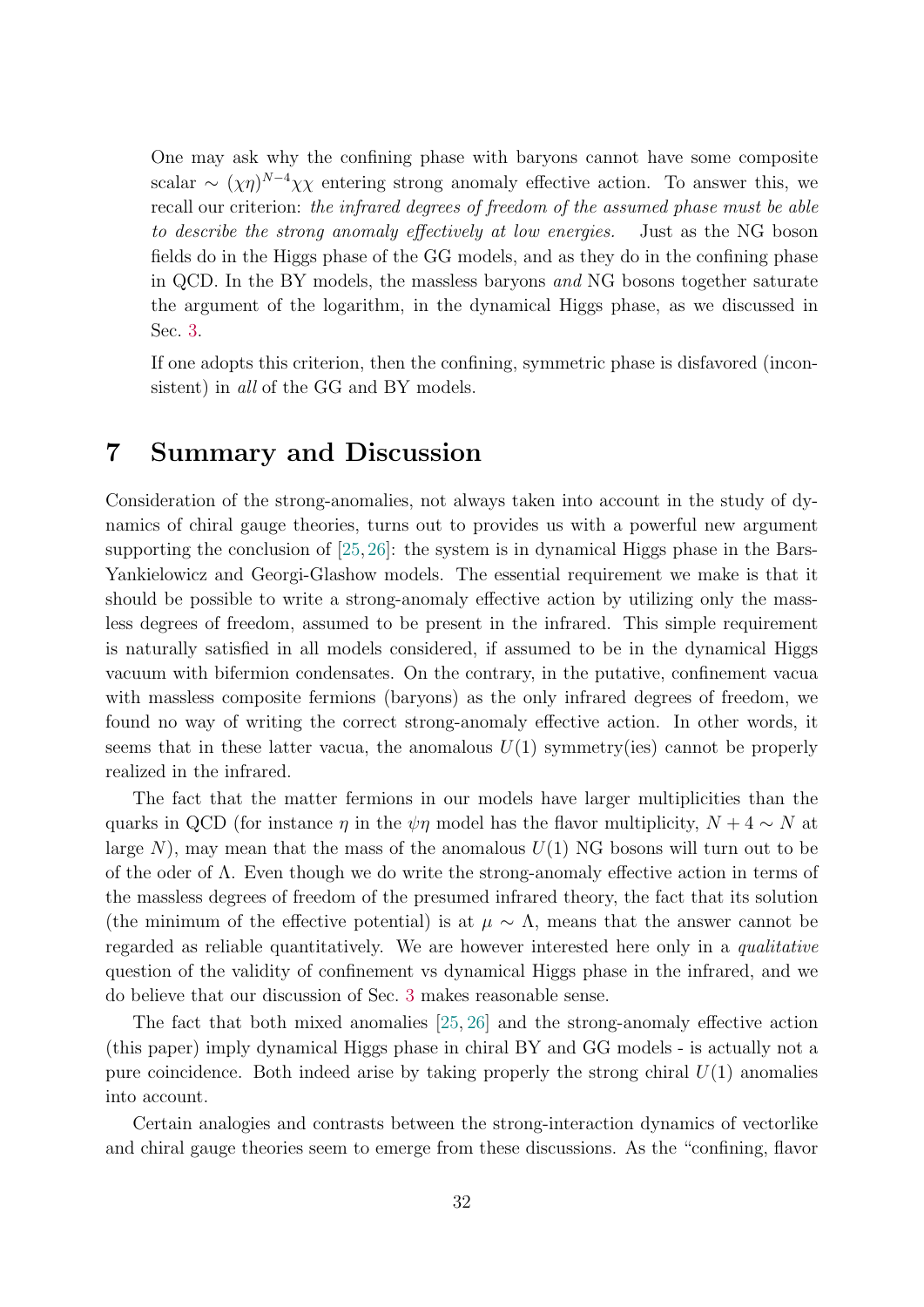symmetric" vacua have been shown to be disfavored, we assume below that these chiral gauge theories are indeed in dynamical Higgs phase.

And let us compare the physics of the  $\psi \eta$ ,  $\chi \eta$  and of more general BY and GG models, with that of the standard QCD with  $N_f$  light flavors of quarks and antiquarks. Both in QCD and in these chiral gauge theories, the theory without the matter fermions is the same, pure  $SU(N)$  Yang-Mills theory. We have here nothing new to add to the known and unknown properties of the pure  $SU(N)$  dynamics. Our interest here is the role the light matter fermions play in determining the infrared dynamics, and how the resulting phase(s) depend on the types of the matter fermions present.

In many senses, the bifermion condensates such as  $U = \psi \eta$  in the  $\psi \eta$  model (and  $U = \chi \eta$  and  $\chi \chi$  condensates in the  $\chi \eta$  model), are a good analogue of the quark condensate  $U = \bar{\psi}_R \psi_L$  in QCD. This "analogy" is based on the fact that all of these composite scalar fields enter the strong-anomaly effective action in the same way, as

$$
\hat{L} = \frac{i}{2}q(x)\log \det U/U^{\dagger} , \qquad q(x) = \frac{g^2}{32\pi^2}F^{a}_{\mu\nu}\tilde{F}^{a,\mu\nu} . \tag{7.1}
$$

(see Sec. [3](#page-13-0) for more careful discussions). And in all cases this implies condensation,  $\langle U \rangle \propto$ 1, although it's meaning depends on the system: the color-flavor locked Higgs phase in the chiral models, and the chiral-symmetry-breaking confining vacuum in QCD.

Also, in a more general Bars-Yankielowicz models, there are two natural bifermion condensation channels  $((\cdot)$  meaning an  $SU(N)$  singlet):

$$
\psi\left(\boxed{\boxed{\phantom{0}}}\right)\eta\left(\boxed{\boxed{\phantom{0}}}\right) \qquad \text{forming} \qquad \boxed{\phantom{0}}\,,
$$
\n
$$
\xi\left(\boxed{\phantom{0}}\right)\eta\left(\boxed{\boxed{\phantom{0}}}\right) \qquad \text{forming} \qquad (\cdot) : \qquad (7.2)
$$

the gluon-exchange strengths in the two channels are, respectively, proportional to  $-\frac{(N+2)(N-1)}{N}$  $\frac{N(N-1)}{N}$  and  $-\frac{N^2-1}{N}$  $\frac{z-1}{N}$ . The  $\psi\eta$  channel is slightly more attractive, but the strengths are identical in the large N limit. Note that in our notation  $\langle \xi \eta \rangle$  has the same quantum numbers as  $\langle \bar{\psi}_R \psi_L \rangle$  in QCD. Similarly for the comparison between the condensates  $\langle \chi \eta \rangle$ and  $\langle \xi \eta \rangle$  in the general Georgi-Glashow models. These considerations, which are based on rather naïve MAC [\[2\]](#page-34-0) like idea and therefore are not very rigorous, nevertheless show that the quark condensates in QCD and the bifermions condensates in the chiral gauge theories under study, are really on a very "similar" footing.

Of course, the fact that the quark condensate  $\langle \bar{\psi}_R \psi_L \rangle$  is a color singlet,  $SU(N_f)_L \times$  $SU(N_f)_R$  flavor matrix, whereas  $\langle \psi \eta \rangle$  is in a color-flavor bifundamental form, breaking the color completely, makes a world of differences in other aspects of these (vectorlike or chiral) systems. Most importantly, the existence of colored NG bosons in the  $\psi\eta$  (or in the  $\chi \eta$ ) model, see Sec. [2.2.1,](#page-8-0) means that these are coupled linearly to the color gauge bosons, and via Englert-Brout-Higgs mechanism make them massive. These processes are absent in QCD, all NG bosons being color singlets. It is in this sense that we talk about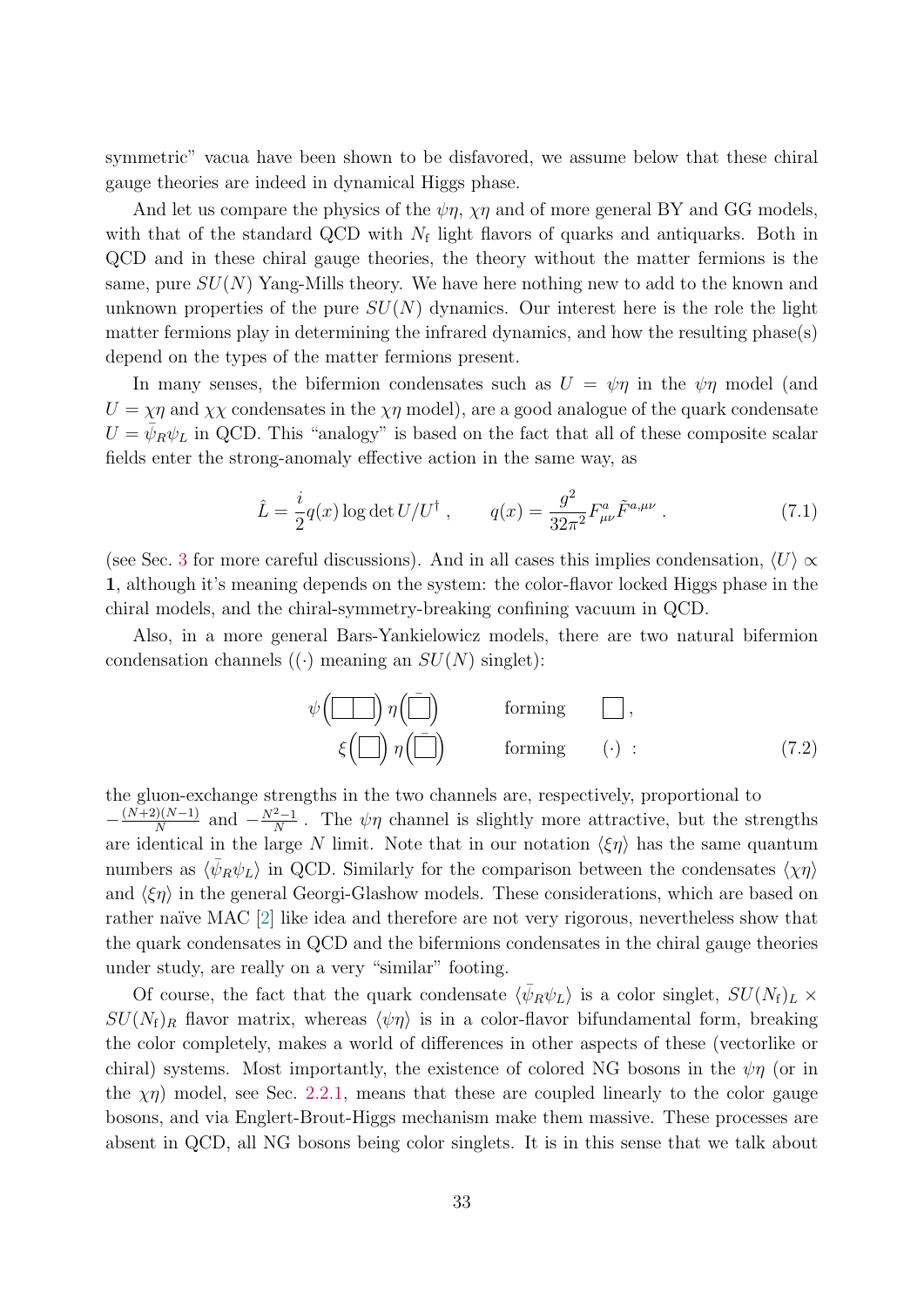confinement phase in QCD, in spite of the fact that the linear potential between any two test particles can be always flattened by the pair production of quarks from the vacuum, and Higgs phase in the chiral models.

Also, the mass spectra get arranged quite differently in QCD and in the chiral models discussed here. Apart from the pattern of certain degenerate massive vector bosons (see Sec. [4\)](#page-25-0), the *massless spectrum* exhibits striking differences. In all chiral gauge theories considered here, it contains in general both a number of composite fermions (baryons) as well as some composite scalars (pions), a feature not shared by massless QCD. In other words, the way the chiral symmetries of the UV theory are realized in the IR, is distinctly different.

Perhaps a closer analogy - from a formal point of view - between the vectorlike theories and chiral theories, comes from the consideration of color superconductivity in the highdensity limit of QCD [\[42,](#page-36-10) [43\]](#page-36-11). In such a situation the dynamics of QCD is believed to be such that the colored di-quark condensates form,

$$
\langle \psi_L \psi_L \rangle \neq 0 \,, \qquad \langle \psi_R \psi_R \rangle \neq 0 \,. \tag{7.3}
$$

In particular, for  $N_f = 3$ , they are condensates of color-flavor diagonal forms, somewhat similar to  $\langle \psi \eta \rangle$  or  $\langle \chi \eta \rangle$  in the chiral theories discussed here, although the details of the dynamics can obviously be quite different.

What lessons should one draw from these discussions? Clearly, there are both similarities and differences between the dynamics of QCD and that of the chiral gauge theories discussed here. The consideration of the strong anomaly effective actions discussed here seems to lead us to clearer meaning of these comparisons, and with that, to point to a better understanding of the dynamics of strongly-coupled chiral gauge theories.

### Acknowledgments

We thank Gabriele Veneziano for bringing [\[5\]](#page-34-1) to our attention and for a comment, and David Tong for exchanges of views on some of the topics discussed here. The work is supported by the INFN special research initiative grant, "GAST" (Gauge and String Theories).

### References

<span id="page-33-0"></span>[1] G. 't Hooft, "Naturalness, Chiral Symmetry, and Spontaneous Chiral Symmetry Breaking", in Recent Developments In Gauge Theories, Eds. G. 't Hooft, C. Itzykson, A. Jaffe, H. Lehmann, P. K. Mitter, I. M. Singer and R. Stora, (Plenum Press, New York, 1980) [Reprinted in Dynamical Symmetry Breaking, Ed. E. Farhi et al. (World Scientific, Sin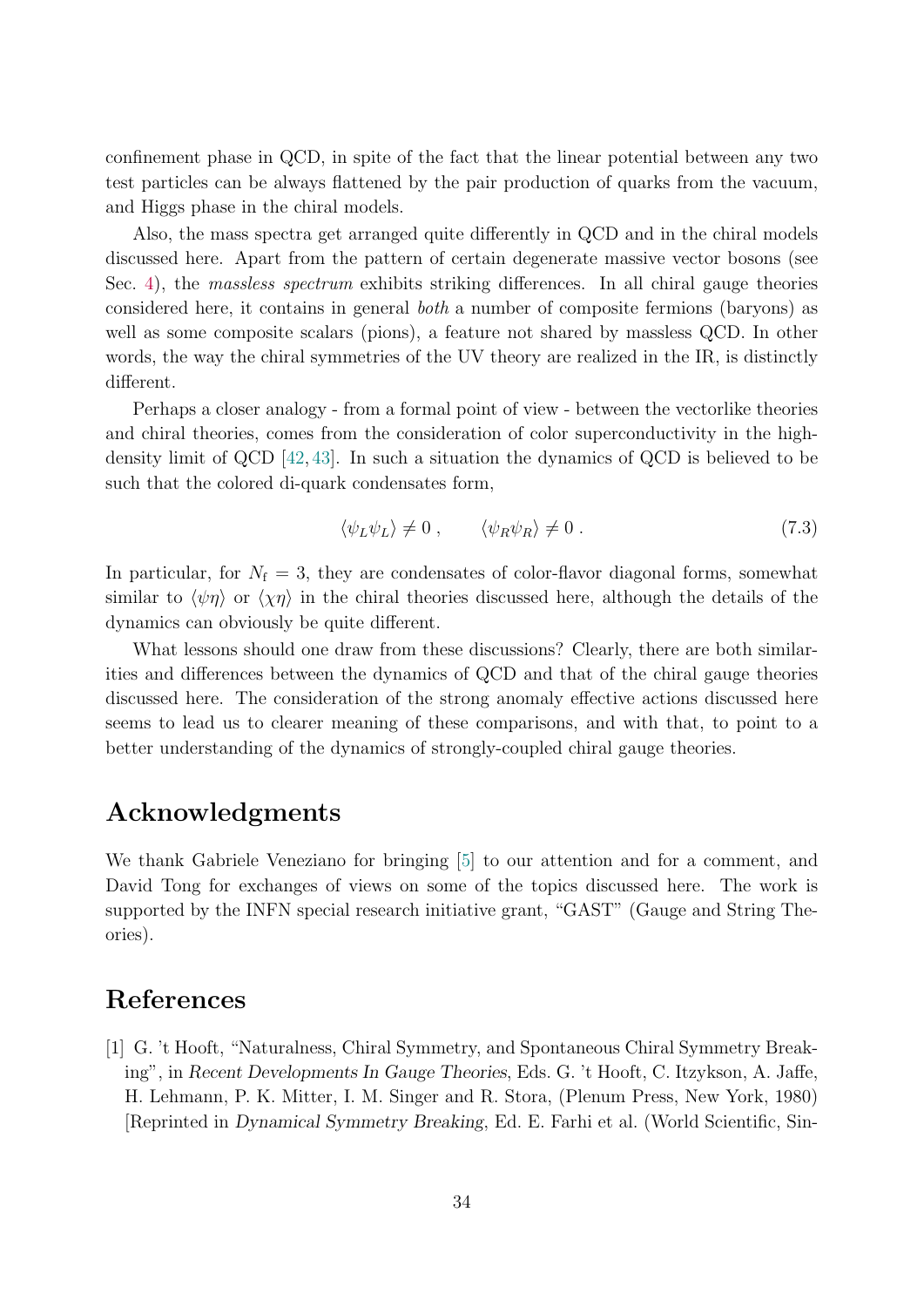gapore, 1982) p. 345 and in G. 't Hooft, Under the Spell of the Gauge Principle, (World Scientific, Singapore, 1994), p. 352.

- <span id="page-34-0"></span>[2] S. Raby, S. Dimopoulos, and L. Susskind, "Tumbling Gauge Theories", Nucl. Phys. B169, 373 (1980).
- <span id="page-34-5"></span>[3] S. Dimopoulos, S. Raby and L. Susskind, "Light Composite Fermions," Nucl. Phys. B 173, 208-228 (1980).
- <span id="page-34-2"></span>[4] I. Bars and S. Yankielowicz, "Composite quarks and leptons as solutions of anomaly constraints," Phys. Lett. 101B(1981) 159.
- <span id="page-34-1"></span>[5] G. Veneziano, "Tumbling and the Strong Anomaly," Phys. Lett. B 102, 139-143 (1981).
- [6] J. Goity, R. D. Peccei and D. Zeppenfeld, "Tumbling and Complementarity in a Chiral Gauge Theory," Nucl. Phys. B 262, 95 (1985).
- <span id="page-34-4"></span>[7] E. Eichten, R. D. Peccei, J. Preskill and D. Zeppenfeld, "Chiral Gauge Theories in the 1/n Expansion," Nucl. Phys. B 268, 161 (1986).
- [8] C. Q. Geng and R. E. Marshak, "Two Realistic Preon Models With SU(N) Metacolor Satisfying Complementarity," Phys. Rev. D 35, 2278 (1987).
- [9] T. Appelquist, A. G. Cohen, M. Schmaltz and R. Shrock, "New constraints on chiral gauge theories", Phys. Lett. B 459, 235 (1999) [hep-th/9904172].
- <span id="page-34-3"></span>[10] T. Appelquist, Z. y. Duan and F. Sannino, "Phases of chiral gauge theories", Phys. Rev. D 61, 125009 (2000) [hep-ph/0001043].
- [11] M. Shifman and M. Unsal, "On Yang-Mills Theories with Chiral Matter at Strong Coupling," Phys. Rev. D 79, 105010 (2009) [arXiv:0808.2485 [hep-th]].
- [12] E. Poppitz and Y. Shang, "Chiral Lattice Gauge Theories Via Mirror-Fermion Decoupling: A Mission (im)Possible?", Int. J. Mod. Phys. A 25, 2761 (2010) [arXiv:1003.5896 [hep-lat]].
- [13] A. Armoni and M. Shifman, "A Chiral SU(N) Gauge Theory Planar Equivalent to Super-Yang-Mills", Phys. Rev. D 85, 105003 (2012) [arXiv:1202.1657 [hep-th]].
- [14] Y. L. Shi and R. Shrock, " $A_k\bar{F}$  chiral gauge theories", Phys. Rev. D **92**,105032 (2015) [arXiv:1510.07663 [hep-th]].
- [15] Y. L. Shi and R. Shrock, "Renormalization-Group Evolution and Nonperturbative Behavior of Chiral Gauge Theories with Fermions in Higher-Dimensional Representations", Phys. Rev. D 92, 125009 (2015) [arXiv:1509.08501 [hep-th]].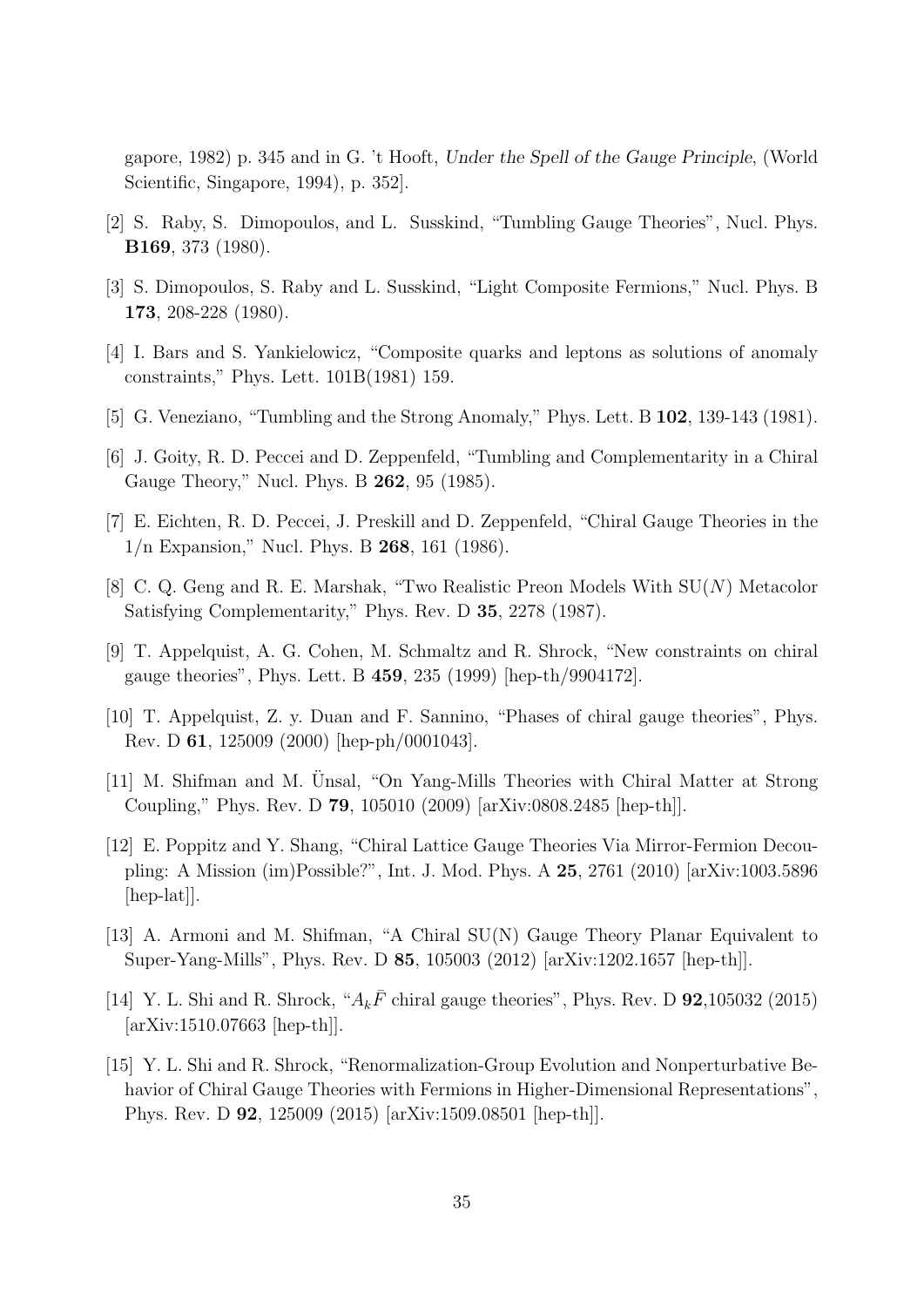- <span id="page-35-12"></span>[16] S. Bolognesi, K. Konishi and M. Shifman, "Patterns of symmetry breaking in chiral QCD," Phys. Rev. D 97, no. 9, 094007 (2018) [arXiv:1712.04814 [hep-th]].
- <span id="page-35-0"></span>[17] S. Bolognesi and K. Konishi, "Dynamics and symmetries in chiral  $SU(N)$  gauge theories," Phys. Rev. D 100, no.11, 114008 (2019). [arXiv:1906.01485 [hep-th]].
- <span id="page-35-1"></span>[18] E. Witten, "Current Algebra Theorems for the U(1) Goldstone Boson," Nucl. Phys. B 156, 269-283 (1979).
- <span id="page-35-2"></span>[19] G. Veneziano, "U(1) Without Instantons," Nucl. Phys. B 159, 213-224 (1979).
- <span id="page-35-3"></span>[20] C. Rosenzweig, J. Schechter and C. G. Trahern, "Is the Effective Lagrangian for QCD a Sigma Model?" Phys. Rev. D 21, 3388 (1980).
- [21] P. Di Vecchia and G. Veneziano, "Chiral Dynamics in the Large n Limit," Nucl. Phys. B 171, 253-272 (1980).
- [22] E. Witten, "Large N Chiral Dynamics," Annals Phys. 128, 363 (1980).
- [23] K. Kawarabayashi and N. Ohta, "The Problem of  $\eta$  in the Large N Limit: Effective Lagrangian Approach," Nucl. Phys. B 175, 477-492 (1980).
- <span id="page-35-4"></span>[24] P. Nath and R. L. Arnowitt, "The U(1) Problem: Current Algebra and the Theta Vacuum," Phys. Rev. D 23, 473 (1981).
- <span id="page-35-5"></span>[25] S. Bolognesi, K. Konishi and A. Luzio, "Probing the dynamics of chiral SU(N) gauge theories via generalized anomalies," [arXiv:2101.02601 [hep-th]].
- <span id="page-35-6"></span>[26] S. Bolognesi, K. Konishi and A. Luzio, "Dynamics from symmetries in chiral  $SU(N)$ gauge theories," JHEP 09, 001 (2020) [arXiv:2004.06639 [hep-th]].
- <span id="page-35-7"></span>[27] G. Veneziano and S. Yankielowicz, "An Effective Lagrangian for the Pure N=1 Supersymmetric Yang-Mills Theory," Phys. Lett. B 113, 231 (1982).
- [28] T. R. Taylor, G. Veneziano and S. Yankielowicz, "Supersymmetric QCD and Its Massless Limit: An Effective Lagrangian Analysis," Nucl. Phys. B 218, 493-513 (1983).
- <span id="page-35-8"></span>[29] I. Affleck, M. Dine and N. Seiberg, "Dynamical Supersymmetry Breaking in Four-Dimensions and Its Phenomenological Implications," Nucl. Phys. B 256, 557-599 (1985).
- <span id="page-35-9"></span>[30] K. Konishi, "Anomalous Supersymmetry Transformation of Some Composite Operators in SQCD," Phys. Lett. B 135, 439-444 (1984).
- <span id="page-35-10"></span>[31] K. i. Konishi and K. i. Shizuya, "Functional Integral Approach to Chiral Anomalies in Supersymmetric Gauge Theories," Nuovo Cim. A 90, 111 (1985).
- <span id="page-35-11"></span>[32] D. Amati, K. Konishi, Y. Meurice, G. C. Rossi and G. Veneziano, "Nonperturbative Aspects in Supersymmetric Gauge Theories," Phys. Rept. 162, 169-248 (1988).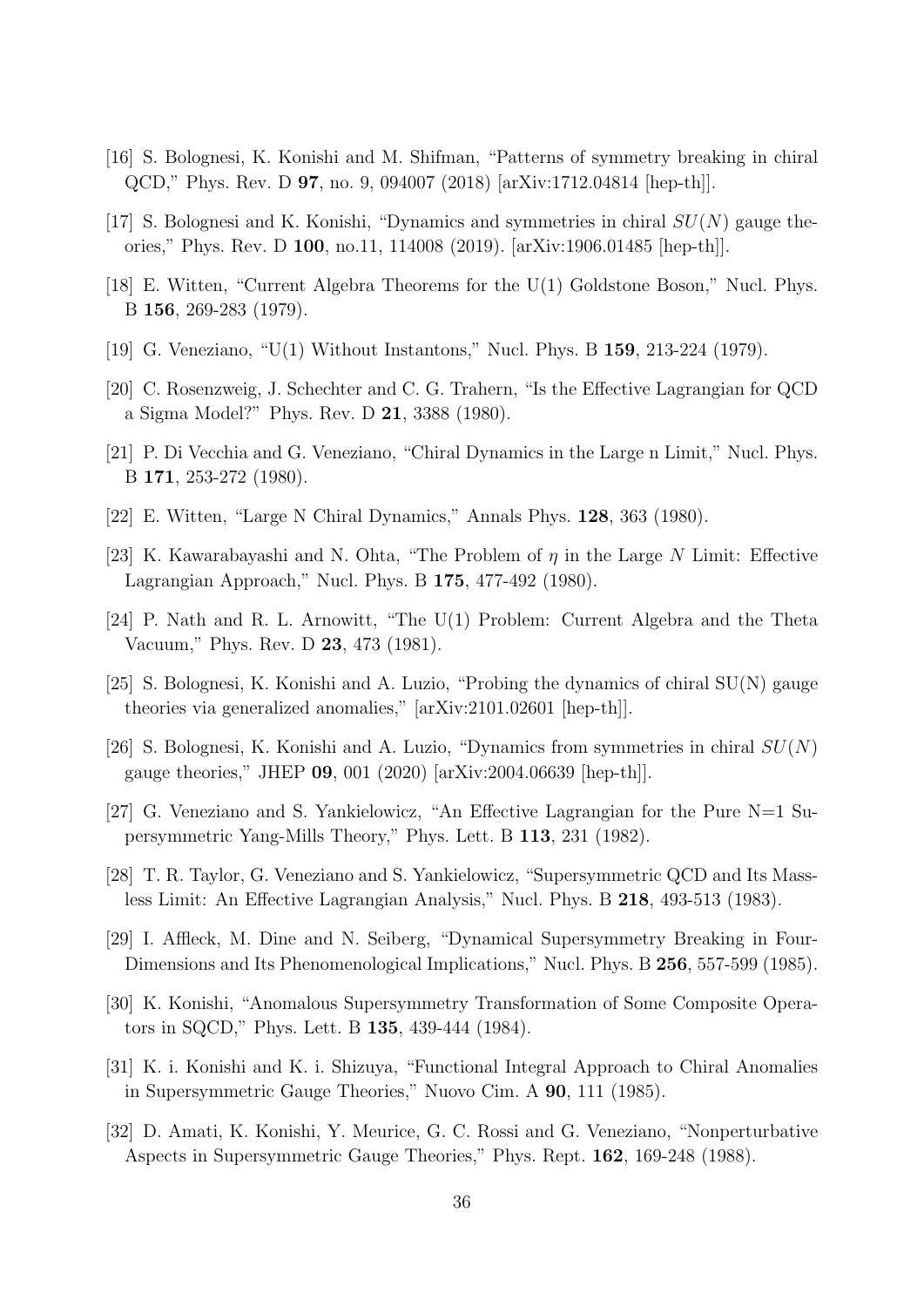- <span id="page-36-1"></span>[33] S. Yamaguchi, "'t Hooft anomaly matching condition and chiral symmetry breaking without bilinear condensate," JHEP 1901, 014 (2019) [arXiv:1811.09390 [hep-th]].
- <span id="page-36-2"></span>[34] S. Bolognesi, K. Konishi and A. Luzio, "Gauging 1-form center symmetries in simple  $SU(N)$  gauge theories," JHEP 2001, 048 (2020) [arXiv:1909.06598 [hep-th]].
- <span id="page-36-3"></span>[35] M. M. Anber and E. Poppitz, "Two-flavor adjoint QCD", Phys. Rev. D 98, no. 3, 034026 (2018) [arXiv:1805.12290 [hep-th]].
- <span id="page-36-5"></span>[36] J. Giedt, R. Brower, S. Catterall, G. T. Fleming and P. Vranas, "Lattice super-Yang-Mills using domain wall fermions in the chiral limit," Phys. Rev. D 79, 025015 (2009) doi:10.1103/PhysRevD.79.025015 [arXiv:0810.5746 [hep-lat]].
- [37] G. Bergner, C. López and S. Piemonte, "Study of center and chiral symmetry realization in thermal  $\mathcal{N} = 1$  super Yang-Mills theory using the gradient flow," Phys. Rev. D 100, no.7, 074501 (2019) doi:10.1103/PhysRevD.100.074501 [arXiv:1902.08469 [hep-lat].
- <span id="page-36-6"></span>[38] S. Piemonte, G. Bergner and C. López, "Monte Carlo simulations of overlap Majorana fermions," Phys. Rev. D 102, no.1, 014503 (2020) doi:10.1103/PhysRevD.102.014503 [arXiv:2005.02236 [hep-lat]].
- <span id="page-36-7"></span>[39] P. B. Smith, A. Karasik, N. Lohitsiri and D. Tong, [arXiv:2106.06402 [hep-th]].
- <span id="page-36-4"></span>[40] E. H. Fradkin and S. H. Shenker, "Phase Diagrams of Lattice Gauge Theories with Higgs Fields", Phys. Rev. D 19 (1979) 3682.
- <span id="page-36-9"></span>[41] L. F. Abbott and E. Farhi, "Are the Weak Interactions Strong?," Phys. Lett. B 101, 69-72 (1981) doi:10.1016/0370-2693(81)90492-5
- <span id="page-36-10"></span>[42] M. G. Alford, K. Rajagopal and F. Wilczek, "QCD at finite baryon density: Nucleon droplets and color superconductivity," Phys. Lett. B 422, 247-256 (1998) [arXiv:hepph/9711395 [hep-ph]].
- <span id="page-36-11"></span>[43] M. G. Alford, K. Rajagopal and F. Wilczek, "Color flavor locking and chiral symmetry breaking in high density QCD," Nucl. Phys. B 537, 443-458 (1999) [arXiv:hepph/9804403 [hep-ph]].

### <span id="page-36-0"></span>A Chirally symmetric phase in the  $\psi\eta$  model

An interesting possibility for the  $\psi\eta$  model is that no condensates form, the system confines and the flavor symmetry is unbroken [\[4\]](#page-34-2). The candidate massless degrees of freedom in the IR are  $\frac{(N+4)(N+3)}{2}$  "baryons",

<span id="page-36-8"></span>
$$
B^{[AB]} = \psi^{\{ij\}} \eta_i^A \eta_j^B , \qquad A, B = 1, 2, \dots, N+4 , \qquad (A.1)
$$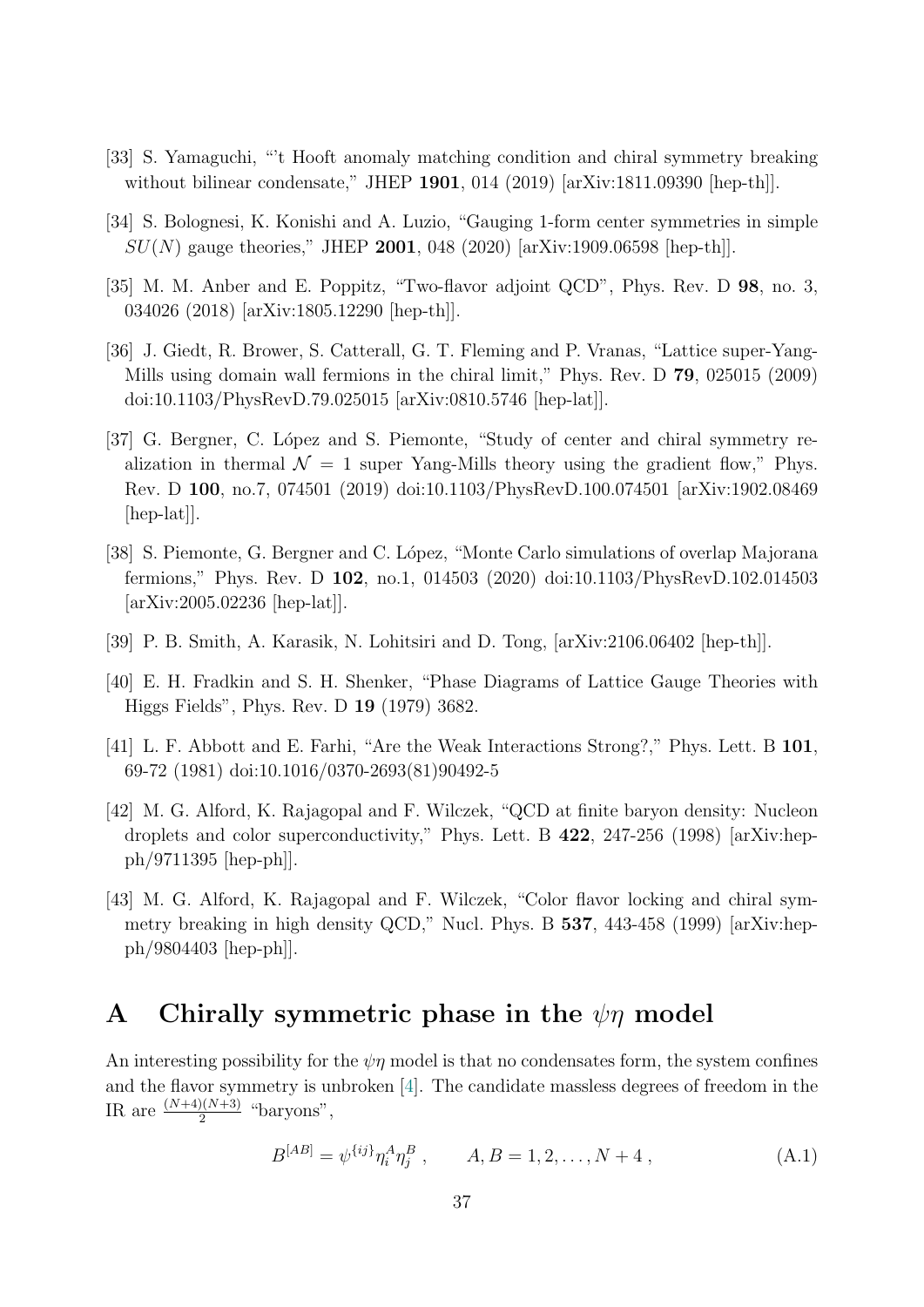<span id="page-37-3"></span>antisymmetric in  $A \leftrightarrow B$ . All the  $SU(N + 4) \times U(1)$  anomalies are saturated by  $B^{[AB]}$  as can be seen by using the data in Table [1.](#page-37-3) The discrete anomaly  $(\mathbb{Z}_{N+2})_{\psi} - [SU(N)]^2$  is also matched as can be easily checked, and all other discrete anomalies are also matched as a consequence.

|    | fields     | $SU(N)_{c}$                  | $SU(N+4)$                        | $U(1)_{\psi\eta}$ |
|----|------------|------------------------------|----------------------------------|-------------------|
|    | $\eta$     |                              | $\frac{N(N+1)}{2} \cdot (\cdot)$ | $N+4$             |
|    | $\eta^A$   | $(N+4)\cdot$                 | $N$ .                            | $-(N+2)$          |
| IR | $B^{[AB]}$ | $\frac{(N+4)(N+3)}{N}$ . (.) |                                  |                   |

Table 1: Chirally symmetric "confining" phase of the  $\psi\eta$  model. As in other Tables of the text, the multiplicity, charges and the representation are shown for each set of fermions. (·) stands for a singlet representation.

### <span id="page-37-0"></span>B Color-flavor locked Higgs phase in the  $\psi\eta$  model

Another possibility, in the  $\psi\eta$  model, is that of a color-flavor locked phase [\[10,](#page-34-3) [16\]](#page-35-12), with

$$
\langle \psi^{\{ij\}} \eta_i^B \rangle = C \Lambda^3 \delta^{jB} , \qquad j, B = 1, 2, \dots N , \qquad (B.1)
$$

in which the symmetry is reduced to

<span id="page-37-4"></span>
$$
SU(N)_{\rm cf} \times SU(4)_{\rm f} \times U(1)'.
$$
 (B.2)

A subset of the same baryons  $(B^{[A_1B_1]}$  and  $B^{[A_1B_2]}$  in the notation of Table [2\)](#page-38-1) saturate all of the triangles associated with the reduced symmetry group, see Table [2.](#page-38-1) The massless degrees of freedom are  $\frac{N^2+7N}{2}$  massless baryons  $B^{[A_1B]}$  and  $8N+1$  NG bosons. To reproduce correctly the strong anomaly in the IR, however, another condensate  $\langle BB \rangle \sim \langle \psi \eta \eta \psi \eta \eta \rangle$ and another set of massless baryon  $B^{[A_2B_2]}$  (see Table [2\)](#page-38-1) are needed. This does not alter neither the symmetry breaking pattern [\(B.2\)](#page-37-4), nor the anomaly matching. See Sec. [3.2](#page-15-1) for more discussion.

### <span id="page-37-1"></span>C Chirally symmetric phase in the  $\chi\eta$  model

Let us first examine the possibility that no condensates form, the system confines and the flavor symmetry is unbroken [\[3\]](#page-34-5). The massless baryons are

<span id="page-37-2"></span>
$$
B^{\{CD\}} = \chi_{[ij]} \eta^{i}{}^{C} \eta^{j}{}^{D} , \qquad C, D = 1, 2, \dots (N - 4) , \qquad (C.1)
$$

symmetric in  $C \leftrightarrow D$ . The matching of the anomalies can be read off Table [3.](#page-38-2)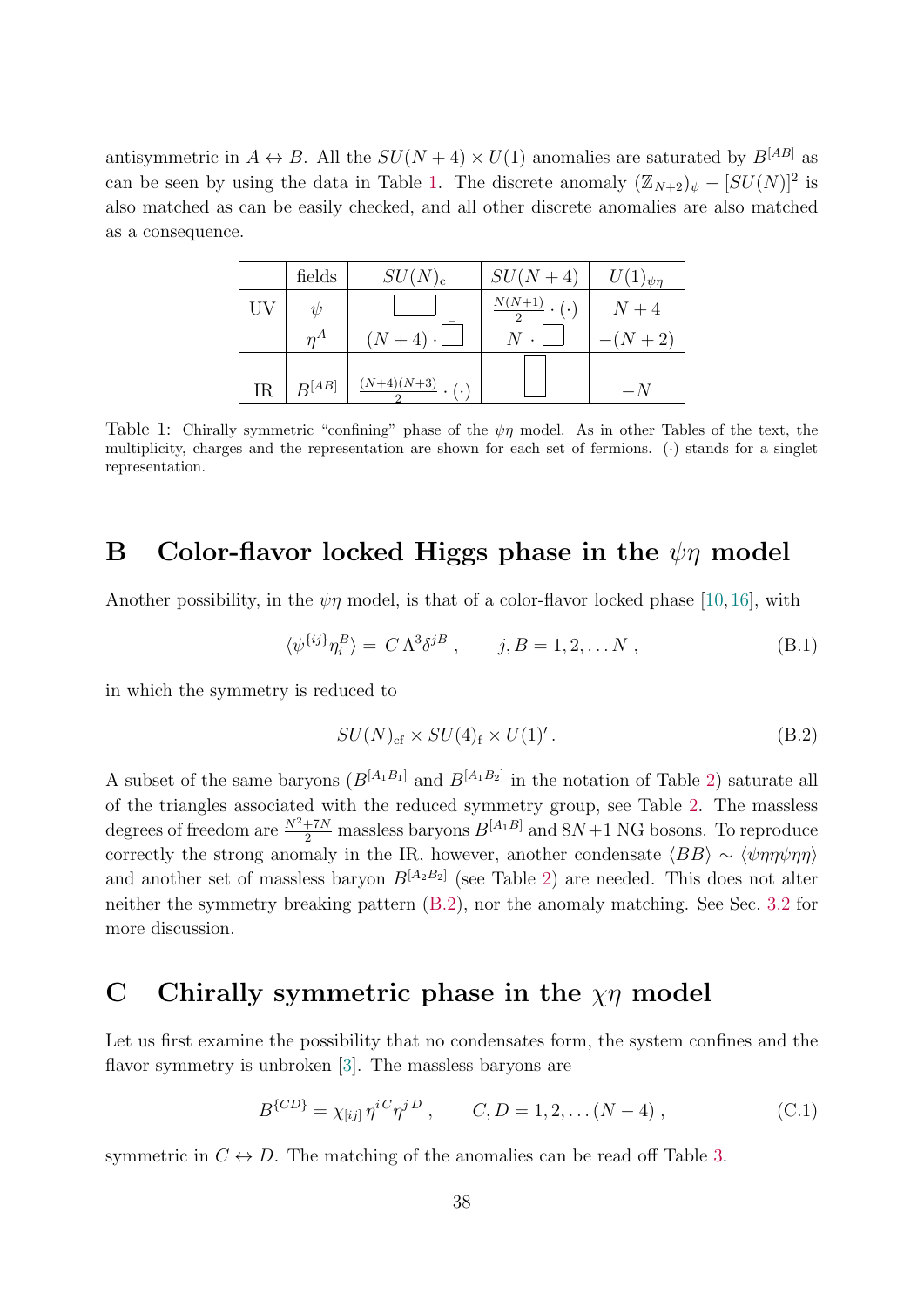<span id="page-38-1"></span>

|    | fields                           | $SU(N)_{\rm cf}$  | $SU(4)_f$                             | U'(1)                  |
|----|----------------------------------|-------------------|---------------------------------------|------------------------|
| UV | $\psi$                           |                   | $\frac{N(N+1)}{2} \cdot (\cdot)$      | 1                      |
|    | $\eta^{A_1}$                     |                   | $N^2$ $\cdot$ ( $\cdot$ )             | $^{\rm -1}$            |
|    | $\frac{\eta^{A_2}}{\eta^{A_2}}$  | $4 \cdot$         | $N$ .                                 |                        |
| IR | $B^{[A_1B_1]}$<br>$B^{[A_1B_2]}$ | $4 \cdot$         | $\frac{N(N-1)}{2} \cdot (\cdot)$<br>N | $-1$<br>$-\frac{1}{2}$ |
|    | $B^{[A_2B_2]}$                   | $6 \cdot (\cdot)$ |                                       |                        |

<span id="page-38-2"></span>Table 2: Color-flavor locked phase in the  $\psi\eta$  model.  $A_1$  or  $B_1$  stand for the first N flavors  $(A_1, B_1 =$  $1, 2, \ldots, N$ , whereas  $A_2$  or  $B_2$  run over the rest of the flavor indices,  $N+1, \ldots, N+4$ . The set of potentially massless baryons  $B^{[A_2B_2]}$ , which were not explicitly taken into account in [\[10,](#page-34-3) [25\]](#page-35-5), do not contribute to  $SU(N)_{\text{cf}} \times SU(4)_{\text{f}} \times U'(1)$  anomalies.

|    | fields       | $SU(N)_{\rm c}$              | $SU(N-4)$                         | $U(1)_{\chi\eta}$ |
|----|--------------|------------------------------|-----------------------------------|-------------------|
|    | $n^A$        | $(N-4)\cdot\lfloor$          | $\frac{N(N-1)}{N}$ . (.)<br>$N$ . | $N-4$<br>$-(N-2)$ |
| IR | $B^{\{AB\}}$ | $\frac{(N-4)(N-3)}{2}$ . (.) |                                   |                   |

Table 3: Confinement and unbroken symmetry in the  $\chi\eta$  model

### <span id="page-38-0"></span>D Color-flavor locked Higgs vacuum in the  $\chi\eta$  model

It was pointed out [\[10\]](#page-34-3) that this system may instead develop a condensate of the form

$$
\langle \chi_{[ij]}\eta^{Bj}\rangle = C\,\Lambda^3\delta_i^B\,,\qquad i, B = 1, 2, \dots, N-4\,,\tag{D.1}
$$

namely,

$$
\overline{\bigcup}_{\otimes \square \to \square \oplus \ldots} \overline{\square} \oplus \ldots \qquad (D.2)
$$

The symmetry is broken to

$$
SU(N-4)_{\rm cf} \times SU(4)_{\rm c} \times U(1)'
$$
 (D.3)

The massless baryons [\(C.1\)](#page-37-2) saturate all the anomalies associated with  $SU(N-4)_{\text{cf}} \times U(1)'$ . There remains the  $\chi_{i_2j_2}$  fermions which remain massless and strongly coupled to the  $SU(4)_c$ .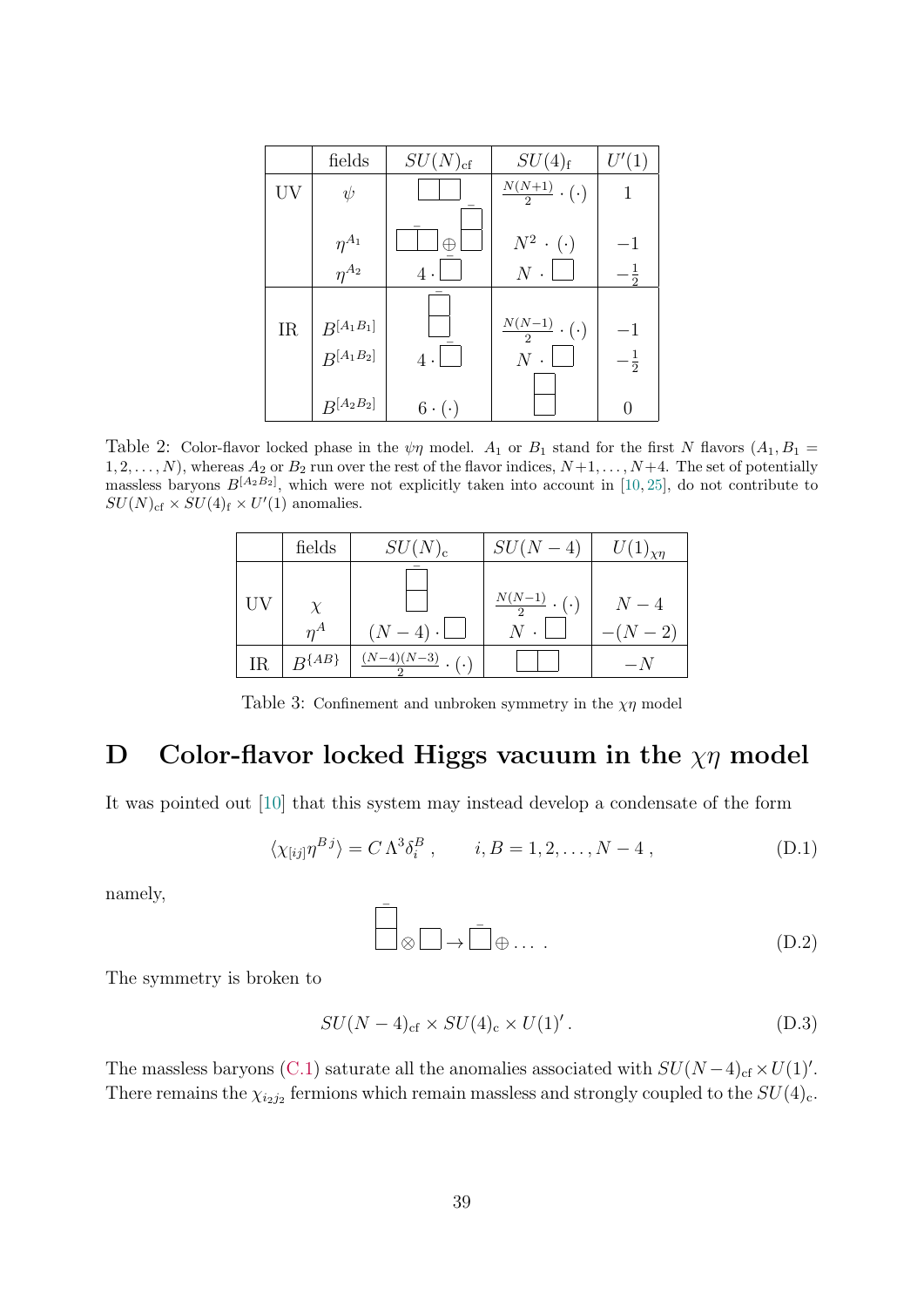We may assume that  $SU(4)_{c}$  confines, and the condensate

$$
\langle \chi \chi \rangle \neq 0 \tag{D.4}
$$

in

¯ ⊗ ¯ → ¯ ⊕ . . . , (D.5)

forms and  $\chi_{i_2j_2}$  acquire dynamically mass. Assume that the massless baryons are:

$$
B^{\{AB\}} = \chi_{[ij]} \eta^{iA} \eta^{jB} , \qquad A, B = 1, 2, \dots (N - 4) , \qquad (D.6)
$$

<span id="page-39-1"></span>the saturation of all of the triangles associated can be seen in Table [4.](#page-39-1) The complementarity

|    | fields                             | $SU(N-4)_{\rm cf}$              | U(1)'                           | $SU(4)_{\rm c}$                                      |
|----|------------------------------------|---------------------------------|---------------------------------|------------------------------------------------------|
| UV | $\chi_{i_1j_1}$<br>$\chi_{i_1j_2}$ | $4 \cdot$                       | $\overline{N}$<br>$\frac{N}{2}$ | $\frac{(N-4)(N-5)}{2} \cdot (\cdot)$<br>$(N-4)\cdot$ |
|    | $\chi_{i_2j_2}$                    | $\frac{4\cdot3}{2}\cdot(\cdot)$ | $\overline{0}$                  |                                                      |
|    | $\eta^{i_1,A} \over \eta^{i_2,A}$  | Æ                               | $-N$                            | $(N-4)^2\cdot(\cdot)$                                |
|    |                                    | $\overline{4}$                  | $-\frac{N}{2}$                  | $(N-4)\cdot$                                         |
| IR | $R^{\{AB\}}$                       |                                 | $-N$                            | $\frac{(N-4)(N-3)}{2} \cdot (\cdot)$                 |

Table 4: Color-flavor locking in the  $\chi\eta$  model. The color index  $i_1$  or  $j_1$  runs up to  $N-4$  and the rest is indicated by  $i_2$  or  $j_2$ .

[\[40\]](#page-36-4) apparently works here, in the sense that the massless sector of the dynamical Higgs phase has the same  $SU(N-4) \times U(1)$  $SU(N-4) \times U(1)$  $SU(N-4) \times U(1)$  symmetry. See Sec. 4 for more discussion.

# <span id="page-39-0"></span>E Confining phase with unbroken global symmetries of the BY models

The matter fields of the BY model are:

The candidate massless composite fermions for the Bars-Yankielowitz models are the left-handed gauge-invariant fields:

$$
(B_1)^{[AB]} = \psi^{ij} \eta_i^A \eta_j^B , \qquad (B_2)^a_A = \bar{\psi}_{ij} \bar{\eta}_A^i \xi^{j,a} , \qquad (B_3)_{\{ab\}} = \psi^{ij} \bar{\xi}_{i,a} \bar{\xi}_{j,b} , \qquad (E.1)
$$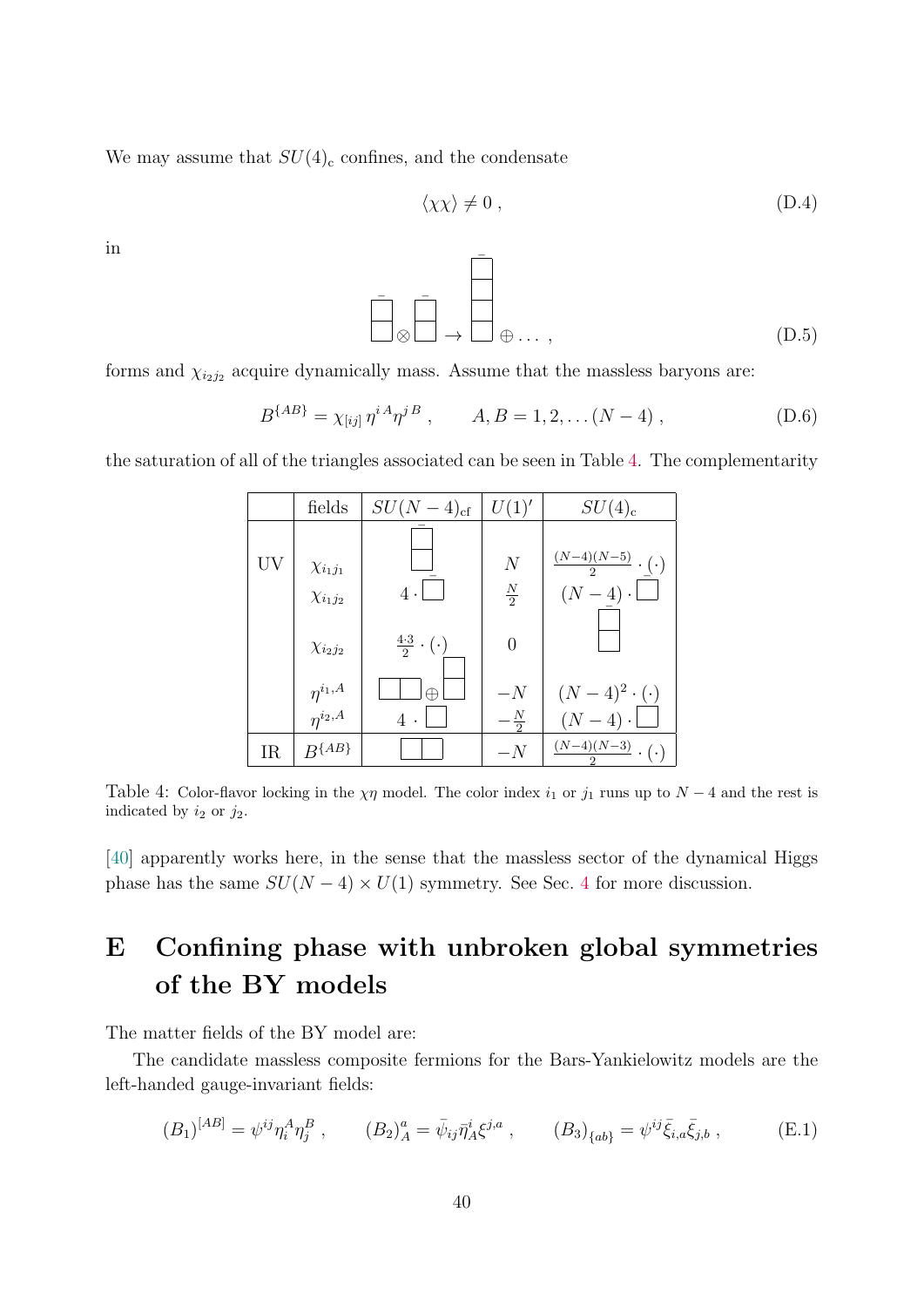<span id="page-40-2"></span>

|   | $SU(N)_{c}$            | $SU(N+4+p)$                      | SU(p)                             | $U(1)_{\psi\eta}$ | $U(1)_{\psi\xi}$ |
|---|------------------------|----------------------------------|-----------------------------------|-------------------|------------------|
| W |                        | $\frac{N(N+1)}{2} \cdot (\cdot)$ | $\frac{N(N+1)}{2} \cdot (\cdot)$  | $N+4+p$           |                  |
|   | $(N+4+p)\cdot \square$ | $N \cdot$                        | $N(N+4+p) \cdot (\cdot)   -(N+2)$ |                   |                  |
|   | $n \cdot$              | $Np \cdot (\cdot)$               |                                   |                   | $-(N+2)$         |

Table 5: The multiplicity, charges and the representation are shown for each set of fermions in the BY model.

the first is anti-symmetric in  $A \leftrightarrow B$  and the third is symmetric in  $a \leftrightarrow b$ ; their charges are given in Table [6.](#page-40-0) Writing explicitly also the spin indices they are

$$
(B_1)^{[AB],\alpha} = \frac{1}{2} \epsilon_{\beta\gamma} \psi^{ij,\beta} \eta_i^{A,\gamma} \eta_j^{B,\alpha} + \frac{1}{2} \epsilon_{\beta\gamma} \psi^{ij,\beta} \eta_i^{A,\alpha} \eta_j^{B,\gamma},
$$
  

$$
(B_2)^{a,\alpha}_{A} = \epsilon_{\dot{\alpha}\dot{\beta}} \bar{\psi}_{ij}^{\dot{\alpha}} \bar{\eta}_A^{i,\dot{\beta}} \xi^{j,a,\alpha}, \qquad (B_3)^{\alpha}_{\{ab\}} = \epsilon_{\dot{\beta}\dot{\gamma}} \psi^{ij,\alpha} \bar{\xi}_{i,a}^{\dot{\beta}} \bar{\xi}_{j,b}^{\dot{\gamma}}.
$$
 (E.2)

all transforming under the  $\{\frac{1}{2}\}$  $\frac{1}{2}$ , 0} representation of the Lorentz group. Table [7](#page-40-1) summarizes

<span id="page-40-0"></span>

|                | $SU(N)_{\rm c}$        | $SU(N+4+p)$                  | SU(p)                            | $U(1)_{\psi\eta}$ | $U(1)_{\psi\xi}$ |
|----------------|------------------------|------------------------------|----------------------------------|-------------------|------------------|
|                | $(N+4+p)(N+3+p)$       |                              | $\frac{(N+4+p)(N+3+p)}{(N+3+p)}$ |                   |                  |
| $B_1$          |                        |                              |                                  | $-N+p$            |                  |
| B <sub>2</sub> | $(N+4+p)p\cdot(\cdot)$ | $n \cdot$                    | $(N+4+p)\cdot \lfloor$           | $-(p+2)$          | $-(N+p+2)$       |
| $B_3$          | $p(p+1)$<br>$\cdot$    | $p(p+1)$<br>$\mathfrak{c}$ . |                                  | $N+4+p$           | $2N + 4 + p$     |

Table 6: Chirally symmetric phase of the BY model.

the anomaly matching checks [\[25\]](#page-35-5) via comparison between Table [5](#page-40-2) and Table [6.](#page-40-0)

<span id="page-40-1"></span>

|                                                 | UV                                            | IR.                                                 |
|-------------------------------------------------|-----------------------------------------------|-----------------------------------------------------|
| $SU(N + 4 + p)^3$                               | $\overline{N}$                                | $N+p-p$                                             |
| $SU(p)^3$                                       | $\boldsymbol{N}$                              | $N+4+p-(p+4)$                                       |
| $SU(N+4+p)^{2} - U(1)_{\psi\eta}$               | $-N(N+2)$                                     | $-(N+2+p)(N-p) - p(p+2)$                            |
| $SU(N+4+p)^2 - U(1)_{\psi\xi}$                  |                                               | $(N+2+p)p - p(N+p+2)$                               |
| $SU(p)^{2} - U(1)_{\psi n}$                     |                                               | $-(N+4+p)(p+2)+(p+2)(N+p+4)$                        |
| $SU(p)^{2} - U(1)_{\psi \xi}$                   | $-N(N+2)$                                     | $-(N+4+p)(N+p+2)+(p+2)(2N+p+4)$                     |
| $U(1)^{3}_{\psi n}$                             | $\frac{N(N+1)}{2}(N+4+p)^3 - N(N+4+p)(N+2)^3$ | $-\frac{(N+4+p)(N+3+p)}{2}(N-p)^3-(N+4+p)p(p+2)^3+$ |
|                                                 |                                               | $+\frac{p(p+1)}{2}(N+4+p)^3$                        |
| $U(1)_{\psi\in\mathcal{E}}^3$                   | $\frac{N(N+1)}{2}p^3 - Np(N+2)^3$             | $\frac{(N+4+p)(N+3+p)}{2}p^3 - (N+4+p)p(N+p+2)^3 +$ |
|                                                 |                                               | $+\frac{p(p+1)}{2}(2N+4+p)^3$                       |
| Grav <sup>2</sup> – $U(1)_{\psi n}$             | $\frac{N(N+1)}{2}(N+4+p) - N(N+4+p)(N+2)$     | $-\frac{(N+4+p)(N+3+p)}{2}(N-p)-(N+4+p)p(p+2)+$     |
|                                                 |                                               | $+\frac{p(p+1)}{2}(N+4+p)$                          |
| Grav <sup>2</sup> – $U(1)_{\psi\xi}$            | $\frac{N(N+1)}{2}p - Np(N+2)$                 | $\frac{(N+4+p)(N+3+p)}{2}p - (N+4+p)p(N+p+2)+$      |
|                                                 |                                               | $+\frac{p(p+1)}{2}(2N+4+p)$                         |
| $SU(N+4+p)^2 - (\mathbb{Z}_{N+2})_{\psi}$       | 0                                             | $N+2+p-p=0 \text{ mod } N+2$                        |
| $SU(p)^2 - (\mathbb{Z}_{N+2})_{\psi}$           |                                               | $-(N+4+p)+p+2=0$ mod $N+2$                          |
| Grav <sup>2</sup> – $(\mathbb{Z}_{N+2})_{\psi}$ |                                               | $1 - 1 + 1$                                         |

Table 7: Anomaly matching checks for the IR chiral symmetric phase of the BY model. For N odd, the last three equalities are consequences of other equations.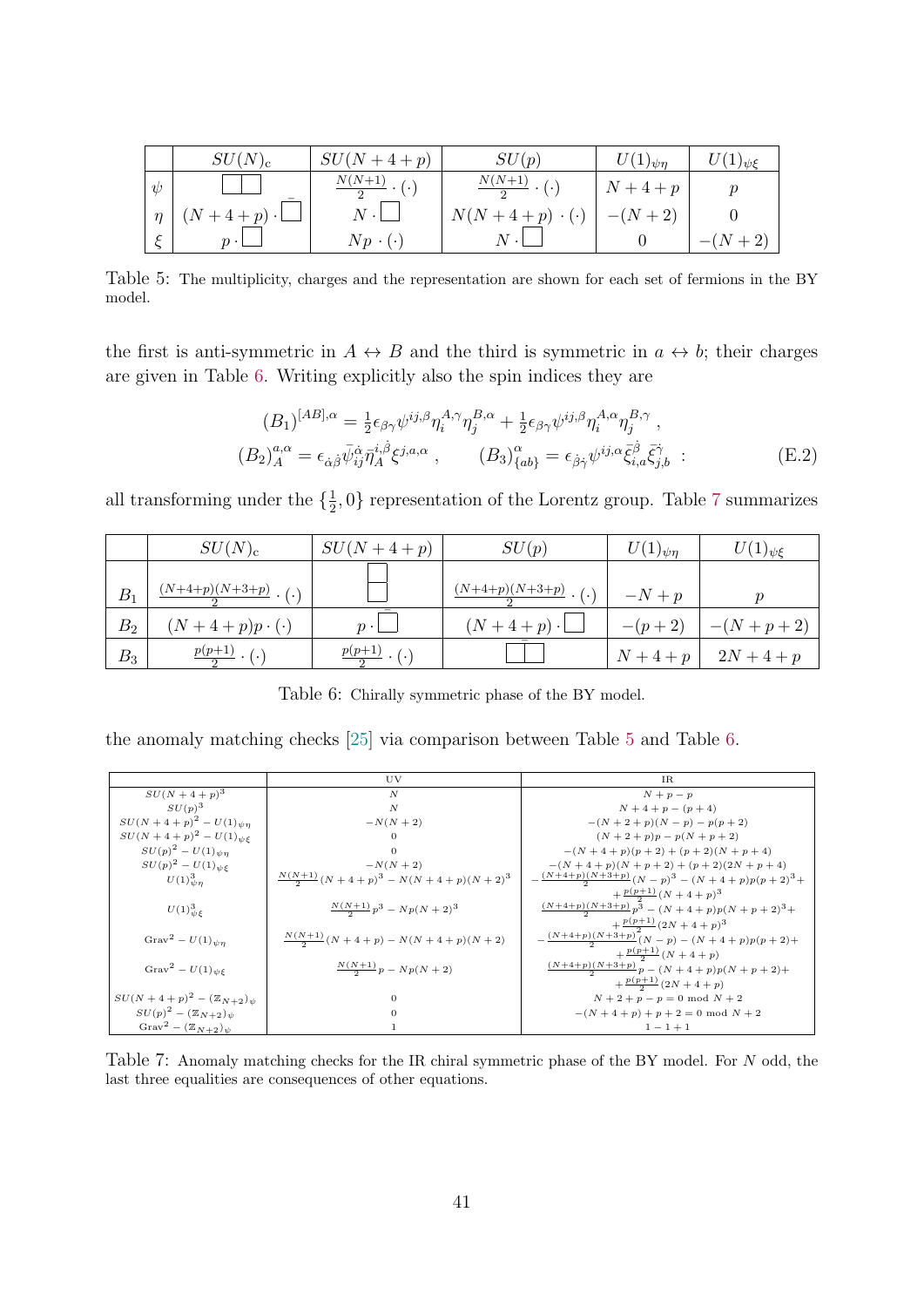### <span id="page-41-0"></span>F Dynamical Higgs phase in the BY models

The broken phase for the simplest of this class, the  $\psi\eta$  model, has also been extensively in the main text, see also [\[10,](#page-34-3)[16,](#page-35-12)[25,](#page-35-5)[26\]](#page-35-6). Something interesting happens for models with  $p > 0$ additional pairs of fermions in the fundamentals  $(\eta, \xi)$ . Now there is another channel,  $\xi \eta$ , which is gauge invariant and charged under the flavor group. We thus have a competition between two possible symmetry breaking channels,  $\psi \eta$  and  $\xi \eta$ . We assume that both condensates occur in the following way:

$$
\langle \psi^{ij} \eta_i^B \rangle = c_{\psi \eta} \Lambda^3 \delta^{jB} \neq 0 , \qquad j, B = 1, ..., N ,
$$
  

$$
\langle \xi^{i,a} \eta_i^A \rangle = c_{\eta \xi} \Lambda^3 \delta^{aA} \neq 0 , \qquad a = 1, ..., N , \quad A = N + 1, ..., N + p , \quad (F.1)
$$

where  $\Lambda$  is the renormailization-invariant scale dynamically generated by the gauge interactions and  $c_{n\epsilon}$ ,  $c_{\psi n}$  are coefficients both of order one. According to the tumbling scenario [\[2\]](#page-34-0), the first condensate to occur is in the maximally attractive channel (MAC). The strengths of the one-gluon exchange potential for the two channels

$$
\psi\left(\boxed{\boxed{\phantom{0}}}\right)\eta\left(\boxed{\boxed{\phantom{0}}}\right) \qquad \text{forming} \qquad \boxed{\phantom{0}}\,,
$$
\n
$$
\xi\left(\boxed{\phantom{0}}\right)\eta\left(\boxed{\boxed{\phantom{0}}}\right) \qquad \text{forming} \qquad (\cdot) \,, \qquad (\text{F.2})
$$

are, respectively,

$$
\frac{N^2 - 1}{2N} - \frac{(N+2)(N-1)}{N} - \frac{N^2 - 1}{2N} = -\frac{(N+2)(N-1)}{N},
$$
  

$$
0 - 2\frac{N^2 - 1}{2N} = -\frac{N^2 - 1}{N}.
$$
 (F.3)

So the  $\psi\eta$  channel is slightly more attractive, but such a perturbative argument is not really significant and we assume here that both types of condensates are formed.

The resulting pattern of symmetry breaking is

<span id="page-41-1"></span>
$$
SU(N)_{\rm c} \times SU(N + 4 + p)_{\eta} \times SU(p)_{\xi} \times U(1)_{\psi\eta} \times U(1)_{\psi\xi}
$$
  

$$
\xrightarrow{\langle \xi\eta \rangle, \langle \psi\eta \rangle} SU(N)_{\rm cf_{\eta}} \times SU(4)_{\eta} \times SU(p)_{\eta\xi} \times U(1)'_{\psi\eta} \times U(1)'_{\psi\xi} .
$$
 (F.4)

At the end the color gauge symmetry is completely (dynamically) broken, leaving colorflavor diagonal  $SU(N)_{cf\eta}$  symmetry.  $U(1)'_{\psi\eta}$  and  $U(1)'_{\psi\xi}$  are combinations respectively of  $U(1)_{\psi\eta}$  and  $U(1)_{\xi\eta}$  with the element of  $SU(N+4+p)_{\eta}$  generated by

$$
t_{SU(N+4+p)_{\eta}} = \left(\frac{(-\alpha(p+2) - p\beta) \mathbf{1}_{N \times N}}{\frac{\alpha(N-p) - \beta p}{2} \mathbf{1}_{4 \times 4}} \right) \cdot (\alpha + \beta)(N+2) \mathbf{1}_{p \times p}\right)_{(F.5)}
$$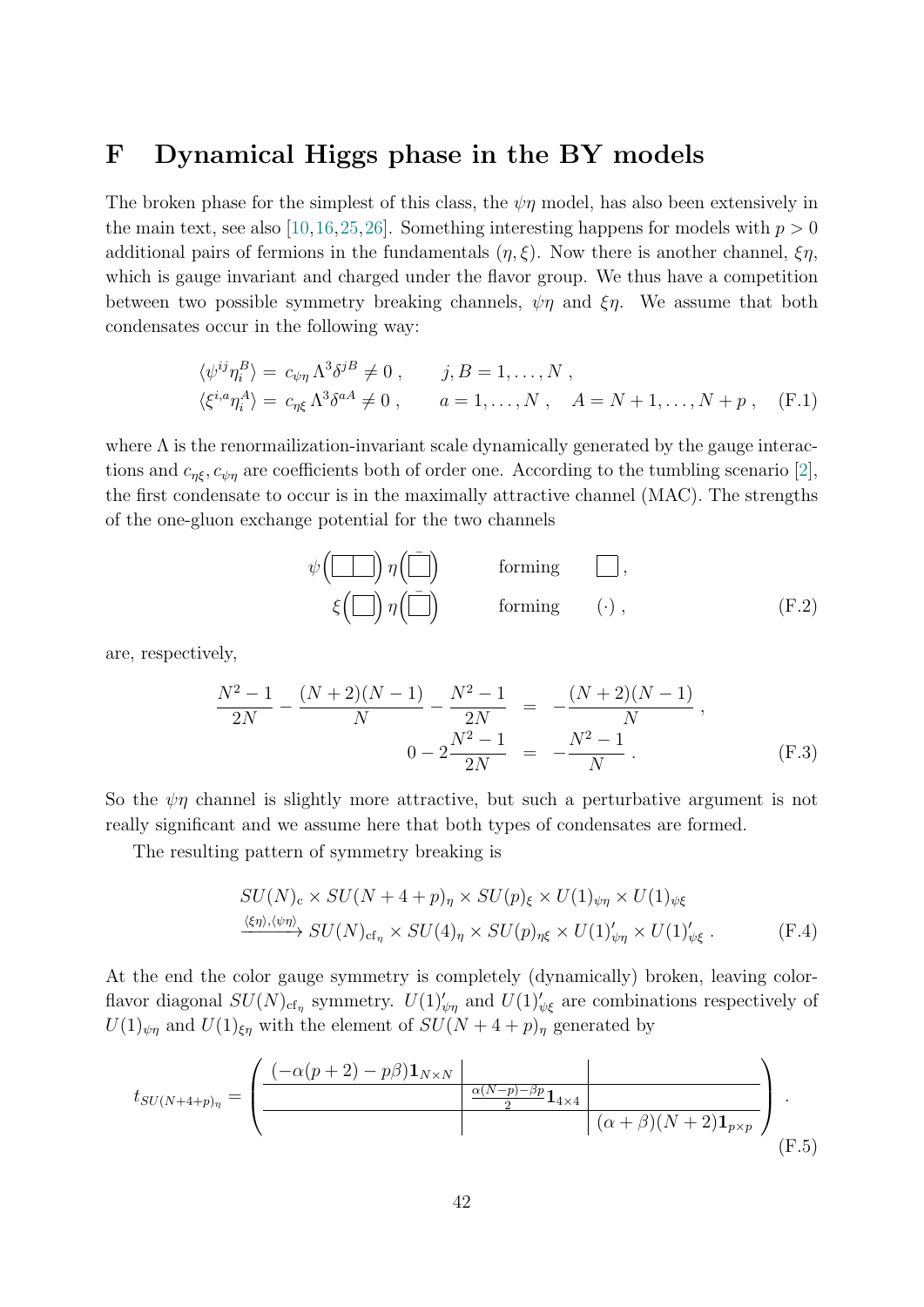<span id="page-42-0"></span>Making the decomposition of the fields in the direct sum of representations in the subgroup one gets Table [8.](#page-42-0) The composite massless baryons are subset of those in [\(3.36\)](#page-19-1):

|          | $SU(N)_{\text{cf}_n}$ | $SU(4)_\eta$                     | $SU(p)_{\eta\xi}$                | $U(1)'_{\psi\eta}$ | $U(1)'_{\psi \xi}$ |
|----------|-----------------------|----------------------------------|----------------------------------|--------------------|--------------------|
| $\psi$   |                       | $\frac{N(N+1)}{2} \cdot (\cdot)$ | $\frac{N(N+1)}{2} \cdot (\cdot)$ | $N+4+p$            |                    |
| $\eta_1$ | क़                    | $N^2 \cdot (\cdot)$              | $N^2 \cdot (\cdot)$              | $-(N+4+p)$         | $-p$               |
| $\eta_2$ | $4 \cdot$             | $N$ .                            | $4N \cdot ( \cdot )$             | $-\frac{N+p+4}{2}$ | $-\frac{p}{2}$     |
| $\eta_3$ | $\boldsymbol{p}$      | $Np \cdot (\cdot)$               | $N \cdot$                        |                    | $N+2$              |
| È        | $p \cdot$             | $Np \cdot (\cdot)$               | $N \cdot$                        |                    | $-(N+2)$           |

<span id="page-42-1"></span>Table 8: UV fieds in the BY model, decomposed as a direct sum of the representations of the unbroken group of Eq.  $(F.4)$ .

|                      | $SU(N)_{\text{cf}_{\eta}}$ | $SU(4)_\eta$                     | $SU(p)_{\eta\xi}$                                        | $U(1)'_{\psi\eta}$        | $\omega(1)'_{\underline{\psi}\xi}$ |
|----------------------|----------------------------|----------------------------------|----------------------------------------------------------|---------------------------|------------------------------------|
| $B_{1a}$<br>$B_{1b}$ | $4 \cdot$                  | $\frac{N(N-1)}{2} \cdot (\cdot)$ | $\frac{N(N-1)}{2} \cdot (\cdot)$<br>$4N \cdot ( \cdot )$ | $-(N+4+p)$<br>$N + p + 4$ | $-p$<br>- 5                        |
| $B_{1c}$             | $6 \cdot (\cdot)$          |                                  | $6 \cdot (\cdot)$                                        |                           |                                    |

Table 9: IR massless fermions in the BY model in the Higgs phase.

<span id="page-42-2"></span>
$$
B_{1a}^{[AB]} = \psi^{ij} \eta_i^A \eta_j^B , \qquad B_{1b}^{[AC]} = \psi^{ij} \eta_i^A \eta_j^C , \qquad B_{1c}^{[CD]} = \psi^{ij} \eta_i^C \eta_j^D ,
$$
  
\n
$$
A, B = 1, ..., N , \quad C, D = N + 1, ..., N + 4 .
$$
 (F.6)

It is quite straightforward (see the remark in Introduction) to verify that the UV-IR anomaly matching continues to work, with the UV fermions in Table [8](#page-42-0) and the IR fermions in Table [9.](#page-42-1)

As in the  $\psi\eta$  model, the baryons indicated as  $B_{1c}$  in Table [9](#page-42-1) were not considered in the earlier work on the BY models [\[10,](#page-34-3) [25\]](#page-35-5), but assumed here to be present and massless. These extra baryons do not contribute to the triangle anomalies with respect to unbroken symmetry group, see Table [9,](#page-42-1) therefore do not affect the anomaly matching argument. However, as in the  $\psi\eta$  model, the condensate  $\langle B_{1c}B_{1c} \rangle \sim \langle \psi\eta\eta \psi\eta\eta \rangle$  is needed in order to reproduce the strong anomaly in the IR correctly. This however does not alter neither the symmetry breaking pattern  $(F.4)$ , nor the conventional anomaly matching. See Sec. [3.3](#page-19-0) for more discussions.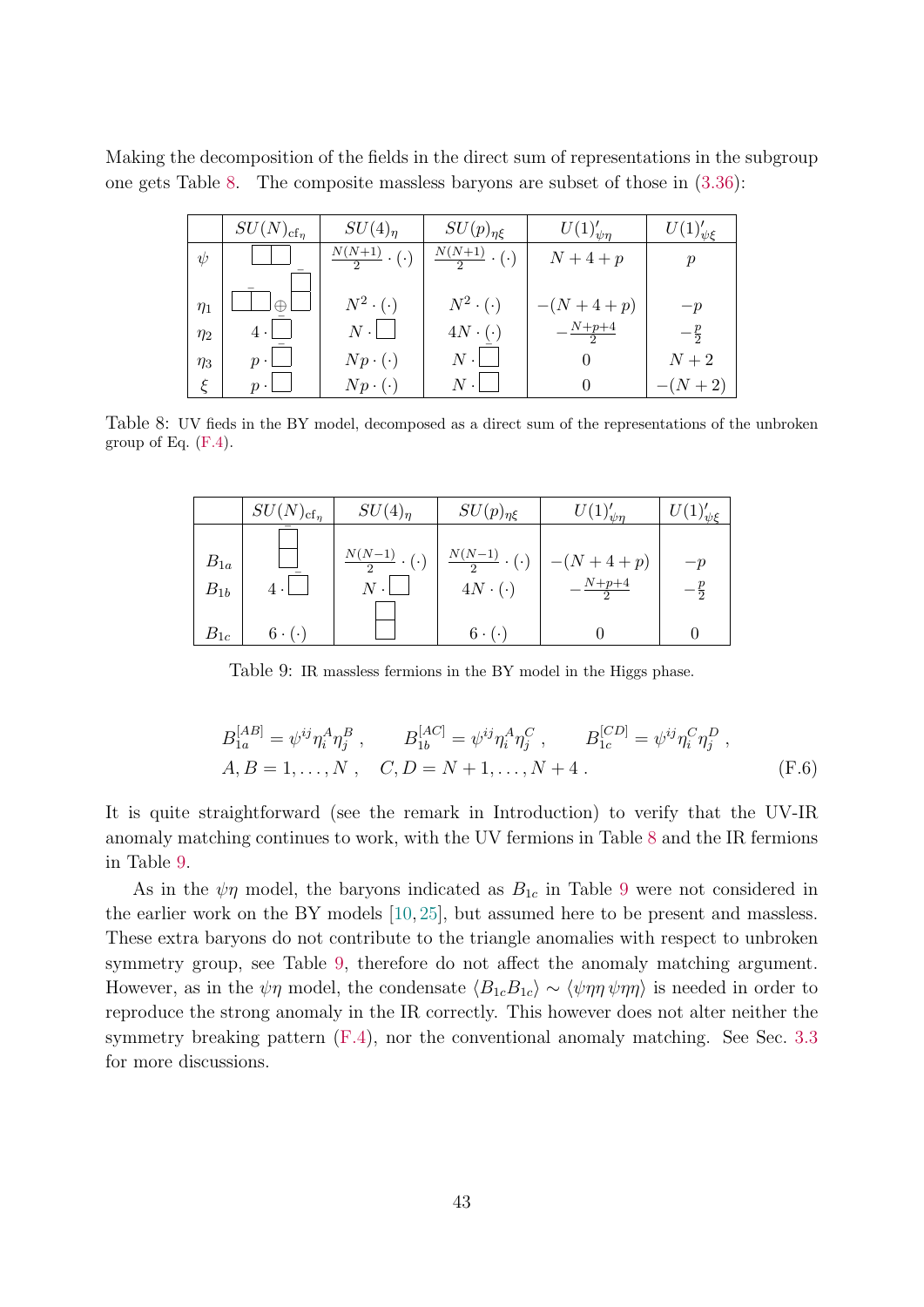# <span id="page-43-0"></span>G Confining phase with unbroken global symmetries of the GG models

The candidate massless composite fermions for the Georgi-Glashow models are:

<span id="page-43-3"></span>
$$
(B_1)^{\{AB\}} = \chi^{ij} \eta_i^A \eta_j^B , \qquad (B_2)^a_A = \bar{\chi}_{ij} \bar{\eta}_A^i \xi^{j,a} , \qquad (B_3)_{[ab]} = \chi^{ij} \bar{\xi}_{i,a} \bar{\xi}_{j,b} , \qquad (G.1)
$$

the first symmetric in  $A \leftrightarrow B$  and the third anti-symmetric in  $a \leftrightarrow b$ . Writing the spin indices explicitly they are:

<span id="page-43-1"></span>
$$
(B_1)^{\{AB\},\alpha} = \frac{1}{2} \epsilon_{\beta\gamma} \chi^{ij,\beta} \eta_i^{A,\gamma} \eta_j^{B,\alpha} + \frac{1}{2} \epsilon_{\beta\gamma} \chi^{ij,\beta} \eta_i^{A,\alpha} \eta_j^{B,\gamma},
$$
  

$$
(B_2)^{a,\alpha}_{A} = \epsilon_{\dot{\beta}\dot{\gamma}} \bar{\eta}_A^{i\dot{\gamma}} \xi^{j,a,\alpha}, \qquad (B_3)_{[ab]} = \epsilon_{\dot{\beta}\dot{\gamma}} \chi^{ij} \bar{\xi}_{i,a}^{\dot{\beta}} \bar{\xi}_{j,b}^{\dot{\gamma}}.
$$
 (G.2)

All anomaly triangles are saturated by these candidate massless composite fermions, see Table [11.](#page-43-2)

|                | $SU(N)_{\rm c}$                  | $SU(N-4+p)$                  | SU(p)            | $U(1)_{\chi\eta}$ | $U(1)_{\chi\xi}$ |
|----------------|----------------------------------|------------------------------|------------------|-------------------|------------------|
| $B_1$          | $\frac{(N-4+p)(N-3+p)}{(N-3+p)}$ |                              | $(N-4+p)(N-3+p)$ | $-N+p$            |                  |
| B <sub>2</sub> | $(N-4+p)p\cdot(\cdot)$           | $n \cdot$                    | $(N-4+p)\cdot$   | $-(p-2)$          | $-(N+p-2)$       |
| $B_3$          | $p(p-1)$                         | $p(p-1)$<br>$\mathfrak{c}$ . |                  | $N-4+p^{-1}$      | $2N-4+p$         |

Table 10: IR massless fermions in the chirally symmetric phase of the GG model.

<span id="page-43-2"></span>

|                                                 | UV                                            | TR.                                                 |
|-------------------------------------------------|-----------------------------------------------|-----------------------------------------------------|
| $SU(N-4+p)^3$                                   | $\boldsymbol{N}$                              | $N+p-p$                                             |
| $SU(p)^3$                                       | $\overline{N}$                                | $N-4+p-(p-4)$                                       |
| $SU(N-4+p)^2-U(1)_{\chi n}$                     | $-N(N-2)$                                     | $-(N-2+p)(N-p) - p(p-2)$                            |
| $SU(N-4+p)^{2} - U(1)_{\gamma}$                 | $\theta$                                      | $(N-2+p)p-p(N+p-2)$                                 |
| $SU(p)^{2} - U(1)_{\chi\eta}$                   | $\Omega$                                      | $-(N-4+p)(p-2)+(p-2)(N-4+p)$                        |
| $SU(p)^2 - U(1)_{\chi\xi}$                      | $-N(N-2)$                                     | $-(N-4+p)(N+p-2)+(p-2)(2N-4+p+0)$                   |
| $U(1)_{\nu n}^{3}$                              | $\frac{N(N-1)}{2}(N-4+p)^3 - N(N-4+p)(N-2)^3$ | $-\frac{(N-4+p)(N-3+p)}{2}(N-p)^3-(N-4+p)p(p-2)^3+$ |
|                                                 |                                               | $+\frac{p(p-1)}{2}(N-4+p)^3$                        |
| $U(1)^{3}_{\chi\xi}$                            | $\frac{N(N-1)}{2}p^3 - Np(N-2)^3$             | $\frac{(N-4+p)(N-3+p)}{2}p^3 - (N-4+p)p(N+p-2)^3 +$ |
|                                                 |                                               | $+\frac{p(p-1)}{2}(2N-4+p)^3$                       |
| $Grav^2 - U(1)_{\gamma n}$                      | $\frac{N(N-1)}{2}(N-4+p) - N(N-4+p)(N-2)$     | $-\frac{(N-4+p)(N-3+p)}{2}(N-p)-(N-4+p)p(p-2)+$     |
|                                                 |                                               | $+\frac{p(p-1)}{2}(N-4+p)$                          |
| Grav <sup>2</sup> – $U(1)_{\gamma \xi}$         | $\frac{N(N-1)}{2}p-Np(N-2)$                   | $\frac{(N-4+p)(N-3+p)}{2}p - (N-4+p)p(N+p-2)+$      |
|                                                 |                                               | $+\frac{p(p-1)}{2}(2N-4+p)$                         |
| $SU(N-4+p)^2 - (\mathbb{Z}_{N-2})_Y$            | $\Omega$                                      | $N-2+p-p=0 \text{ mod } N-2$                        |
| $SU(p)^2 - (\mathbb{Z}_{N-2})_Y$                | $\Omega$                                      | $-(N-4+p)+p-2=0$ mod $N-2$                          |
| Grav <sup>2</sup> – $(\mathbb{Z}_{N-2})_{\chi}$ |                                               | $1 - 1 + 1$                                         |

Table 11: Anomaly matching checks for the IR chiral symmetric phase of the GG model.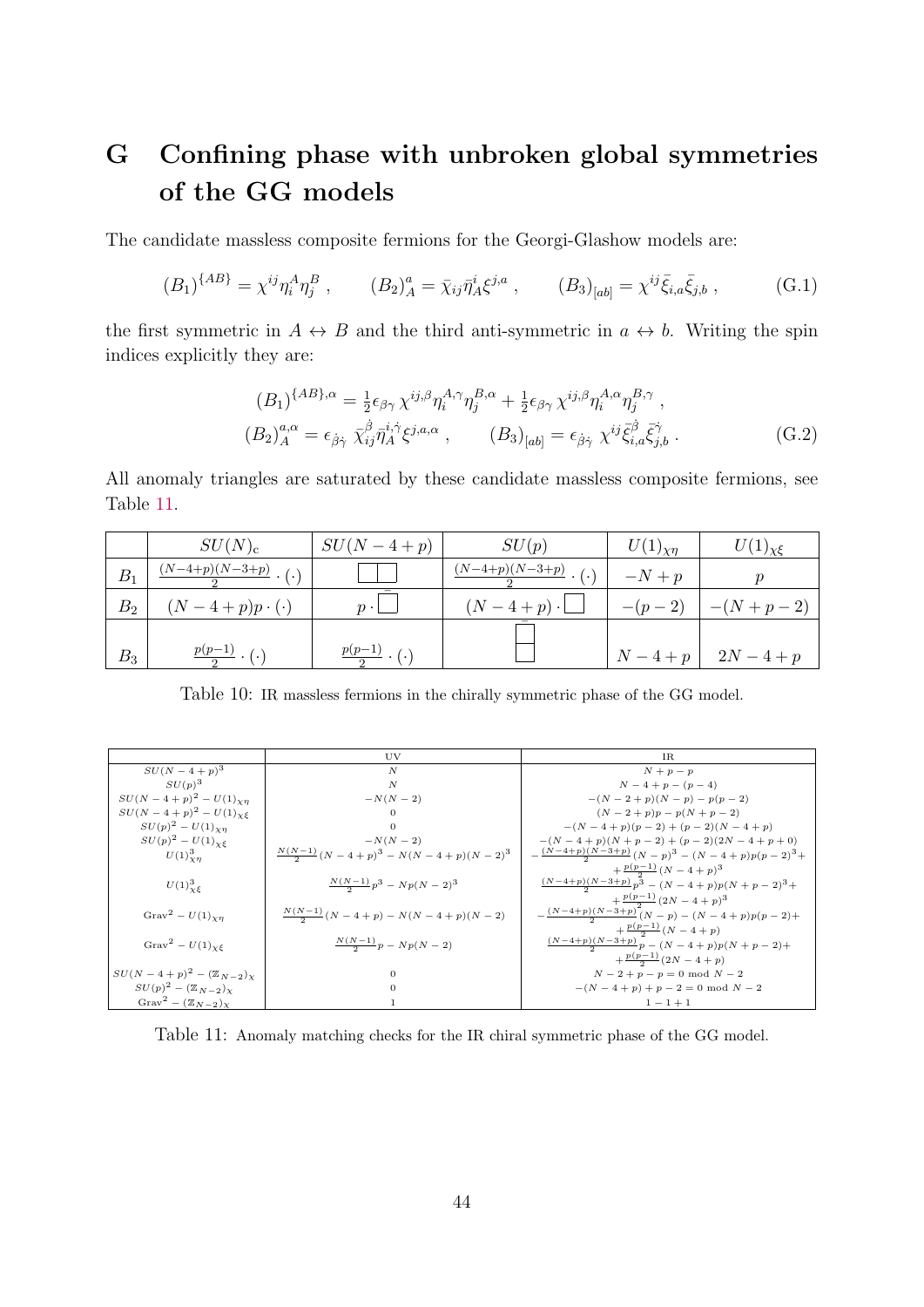# <span id="page-44-0"></span>H Dynamical Higgs phase in the generalized GG models

In the generalized Georgi-Glashow models there is a competition between two possible bifermion symmetry breaking channels  $\chi \eta$  and  $\xi \eta$ . This time, the MAC criterion would slightly favor the  $\xi \eta$  condensates against  $\chi \eta$ . Indeed, the strength of the one-gluon exchange potential for the two channels

$$
\chi\left(\square\right) \eta\left(\square\right) \qquad \text{forming } \square, \\ \xi\left(\square\right) \eta\left(\square\right) \qquad \text{forming } (\cdot), \qquad (H.1)
$$

are, respectively,

$$
\frac{N^2 - 1}{2N} - \frac{(N-2)(N+1)}{N} - \frac{N^2 - 1}{2N} = -\frac{(N-2)(N+1)}{N},
$$
  
\n
$$
0 - 2\frac{N^2 - 1}{2N} = -\frac{N^2 - 1}{N}.
$$
 (H.2)

Again, these perturbative estimates are not excessively significant, and we assume that both condensates occur as:

$$
\langle \chi^{ij} \eta_i^A \rangle = c_{\chi\eta} \Lambda^3 \delta^{jA} \neq 0 , \qquad j = 1, ..., N - 4 , A = 1, ..., N - 4 ,
$$
  

$$
\langle \xi^{i,a} \eta_i^B \rangle = c_{\eta\xi} \Lambda^3 \delta^{aB} \neq 0 , \qquad a = 1, ..., p , B = N - 4 + 1, ..., N - 4 + p .
$$
  
(H.3)

The pattern of symmetry breaking is

<span id="page-44-1"></span>
$$
SU(N)_{\rm c} \times SU(N-4+p)_{\eta} \times SU(p)_{\xi} \times U(1)_{\chi\eta} \times U(1)_{\chi\xi}
$$
  

$$
\xrightarrow{\langle \xi\eta \rangle, \langle \chi\eta \rangle} SU(4)_{\rm c} \times SU(N-4)_{\rm cf_{\eta}} \times SU(p)_{\eta\xi} \times U(1)'_{\chi\eta} \times U(1)'_{\chi\xi} . \tag{H.4}
$$

The color gauge symmetry is partially (dynamically) broken, leaving color-flavor diagonal global  $SU(N-4)_{\text{cf}_{\eta}}$  symmetry and an  $SU(4)_{\text{c}}$  gauge symmetry.  $U(1)'_{\chi\eta}$  and  $U(1)'_{\chi\xi}$ are a combinations respectively of  $U(1)_{\chi\eta}$  and  $U(1)_{\chi\xi}$  with the elements of  $SU(N)_{c}$  and  $SU(N-4+p)_{\eta}$  generated by:

$$
t_{SU(N)_c} = \left(\frac{2\frac{\alpha(N-4+p)+\beta p}{N-4} \mathbf{1}_{(N-4)\times(N-4)}}{N-4} \middle| -\frac{\alpha(N-4+p)+\beta p}{2} \mathbf{1}_{4\times4} \right),
$$
  

$$
t_{SU(N-4+p)_\eta} = \left(\frac{-\frac{p(\alpha+\beta)(N-2)}{N-4} \mathbf{1}_{(N-4)\times(N-4)}}{(N-4)(N-2) \mathbf{1}_{p\times p}}\right).
$$
 (H.5)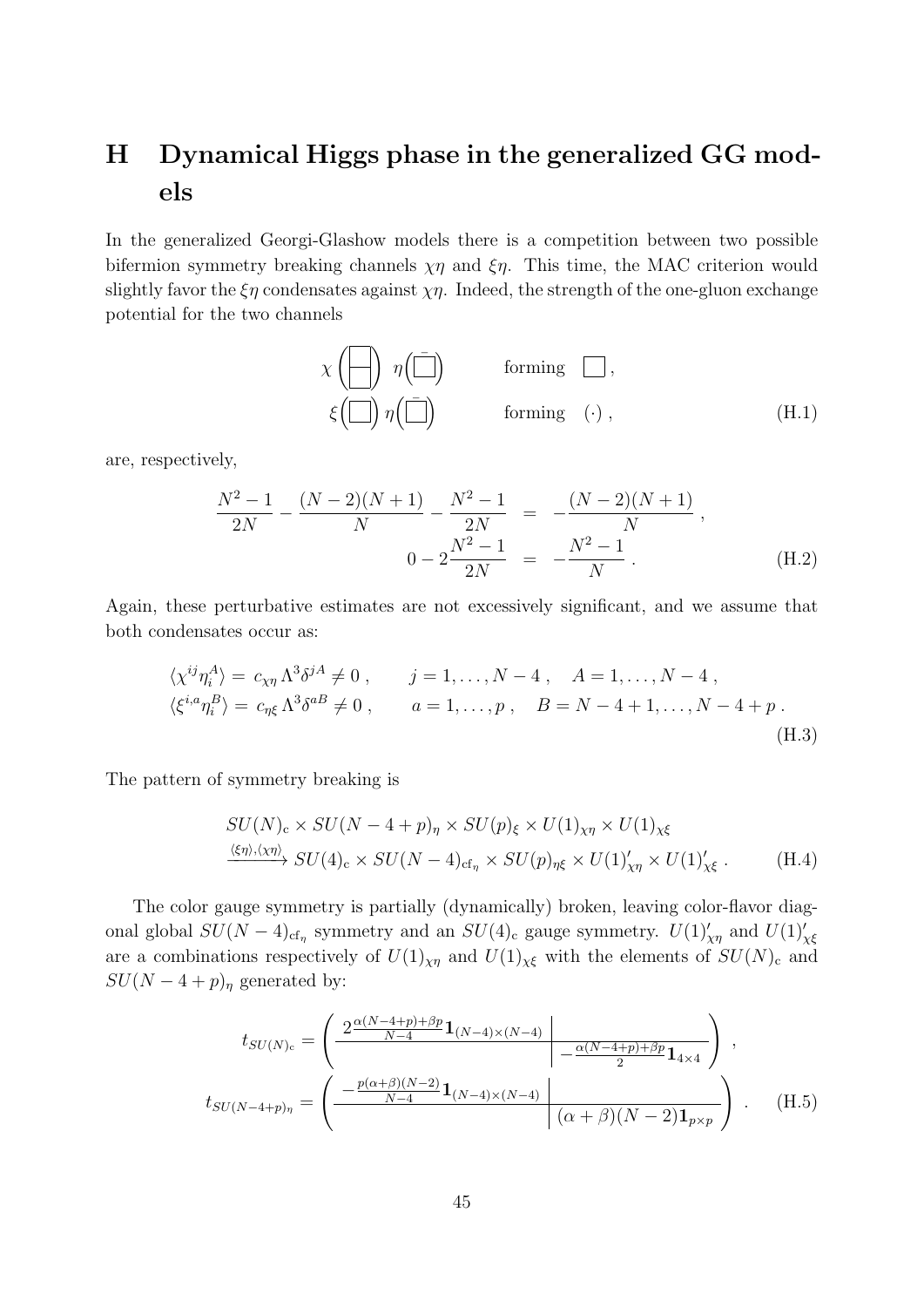Making the decomposition of the fields in the direct sum of representations in the subgroup one arrives at Table [12.](#page-45-0)

<span id="page-45-0"></span>

|          | $SU(N-4)_{\text{cf}_n}$ | $SU(4)_c$                            | $SU(p)_{\eta\xi}$                    | $U(1)'_{\chi\eta}$        | $U(1)'_{\chi\xi}$       |
|----------|-------------------------|--------------------------------------|--------------------------------------|---------------------------|-------------------------|
| $\chi_1$ |                         | $\frac{(N-4)(N-5)}{2} \cdot (\cdot)$ | $\frac{(N-4)(N-5)}{2} \cdot (\cdot)$ | $\frac{(N-4+p)N}{(N-4)}$  | $p\frac{N}{N-4}$        |
| $\chi_2$ | $4 \cdot  $             | $(N-4)\cdot$                         | $4(N-4)\cdot(\cdot)$                 | $\frac{(N-4+p)N}{2(N-4)}$ | $\frac{pN}{2(N-4)}$     |
| $\chi_3$ | $6 \cdot (\cdot)$       |                                      | $6 \cdot (\cdot)$                    | $\Omega$                  | $\Omega$                |
| $\eta_1$ | $\oplus$                | $(N-4)^2 \cdot (.)$                  | $(N-4)^2 \cdot (\cdot)$              | $-\frac{(N-4+p)N}{(N-4)}$ | $-\frac{pN}{N-4}$       |
| $\eta_2$ | $p \cdot$               | $p(N-4)\cdot(\cdot)$                 | $(N-4)\cdot$                         | $-2-2\frac{p}{N-4}$       | $N-2-\frac{2p}{N-4}$    |
| $\eta_3$ | $4 \cdot$               | $(N-4)\cdot$                         | $4(N-4)\cdot(\cdot)$                 | $\frac{(N-4+p)N}{2(N-4)}$ | $-\frac{pN}{2(N-4)}$    |
| $\eta_4$ | $4p \cdot (\cdot)$      | $p \cdot$                            | 4.                                   | $\frac{N-4+p}{2}$         | $N-2+\frac{p}{2}$       |
| $\xi_1$  | $p \cdot \lfloor$       | $p(N-4)\cdot(\cdot)$                 | $(N-4)\cdot$                         | $2 + 2\frac{p}{N-4}$      | $-(N-2)+\frac{2p}{N-4}$ |
| $\xi_2$  | $4p \cdot (\cdot)$      | p                                    | $4 \cdot$                            | $-\frac{N-4+p}{2}$        | $-(N-2)-\frac{p}{2}$    |

<span id="page-45-1"></span>Table 12: UV fieds in the GG model, decomposed as a direct sum of the representations of the unbroken group of Eq. [\(H.4\)](#page-44-1).

| $CI$ <sup><math>7</math></sup><br>$lct_n$<br>~ U | $\boldsymbol{r}$<br>ν∪         | $_{\mathcal{V}}$ n<br>ັ | ັ          |
|--------------------------------------------------|--------------------------------|-------------------------|------------|
|                                                  | $(-4)(N-3)$<br>IJ<br>$\bullet$ | $V-4+p$ ).              | $p\Lambda$ |

Table 13: IR fied in the GG model in the dynamical Higgs phase.

The composite massless baryons are subset of those in  $(G.1)$ :

<span id="page-45-3"></span>
$$
B^{\{AB\}} = \chi^{ij} \eta_i^A \eta_j^B , \qquad A, B = 1, \dots, N - 4 . \tag{H.6}
$$

In the IR these fermions saturate all the anomalies of the unbroken chiral symmetry. This can be seen by an inspection of Table [13](#page-45-1) and Table [12,](#page-45-0) with the help of the following observation.

In fact, there is a novel feature in the GG models, which is not shared by the BY models. As seen in Table [13,](#page-45-1) there is an unbroken strong gauge symmetry  $SU(4)_{c}$ , with a set of fermions,

<span id="page-45-2"></span>
$$
\chi_3 \,, \quad \chi_2 \,, \quad \eta_3 \,, \quad \eta_4 \,, \quad \xi_2 \,, \tag{H.7}
$$

charged with respect to it. However, the pairs  $\{\chi_2, \eta_3\}$  and  $\{\eta_4, \xi_2\}$  can form massive Dirac fermions and decouple. These are vectorlike with respect to the surviving infrared symmetry,  $(H.4)$ , hence are irrelevant to the anomalies.<sup>[15](#page-0-0)</sup> On the other hand, the fermion

<sup>&</sup>lt;sup>15</sup>Actually, with matter fermions [\(H.7\)](#page-45-2)  $SU(4)$ <sub>c</sub> is asymptotically free only for  $50 - 2N - 2p > 0$ . If